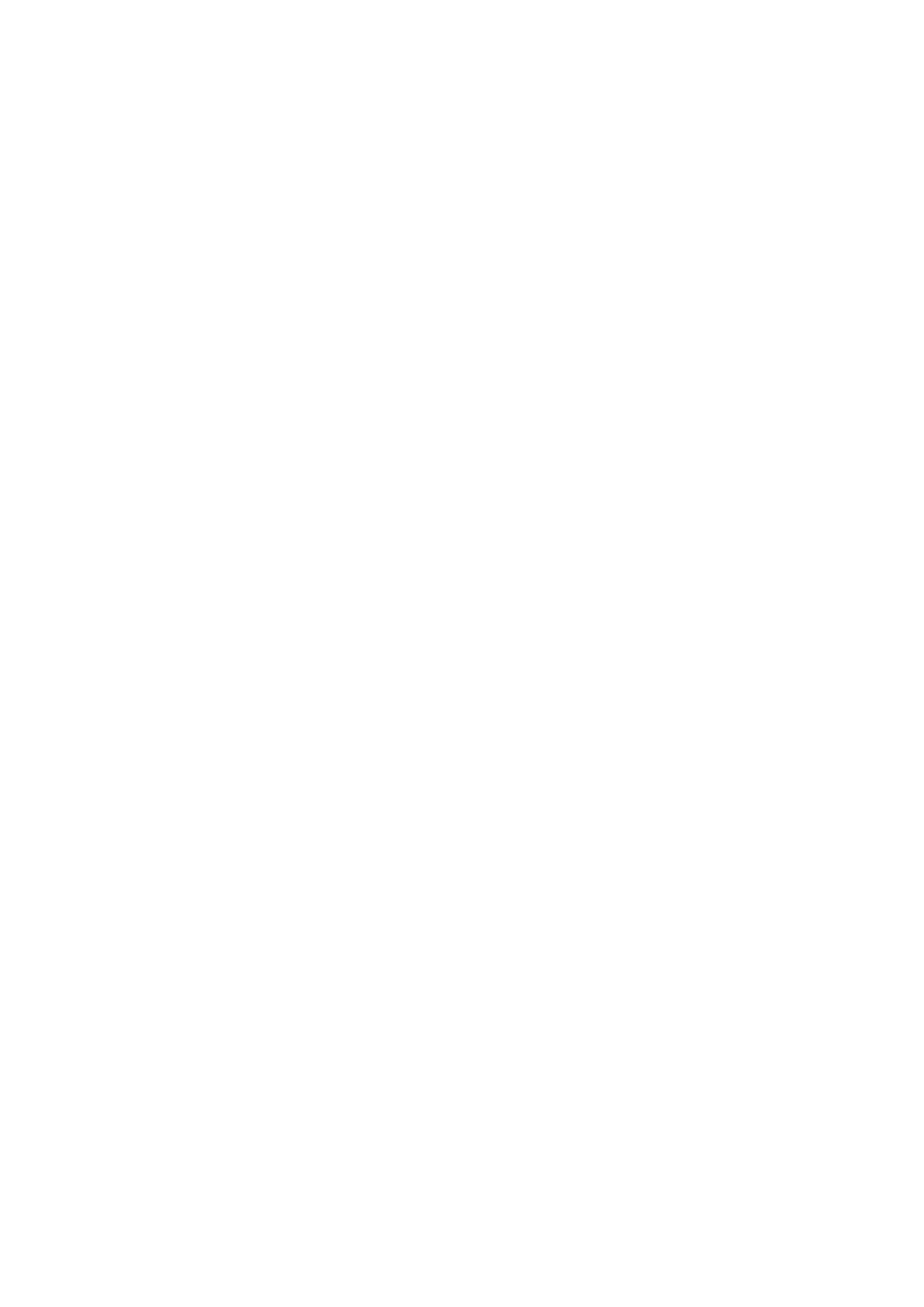

**The Center for the Study of Contemporary European Jewry** The Lester and Sally Entin Faculty of Humanities Tel Aviv University

# Antisemitism Worldwide Report 2021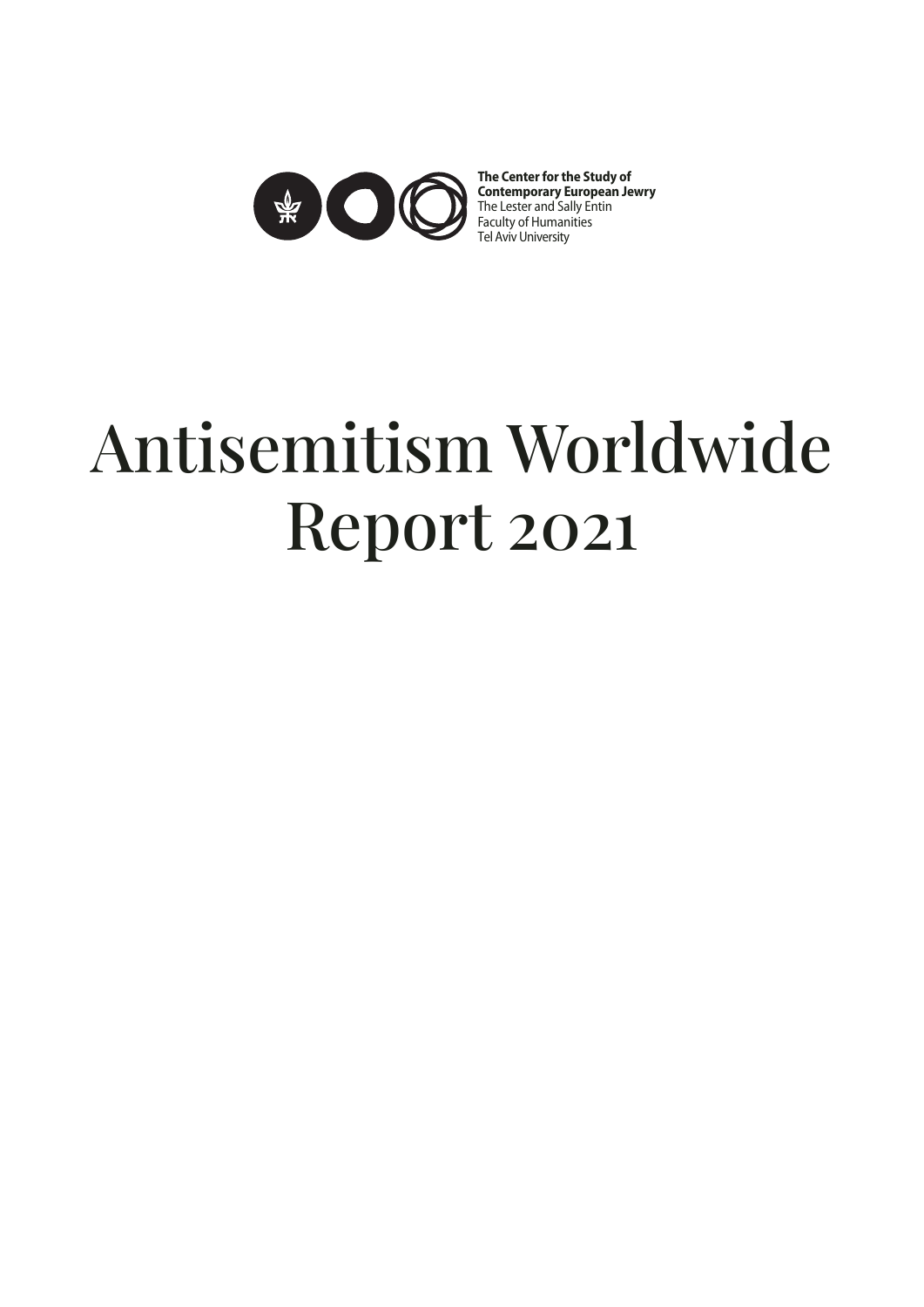

**The Center for the Study of Contemporary European Jewry** The Lester and Sally Entin Faculty of Humanities Tel Aviv University

The Center publishes annually the For a Righteous Cause Report on achievements in fighting antisemitism and radicalization, the Antisemitism Worldwide Report on the state of antisemitism across the globe, and eight issues of Perspectives – analytical essays on contemporary Jewish life.

Every year, the Center organizes international workshops for professionals (the most recent one, held in March in Nicosia in cooperation with the Israeli Foreign Ministry, informed 25 high ranking Cypriot officials and police officers about Jewish and Israeli history and trained them in combating antisemitism).

The Center organizes every year three seminars on topical issues open to the public (the most recent ones explored the debate about the definition of antisemitism, Vegetarianism and Judaism, Jews and the elections in France, and the Jewish dimension of the war in Ukraine).

The Center also hosts a three-day leadership seminar on Jewish and Israeli identity for promising international students and supports original research on Jewish history and culture.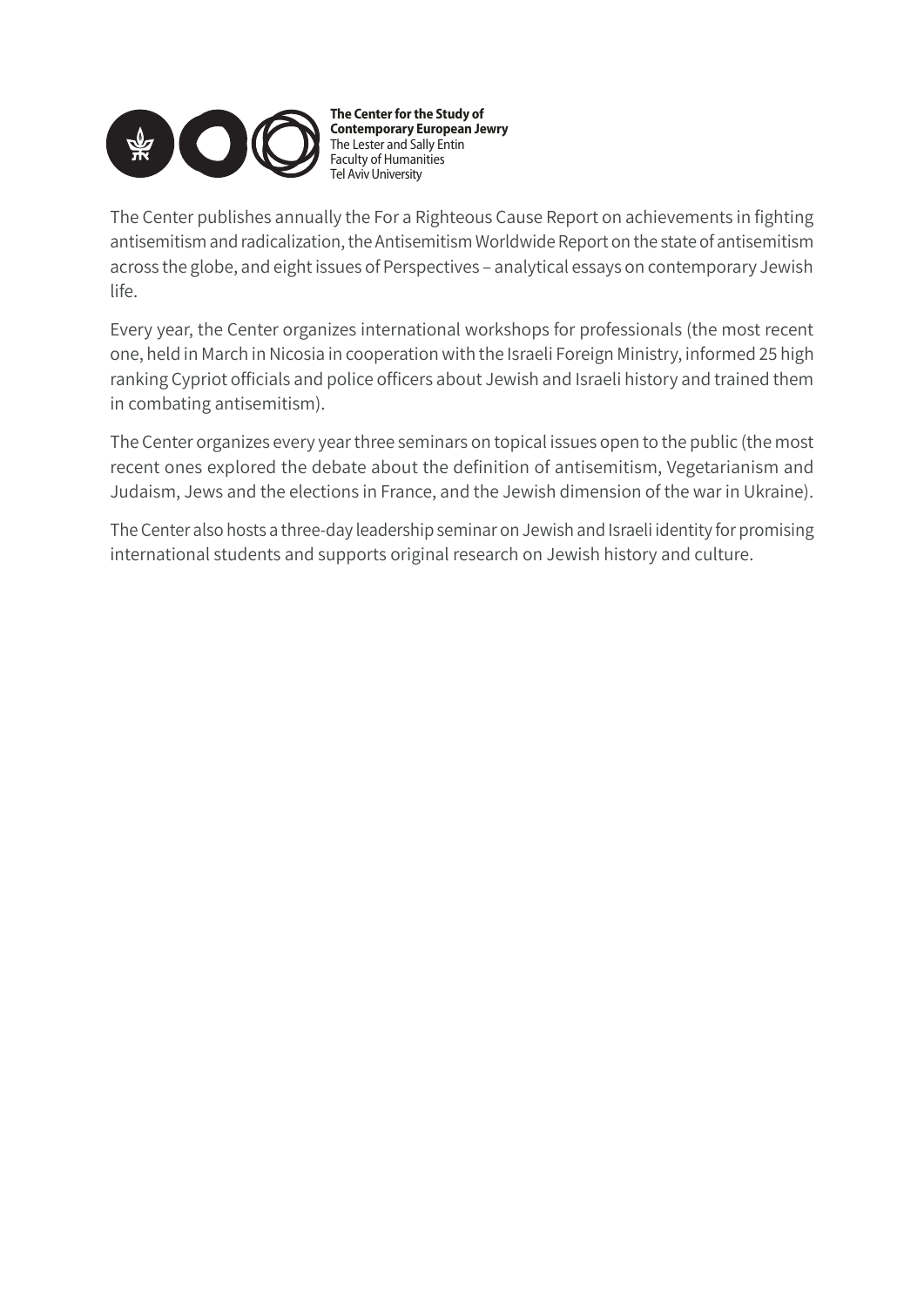## **FOREWORD**

The annual report on antisemitism worldwide for 2021, published on the eve of Holocaust Remembrance Day, does not convey good news. It informs that with few exceptions, the largest Jewish populations outside Israel witnessed sharp increases in the number of recorded antisemitic incidents compared to 2020.

In several countries, the increase in incidents was substantial also in comparison to 2019, before Covid-19 restrictions on social gatherings were imposed.

These data result from the strengthening in some countries of the radical populist right and the anti-Zionist radical left. Covid-19 angsts, and the economic hardships that followed, unleashed voices of hatred and prejudice. So did the conflict in Gaza in May 2021. Social media, with the echo chambers it cultivates, popularizes destructive conspiracy theories on which antisemitism thrives.

The fight against antisemitism enjoys considerable funding today. It is the focus of more conferences, seminars, and legislation than ever before. There is no shortage of organizations dedicated to the cause, which gained the commitment of world leaders. The data presented in this report suggest that, despite all these efforts, something has gone terribly wrong.

The remedy often offered by professors is to invest more money, enact more laws, and deliver more speeches. That is not, however, what we suggest. Rather, we believe unsparing examination of the efficacy of existing strategies is required.

The report is the product of a six-month team effort by eleven researchers from Tel Aviv University and beyond it. Its first section, Global Overview, provides data on antisemitic incidents recorded by various organizations and agencies in 2021 and an analysis of the data.

The second section, In Focus, is dedicated to six case studies from 2021, which demonstrate the diverse challenges antisemitism poses in our world. It includes analyses of state-sponsored antisemitism in Belarus; the rise of antisemitism in the American radical right; the reluctance of the French judiciary to acknowledge Islamist antisemitism for what it is; the proliferation of antisemitism among the German anti-vaccination movement; antisemitic conspiracy theories introduced in the Arab world in response to the Abraham Accords; and antisemitism in Pakistan, where the scarcity of Jews does not prevent the proliferation of Jew-hatred.

The final drafts of this report were written with heavy hearts amidst news about continued Russian atrocities in Ukraine. Early in March, the Center's leading researchers published an unequivocal condemnation of the war crimes committed under the directives of the Russian dictator Vladimir Putin, as well as against his cynical distortion of the Holocaust.

Democracy, liberty, and the rule of law, which the Russian people are deprived of under Putin, are the foundation of peace and advancement. They have also proved historically to be the most credible long-term guarantee for the safety and prosperity of Jews, wherever they chose to live.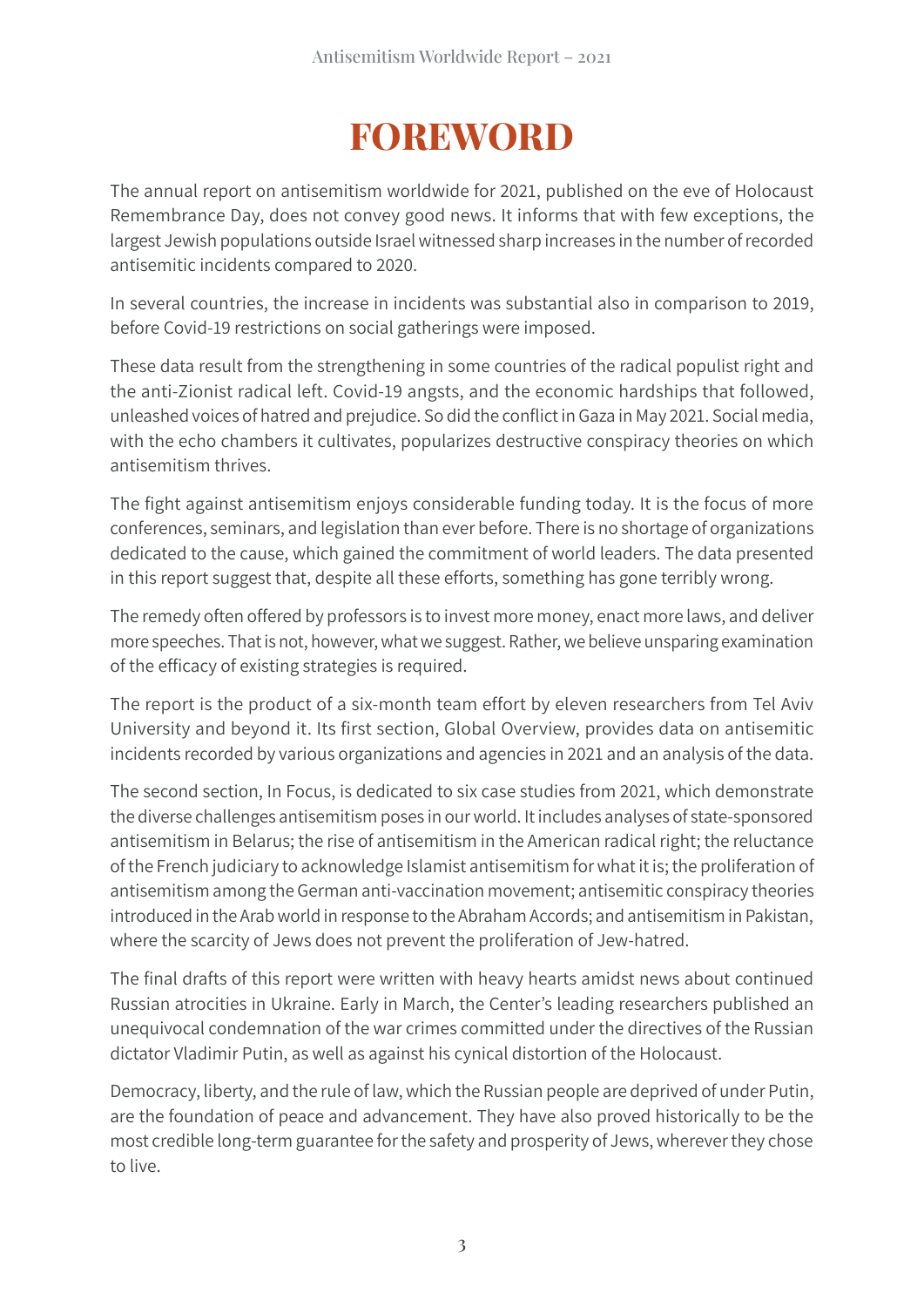

## Section I Global Overview

## Data

The data on antisemitic incidents in 2021 from across the Jewish world is discouraging. While the fight against antisemitism was fiercer than ever on different fronts, several of the countries with the largest Jewish minorities in the world witnessed a sharp rise in anti-Jewish attacks compared to 2020.

It would have been comforting to suggest that the relative increase results from the lifting of Covid-19 lockdowns and restrictions. The data suggest this may be the case for some countries, but not for others, where the number of antisemitic incidents had also risen compared to 2019. The Israel-Hamas conflict in May 2021, in particular, served as a trigger for spikes in antisemitic incidents.

Not all countries witnessed a rise in antisemitic incidents. Italy, for example, registered a slight decline from 230 incidents in 2020 to 226 in 2021, while in Argentina, figures suggest the total number of incidents in 2021 will be similar to the 507 recorded in 2020.

In several countries with large Jewish populations, including Russia and Brazil, official documentation of antisemitic incidents is lacking, making it difficult to assess the actual situation in those countries. For example, Russia's SOVA Center for Information and Analysis recorded one antisemitic act of violence and three acts of vandalism in 2021 (the same as in 2020), a questionable figure, to say the least. The SOVA Center ignored the unchecked proliferation of antisemitic content on the Russian social media platform VKontakte (VK).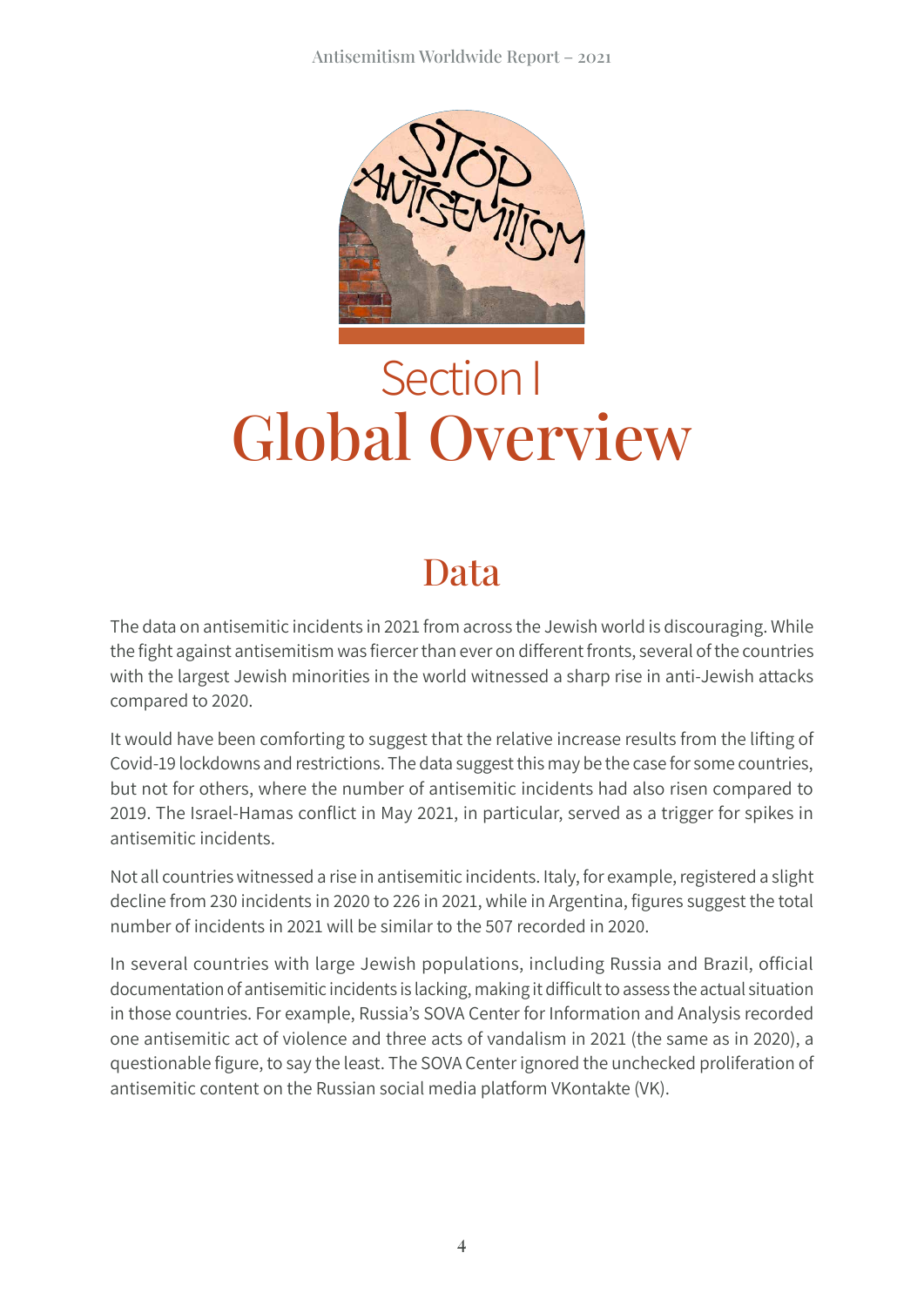#### **United States** ( Jewish population 6,000,000)

Reports by police departments, Jewish organizations, and the media suggest antisemitism was on the rise in the United States in 2021 compared to 2020, and in some dimensions, also in comparison to 2019, before Covid-19 restrictions were imposed.

A survey of American media reports suggests 28 incidents of violent physical assaults against Jews took place in 2021, compared to 12 in 2020 and 36 in 2019.<sup>1</sup>

The New York Police Department (NYPD) and the Los Angeles Police Department (LAPD) also registered an alarming number of incidents. The two cities have the largest Jewish populations in the United States (and are the first and third largest Jewish cities in the world at large) – 1.5 million and 519,200, respectively.<sup>2</sup>

In 2021, the NYPD recorded 214 anti-Jewish hate crime reports compared to 126 in 2020 and 252 in 2019.<sup>3</sup> The LAPD recorded 79 anti-Jewish hate crime reports in the city of Los Angeles in 2021 compared to 40 in 2020 and 42 in 2019.<sup>4</sup>

In its annual survey of the American Jewish population on the state of antisemitism in the United States in 2021, the American Jewish Committee (AJC) found that 82% of Jewish respondents believed antisemitism in the United States had increased somewhat (45%) or a lot (37%) over the same period.<sup>5</sup>

According to the AJC, 24% of American Jews surveyed said they had been the targets of antisemitic physical attacks or remarks (in person, by phone, by mail, or online) over the past five years. According to the survey, 2.6% of American Jews said they had been the victims of antisemitic physical attacks over the past five years; 17% of American Jews said they had been the targets

- 1 See, for example: Shira Hanau, "Orthodox Jewish Couple and Baby Visiting New York City Slashed in 'Possible Bias Incident,'" Jewish Telegraphic Agency, April 1, 2021; available at [https://www.jta.org/](https://www.jta.org/quick-reads/orthodox-jewish-couple-and-baby-slashed-in-new-york-city-in-possible-bias-incident)quick-reads/orthodox[jewish-couple-and-baby-slashed-in-new-york-city-in-possible-bias-incident,](https://www.jta.org/quick-reads/orthodox-jewish-couple-and-baby-slashed-in-new-york-city-in-possible-bias-incident) last accessed on March 30, 2022; Jewish Telegraphic Agency, "Nevada Jewish Man Stabbed in Head by Man Shouting Anti-Semitic Slurs," Times of Israel, June 23, 2020; available at https://www.timesofisrael[.com/nevada-jewish-man-stabbed-in-head-by](https://www.timesofisrael.com/nevada-jewish-man-stabbed-in-head-by-man-shouting-anti-semitic-slurs/)[man-shouting-anti-semitic-slurs/,](https://www.timesofisrael.com/nevada-jewish-man-stabbed-in-head-by-man-shouting-anti-semitic-slurs/) last accessed March 30, 2022.
- 2 See Ira M. Sheskin and Arnold Dashefsky, "United States Jewish Population, 2020," in The American Jewish Yearbook, 2020, Volume 120, eds. Arnold Dashefsky and Ira M. Sheskin (Cham, SUI: Springer, 2020), 155–257.
- 3 NYC OpenData, "NYPD Hate Crimes," February 3, 2022; available at[https://data.cityofnewyork.us/Public-](https://data.cityofnewyork.us/Public-Safety/NYPD-Hate-Crimes/bqiq-cu78/data)[Safety/NYPD-Hate-Crimes/](https://data.cityofnewyork.us/Public-Safety/NYPD-Hate-Crimes/bqiq-cu78/data)bqiq-cu78/data, last accessed on March 30, 2022.
- 4 Los Angeles Open Data, "Crime Data from 2020 to Present," March 30, 2022; available at [https://data.lacity.](https://data.lacity.org/Public-Safety/Crime-Data-from-2020-to-Present/2nrs-mtv8) [org/Public-Safety/Crime-Data-from-2020-to-Present/2nrs-mtv8](https://data.lacity.org/Public-Safety/Crime-Data-from-2020-to-Present/2nrs-mtv8), last accessed on March 30, 2022; Los Angeles Open Data, "Crime Data from 2010 to 2019," March 30, 2022; available at [https://data.lacity.org/Public-Safety/](https://data.lacity.org/Public-Safety/Crime-Data-from-2010-to-2019/63jg-8b9z) [Crime-Data-from-2010-to-2019/63jg-8b9z](https://data.lacity.org/Public-Safety/Crime-Data-from-2010-to-2019/63jg-8b9z), last accessed on March 30, 2022; and Lauren Whaley, "Recordbreaking Hate Crimes in L.A.," Crosstown, February 1, 2022; available at [https://xtown.la/2022/02/01/hate](https://xtown.la/2022/02/01/hate-crime-record-los-angeles-2021/)[crime-record-los-angeles-2021/,](https://xtown.la/2022/02/01/hate-crime-record-los-angeles-2021/) last accessed on March 30, 2022.
- 5 American Jewish Committee, "The State of Antisemitism in America 2021," October 25, 2021; available at [https://](https://www.ajc.org/sites/default/files/pdf/2021-12/AJC2021StateofAntisemitisminAmericaReport_Reader-12.21.pdf) www.ajc.org/sites/default/files[/pdf/2021-12/AJC2021StateofAntisemitisminAmericaReport\\_Reader-12.21.pdf](https://www.ajc.org/sites/default/files/pdf/2021-12/AJC2021StateofAntisemitisminAmericaReport_Reader-12.21.pdf), last accessed on March 30, 2022.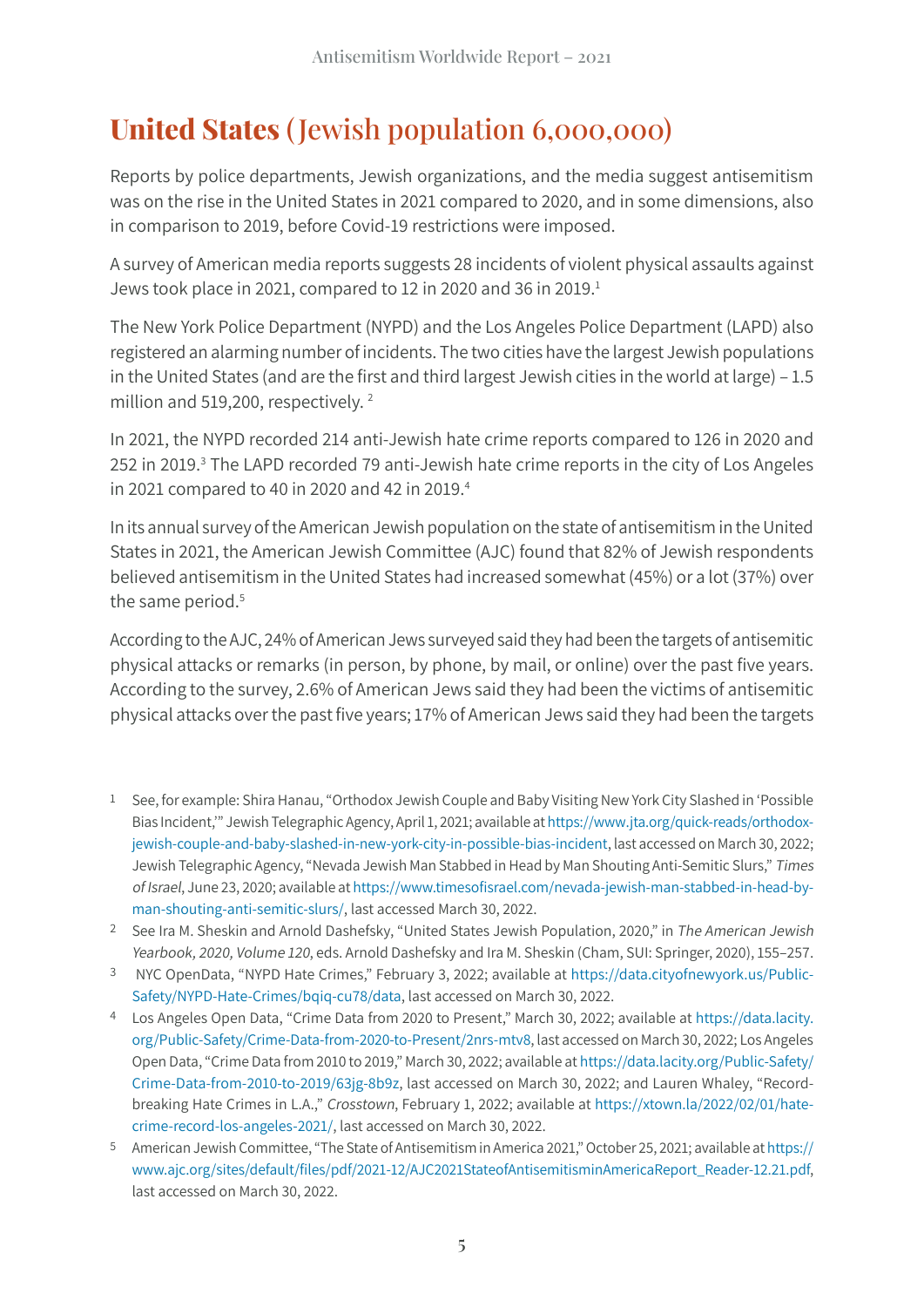of antisemitic remarks in person, by mail, or by phone over the past five years; and 12% said they had been the target of antisemitism online or on social media over the past five years.

The Anti-Defamation League (ADL) recorded a particularly significant rise in antisemitic incidents from the outbreak of the Israel-Hamas conflict on May 11, 2021, until the end of the month. The 251 incidents (190 cases of harassment, 50 cases of vandalism, and 11 assaults) recorded during that period constituted an increase of 115% over the same period in 2020, when 117 incidents were recorded. The most dramatic increase was in the category of assault, which rose from zero between May 11-31, 2020, to 11 in the same period in May 2021 during the fighting.

The ADL recorded 352 incidents of white supremacist antisemitic propaganda in 2021, a 27% increase from the 277 incidents recorded in 2020 and a 113% increase from the 165 incidents recorded in 2019.

The increase in antisemitic propaganda distributions in 2021 is particularly concerning given that there was a slight decrease in the overall number of white supremacist propaganda distributions – from 5,125 incidents in 2020 to 4,851 incidents in 2021. Thus, white supremacist groups are increasing their use of propaganda narratives specifically targeting Jews and Jewish institutions.

The top distributors of antisemitic propaganda in the United States in 2021 were the New Jersey European Heritage Association (NJEHA) and the Folkish Resistance Movement (FRM, formerly Folks Front), which according to the report, were responsible for 16% and 50% of the 352 incidents recorded respectively. The report informs that NJEHA and FRM were also the leading distributors of antisemitic propaganda in 2020.<sup>6</sup>



#### **ANTISEMITIC INCIDENTS IN THE UNITED STATES, MAY 11-31, 2021**

SOURCE: ANTI-DEFAMATION LEAGUE

6 See: Anti-Defamation League, "U.S. White Supremacist Propaganda Remained at Historic Levels in 2021, With 27 Percent Rise in Antisemitic Messaging," March 3, 2022; available at [https://www.adl.org/resources/reports/](https://www.adl.org/resources/reports/us-white-supremacist-propaganda-2021) [us-white-supremacist-propaganda-2021,](https://www.adl.org/resources/reports/us-white-supremacist-propaganda-2021) last accessed on March 30, 2022; Anti-Defamation League, "Audit of Antisemitic Incidents – Year in Review 2020," April 2020; available at [https://www.adl.org/media/16191/](https://www.adl.org/media/16191/download) [download,](https://www.adl.org/media/16191/download) last accessed March 30, 2022.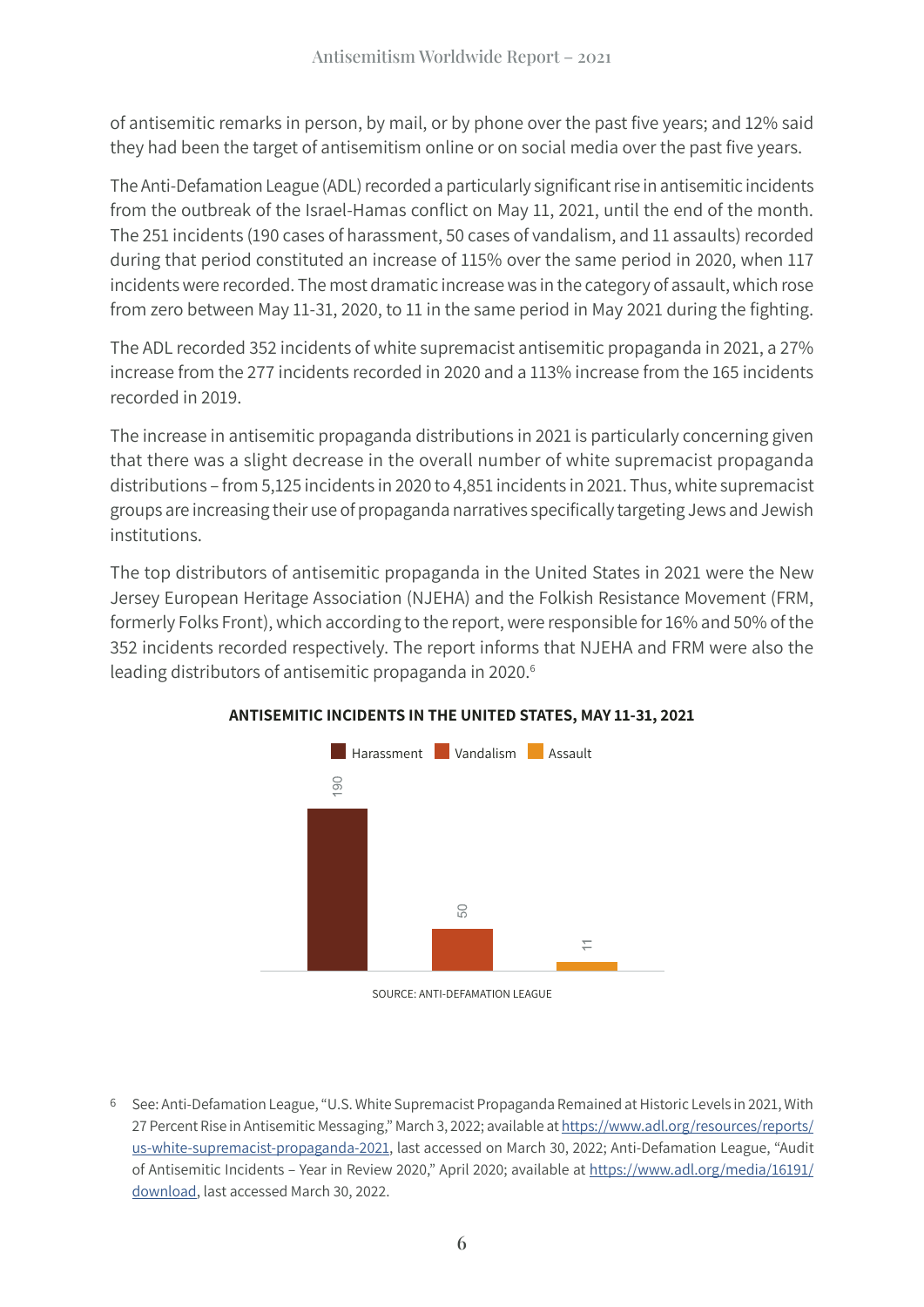#### **France** ( Jewish population 446,000)

In cooperation with the French Ministry of Interior, the Service de Protection de la Communauté Juive (SPJC) recorded 589 antisemitic incidents in 2021, a 74% increase from the 339 incidents recorded in 2020 and a 14.3% decrease from the 687 incidents recorded in 2019.7

Antisemitic incidents involving physical violence (60) increased 36% from those recorded in 2020 (44) and 33% from those recorded in 2019 (45). The 68 incidents of vandalism in 2021 constituted an increase of 26% from the 54 incidents in 2020, but a 33% decrease from the 101 incidents in 2019, while the three incidents of arson were one more than in 2020, but two less than in 2019. The number of incidents in 2021 peaked in May during Israel's operation "Guardian of the Walls" and in August after the French government implemented stricter health restrictions to address surging cases of Covid-19.



**INCIDENTS OF VANDALISM, ARSON, AND VIOLENCE IN FRANCE 2019-2021**

#### **Canada** ( Jewish population 393,500)

During the Israel-Hamas conflict in May 2021, B'nai Brith Canada recorded at least 266 antisemitic incidents, a 54% increase from the 173 incidents recorded during the same period in 2020. The total included 61 violent incidents and 51 incidents of vandalism.

The 61 violent incidents are the highest ever recorded in a single month by the organization since it began monitoring incidents in 1982 and constitutes a startling 578% increase over the nine violent incidents recorded in all of 2020 and a 336% increase over the 14 violent incidents recorded in all of 2019.

<sup>7</sup> For the SPJC's annual antisemitic incidents reports, see [https://www.spcj.org/.](https://www.spcj.org/)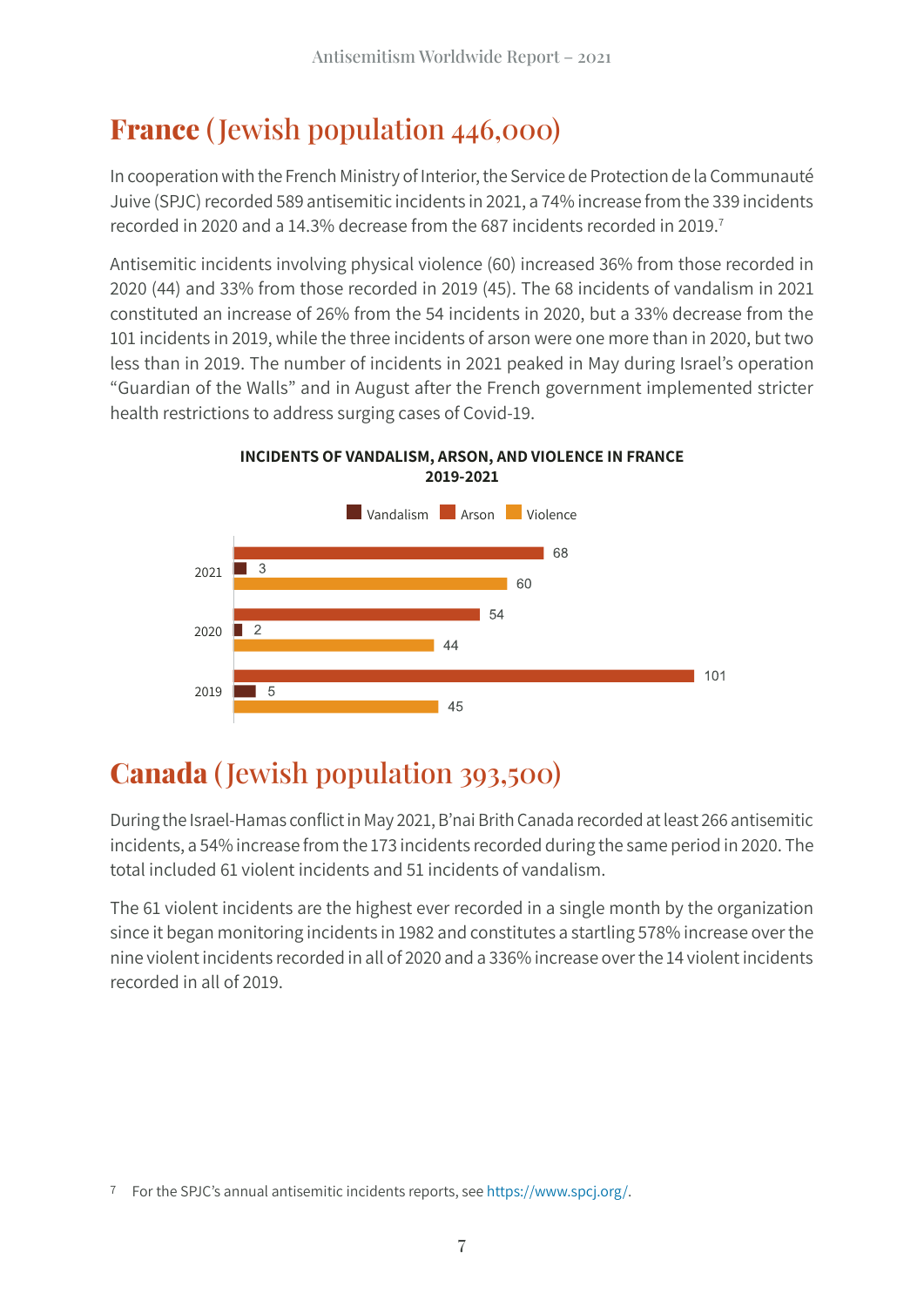

#### **ANTISEMITIC INCIDENTS IN CANADA, MAY 2021**

#### **United Kingdom** ( Jewish population 292,000)

The Community Service Trust (CST) in the United Kingdom recorded 2,255 antisemitic incidents in 2021, a 34% increase from incidents recorded in 2020 (1,684) and 24% higher than the 1,813 incidents recorded in 2019, prior to the Covid-19 pandemic.<sup>8</sup>

Incidents of assault in 2021 (173) increased 78% from the 97 assaults recorded in 2020 and increased 10.2% from the 157 assaults recorded in 2019. The 82 incidents of damage and desecration to Jewish property increased 11% from the 74 incidents in 2020 but constitute a 7% decrease from the 88 incidents recorded in 2019. In 2021, CST recorded three incidents of extreme violence (an attack with the potential or intention of causing death or grievous bodily harm), the same as in 2020, but two more than the single incident recorded in 2019. The CST recorded its highest monthly total of antisemitic incidents (661) ever in May during the Israel-Gaza conflict.



#### **TOTAL ANTISEMITIC INCIDENTS IN THE UNITED KINGDOM 2019-2021**

8 For the CST's annual antisemitic incidents reports, see [https://cst.org.uk/.](https://cst.org.uk/)

SOURCE: B'NAI BRITH CANADA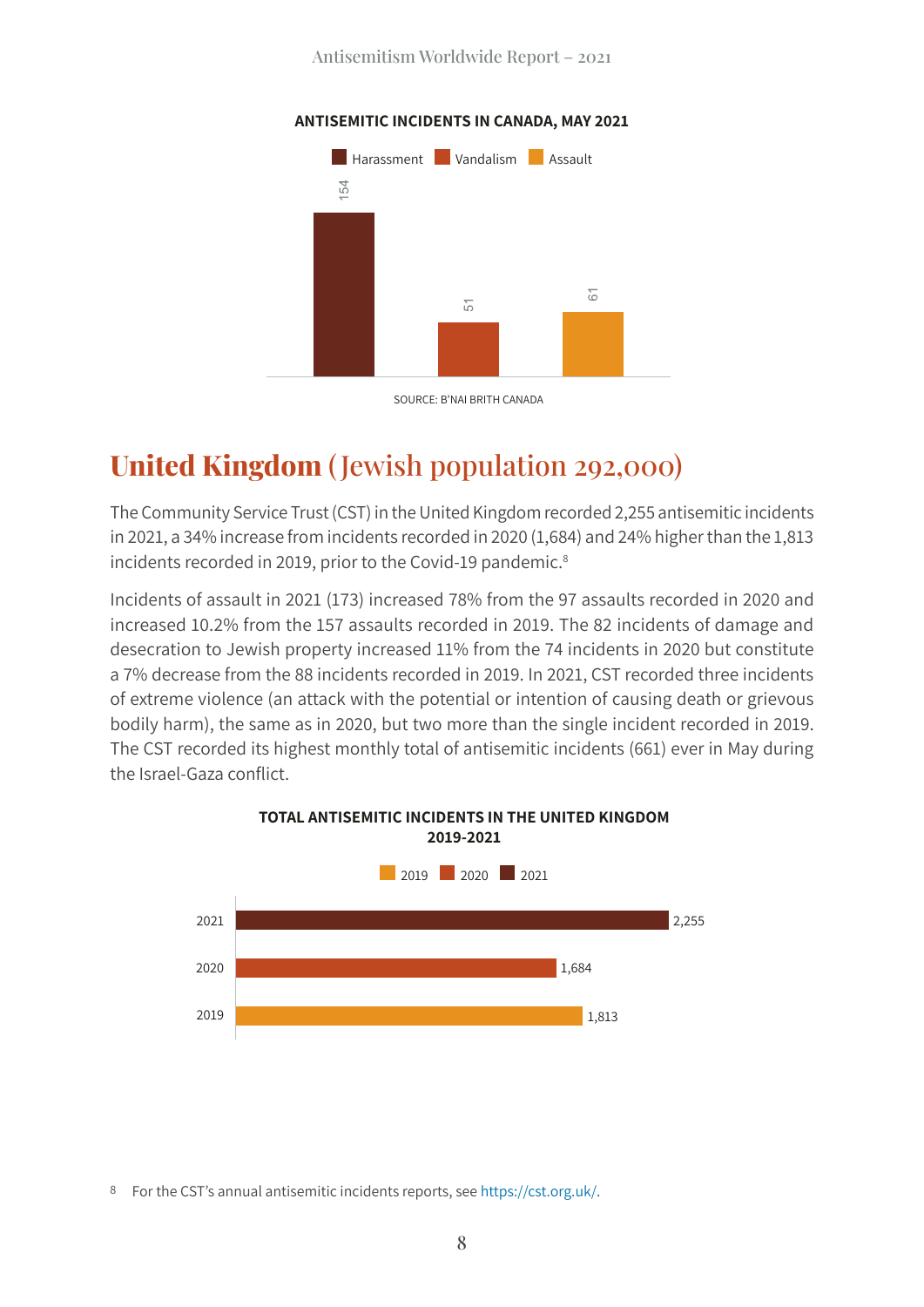#### **Argentina** ( Jewish population 175,000)

The Delegación de Asociaciones Israelitas Argentinas (DAIA) registered an estimated 500 antisemitic incidents in 2021. DAIA recorded an all-time high in total incidents (918) in 2019, and 507 in 2020, a 45% decrease.

The significant decrease was most likely due to the Covid-19 pandemic and associated restrictions and closures. The similar number of estimated incidents in Argentina in 2021 (500) suggests Argentina continues to see a decrease in the number of antisemitic incidents.

However, DAIA notes two concerning trends: (a) antisemitic incidents are increasingly taking place online, and (b) though the total number of incidents appears to be declining, the number of legal cases involving antisemitic crimes is rising, suggesting the incidents are of greater significance.

#### **Russia** ( Jewish population 150,000)

In 2021, the SOVA Center for Information and Analysis recorded one antisemitic act of violence and three acts of vandalism.<sup>9</sup> The number of antisemitic acts of violence was the same in 2020 and 2019, representing no change. While the number of acts of vandalism in 2021 was the same as in 2020, it was two less than the five recorded in 2019.

Documentation of antisemitic incidents in Russia is lacking, leading to an unclear picture of the state of antisemitism in the country. The Russian Jewish Congress (RJC) and SOVA point to a decline in the number of antisemitic incidents of vandalism and violence in the country, but this decline does not apply to online manifestations of antisemitism or, generally, to expressions of antisemitism in public discourse.

The World Zionist Organization observed that VKontakte, the most popular social network in Russia, remains unregulated by the government in terms of countering the prevalence of antisemitic hate speech published on the platform.

#### **Germany** ( Jewish population 118,000)

In Germany, the Criminal Police Notification Service – Politically Motivated Crimes (KPMD-PMK) collects data on antisemitic crimes and the number of antisemitic acts of violence.<sup>10</sup> In 2021, the KPMD-PMK recorded 3,028 politically motivated crimes with an antisemitic motive, the highest total to date. The total was a 29% increase from 2020 (2,351 incidents) and a 49% increase from 2019 (2,032 incidents), both of which were the previous high totals.

<sup>9</sup> For SOVA's database on hate crimes in Russia, see [https://www.sova-center.ru/en/database/.](https://www.sova-center.ru/en/database/)

<sup>10</sup> For the KPMD-PMK's report, see [https://dip.bundestag.de/vorgang/antisemitische-straftaten-im-vierten](https://dip.bundestag.de/vorgang/antisemitische-straftaten-im-vierten-quartal-2021/284102)quartal[-2021/284102.](https://dip.bundestag.de/vorgang/antisemitische-straftaten-im-vierten-quartal-2021/284102)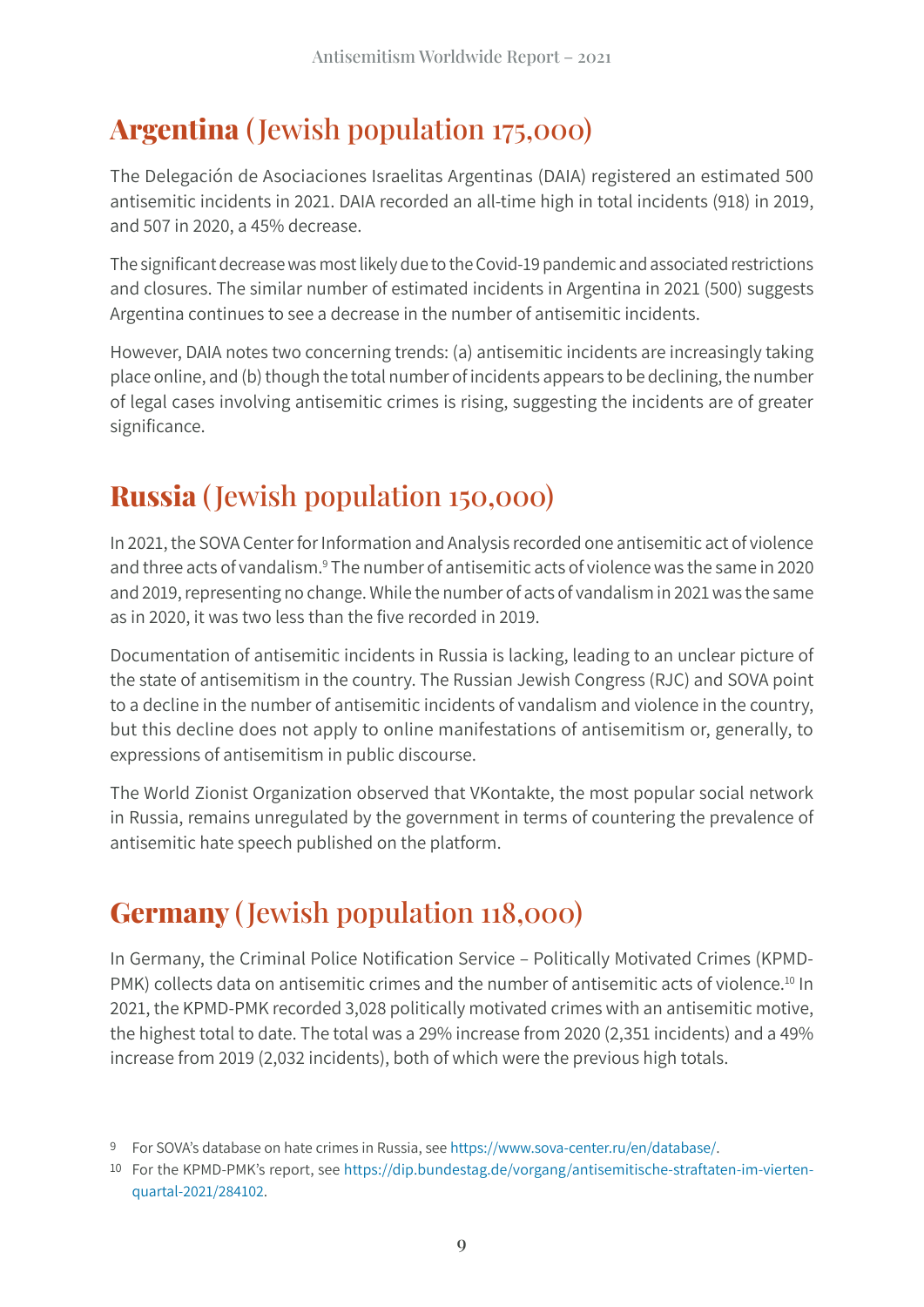In 2021, KPMD-PMK recorded 63 acts of antisemitic violence, a 10.5% increase from the 57 acts of violence recorded in 2020 but a 13.7% decrease from the 73 recorded in 2019.





#### **Australia** ( Jewish population 118,000)

The Executive Council of Australian Jewry (ECAJ), together with Community Security Groups (CSGs) and Jewish state roof bodies, recorded 447 antisemitic incidents in 2021, a 35% increase from incidents recorded in 2020 (331) and a 21.5% increase from the 368 incidents recorded in 2019.11

While the same number of physical assaults (8) occurred in 2020 and 2021, these are double the number of assaults in 2019 (4). In addition, in 2021, ECAJ recorded 147 incidents of abuse/ harassment, a 15% increase from the 128 incidents in 2020 and a 29% increase from incidents in 2019. The 106 incidents of graffiti in 2021 increased 152% from the 42 recorded in 2020 and 11.6% from the 95 incidents recorded in 2019, while the 72 incidents of antisemitic stickers/ posters constituted a 157% increase from the 28 incidents recorded in 2020 and a 323.5% increase from the 17 incidents recorded in 2019. The highest monthly incident total (88) was May 2021 during the Israel-Hamas conflict.



11 For the ECAJ's annual reports, see<https://www.ecaj.org.au/>. Incidents are divided into eight categories – four categories relate to physical attacks (verbal abuse, assault, graffiti, vandalism) and four to threats (email/online, mail, telephone, posters/stickers). Incidents recorded in ECAJ's 2021 report occurred during a twelve-month period from October 1, 2020, to September 30, 2021 (previous years correspond to the same twelve-month periods).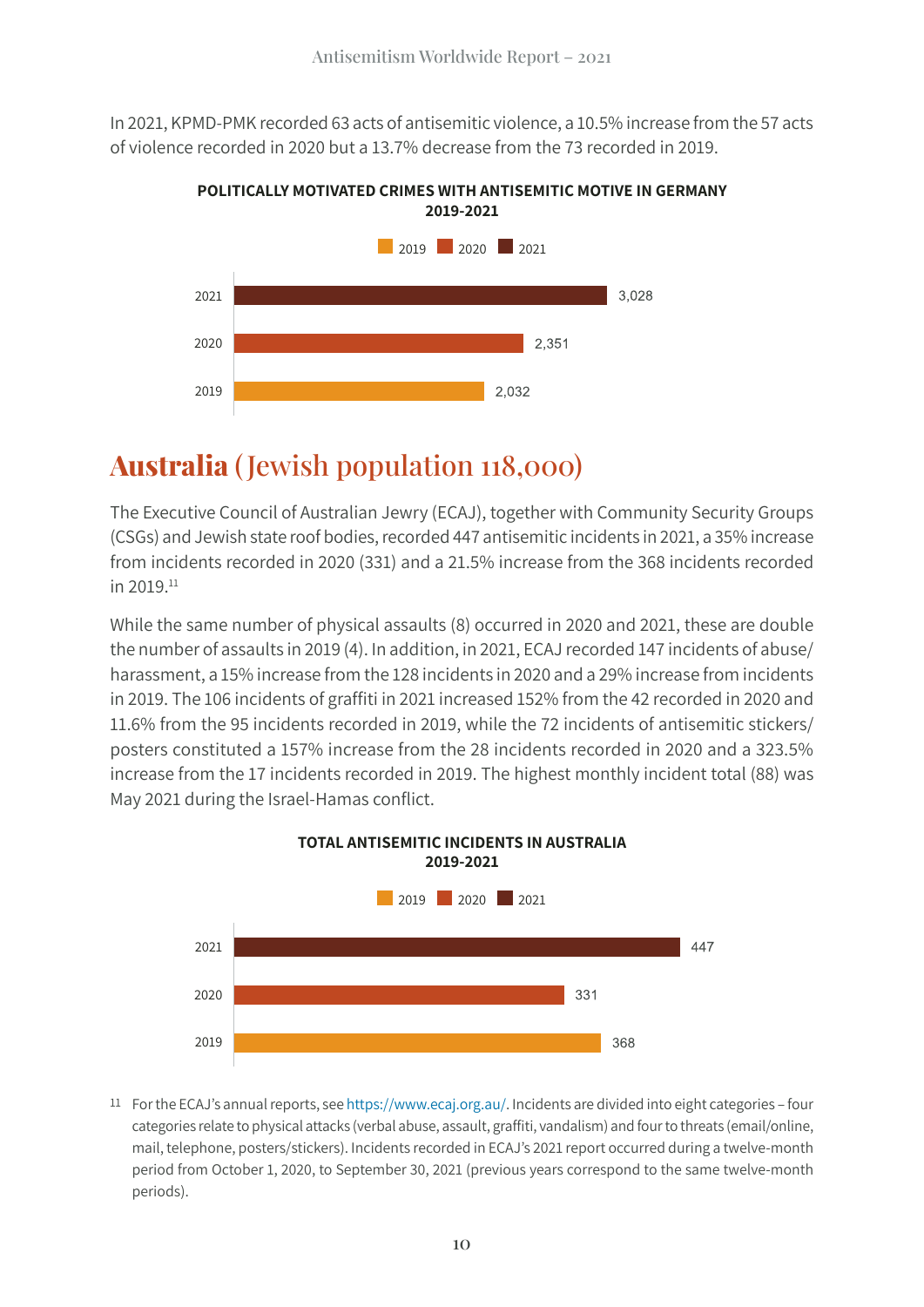#### **Brazil** ( Jewish population 91,500)

The Brazilian government and Brazilian Jewish organizations do not document antisemitic incidents in the country, making it difficult to assess the state of antisemitism in Brazil accurately.

According to a review of the press, there were five antisemitic incidents in Brazil in 2021, the same as in 2020.<sup>12</sup> No violent incidents were recorded in 2021, in contrast to the one incident of violence in 2020.13 The remaining incidents in 2020 and 2021 involved harassment, with no acts of vandalism reported.

#### **Ukraine** ( Jewish Population 43,000)

The Security and Crisis Centre of the European Jewish Congress (SACC by EJC) recorded 38 antisemitic incidents in Ukraine in 2021, including four acts of violence and 21 acts of vandalism. The four acts of violence were one more than the three recorded in 2019, while acts of vandalism increased 162.5% from 2019 (8). In 2021, acts of vandalism increased during Hanukkah, as a number of publicly displayed menorahs were desecrated in different cities throughout the country.

#### **The Netherlands** ( Jewish population 30,000)

The Security and Crisis Centre of the European Jewish Congress (SACC by EJC) recorded thirteen antisemitic incidents in The Netherlands in 2021, eight acts of harassment and five acts of vandalism, compared to the eight incidents it recorded in 2020 (four acts of harassment and four acts of vandalism).

#### **Italy** ( Jewish population 27,000)

The Observatory of Antisemitism of the Contemporary Jewish Documentation Center (CDEC) recorded 226 incidents of antisemitism in 2021; 45 occurred in the "real-world" and 181 occurred online.14 The total number of incidents in 2021 was 1.74% less than the 230 incidents

- 12 See, for example, Bianca Gomes, "After talking about 'Killing a Lot of Jews' on the radio, journalist is dismissed from Legislative Assembly and targeted by MPs," O Globo Brasil, November 18, 2021 [in Portuguese]; available at [https://oglobo.globo.com/brasil/apos-falar-em-matar-um-monte-de-judeus-no-radio-jornalista-exonerado](https://oglobo.globo.com/brasil/apos-falar-em-matar-um-monte-de-judeus-no-radio-jornalista-exonerado-da-alesp-alvo-do-mp-25280915)[da-alesp-alvo-do-mp-25280915](https://oglobo.globo.com/brasil/apos-falar-em-matar-um-monte-de-judeus-no-radio-jornalista-exonerado-da-alesp-alvo-do-mp-25280915), last accessed on March 20, 2022.
- 13 Nathalia Kuhl, "'Little Jew Worm': A 57-Year-Old Man is Beaten by 3 Attackers," Metrópoles, February 28, 2020 [in Portuguese]; available at [https://www.metropoles.com/brasil/policia-br/judeuzinho-verme-homem-de-](https://www.metropoles.com/brasil/policia-br/judeuzinho-verme-homem-de-57-anos-e-espancado-por-3-agressores)[57-anos-e-espancado-por-3-agressores](https://www.metropoles.com/brasil/policia-br/judeuzinho-verme-homem-de-57-anos-e-espancado-por-3-agressores), last accessed on March 20, 2022.
- 14 For the CDEC Antisemitism Observatory's annual antisemitic incidents reports, see [https://www.](https://www.osservatorioantisemitismo.it/) [osservatorioantisemitismo.it/](https://www.osservatorioantisemitismo.it/). Italy's National Office against Racial Discrimination (UNAR), in contrast, recorded 171 antisemitic incidents in 2021, of which 30 were online.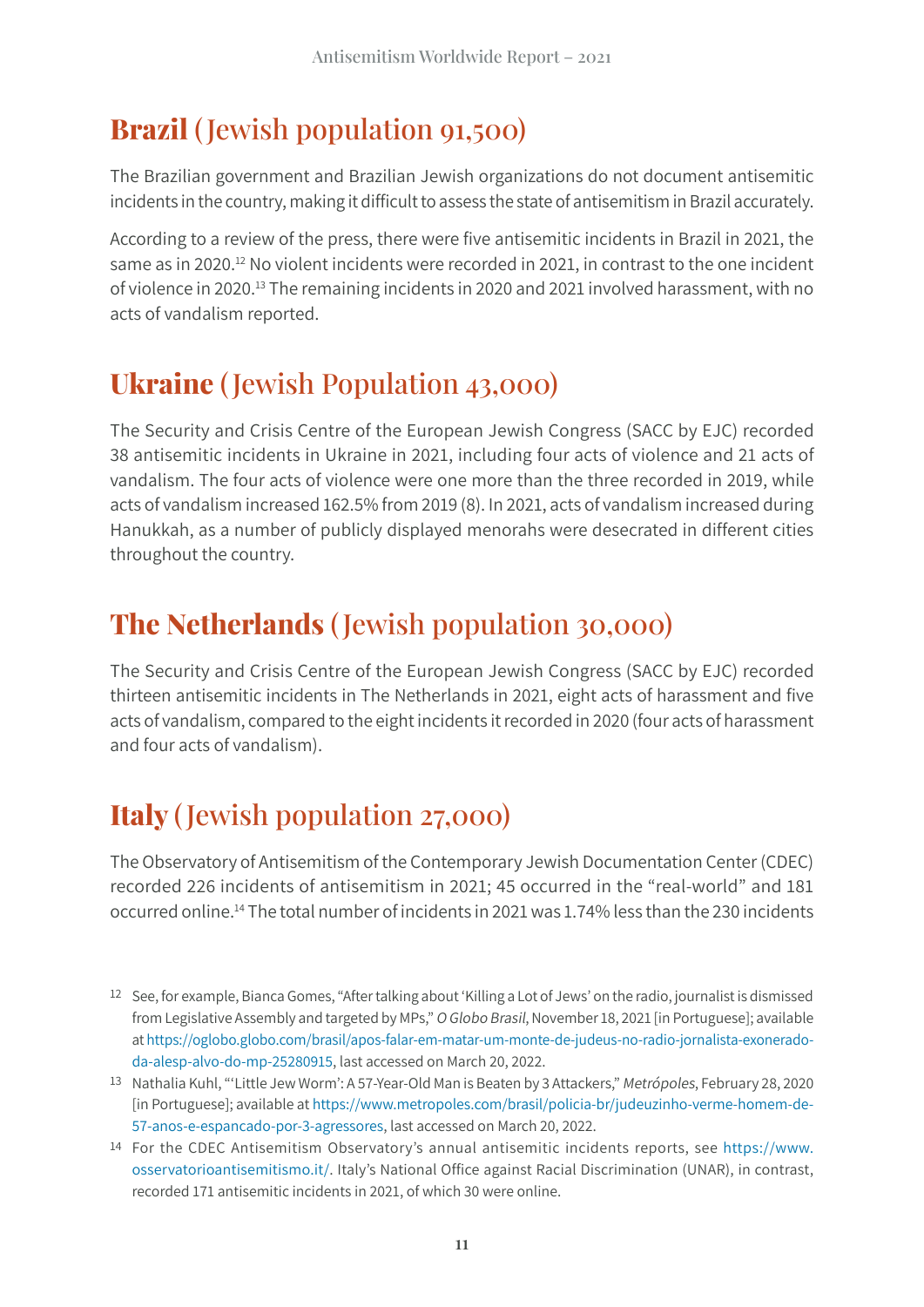in 2020 and 9.96% less than the 251 incidents in 2019, continuing a downward trend in the total number of incidents.

CDEC recorded one case of extreme violence in 2021 (a Jewish man attacked and wounded with a knife) but had not recorded such an incident in 2019 or 2020. Similarly, there were five incidents of physical assault in 2021 as opposed to one in 2020 and two in 2019. The 26 threats in 2021 were a 100% increase from the 13 threats recorded in 2020 and a 189% increase from the nine threats recorded in 2019.



#### **Switzerland** ( Jewish population 18,500)

According to the Swiss Federation of Jewish Communities (SIG), in collaboration with the GRA Foundation Against Racism and Antisemitism, and CICAD, 2021 saw a 21% increase in the number of "real-world" antisemitic incidents (as defined by them – assault, harassment, vandalism) in comparison to 2020 (2021: 75, 2020: 62); data for 2019 was not available.15

In 2021, the SIG recorded 53 "real-world" antisemitic incidents in Switzerland's German, Italian and Romansh language areas, a 13% increase from the previous year (2020: 47). There were 16 incidents of verbal abuse, seven of graffiti, and one of property damage. No physical assaults were reported.

In contrast to the low number of "real-world" incidents, SIG recorded 806 online incidents in 2021, particularly on social media and in the comments sections of media outlets, in contrast to 485 in 2020, a 66% increase. This increase, however, may be due to better monitoring and reporting and does not necessarily reflect an actual increase in the number of online incidents.

In 2021, CICAD recorded 22 "real-world" antisemitic incidents in the French language area of Switzerland, a 47% increase from the 15 incidents recorded in 2020. There were seven incidents of "serious acts" (graffiti, insults, letters) and five "grave acts" (assault, harassment, desecration, arson, targeted threats), compared to three serious acts and three grave acts in 2020.

<sup>15</sup> For the annual report, se[e https://swissjews.ch/en/](https://swissjews.ch/en/).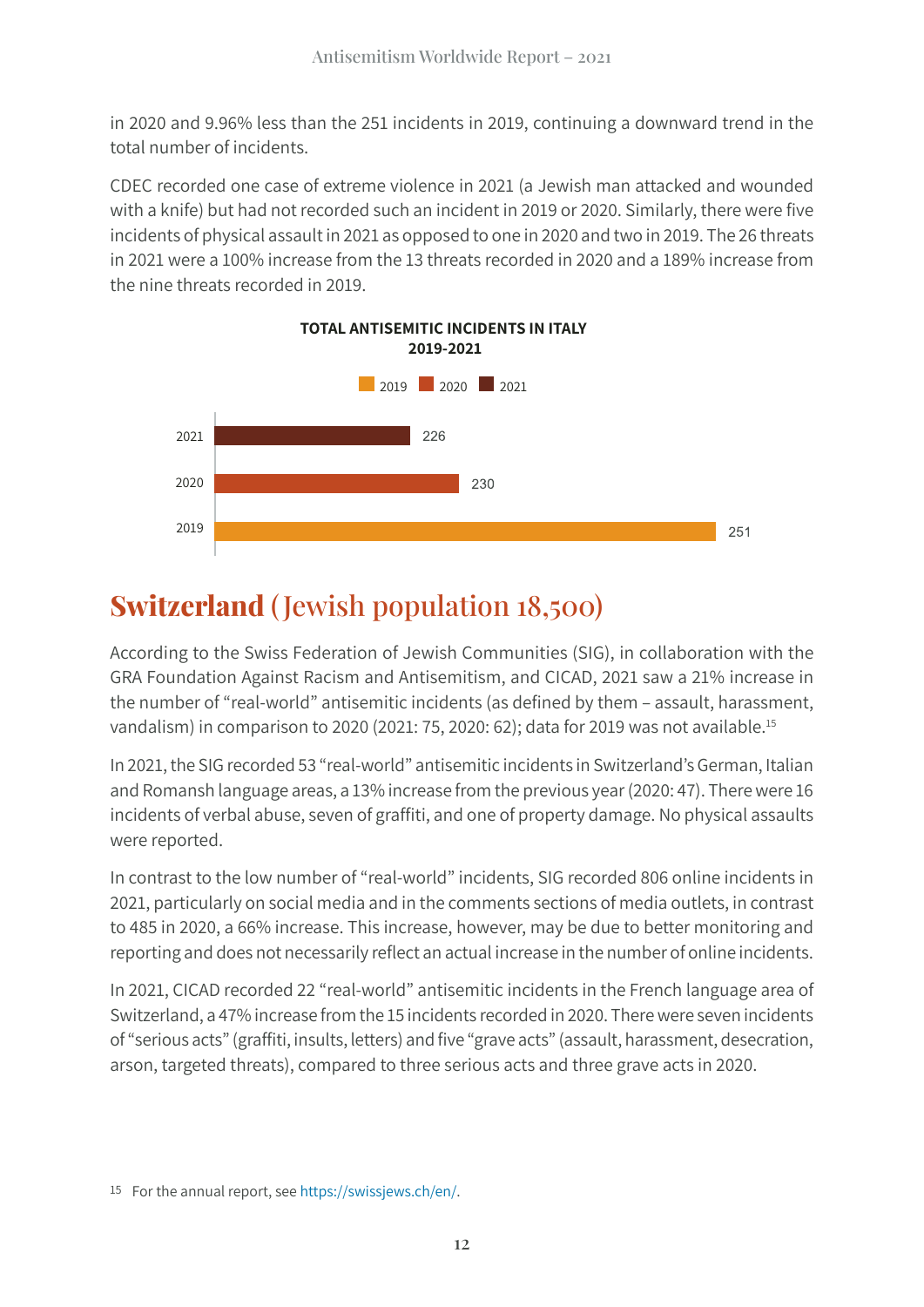However, the number of serious and grave acts remains lower than in 2019 (eight and six, respectively). In contrast to the low number of "real-world" incidents, CICAD recorded 143 online incidents in 2021 compared to 132 online incidents in 2020, an 8% increase.

According to CICAD, the main drivers for antisemitism in French-speaking Switzerland are an active far-right movement, the continued dissemination of Covid-19 conspiracy theories and the May Israel-Gaza conflict.

#### **Sweden** ( Jewish population 15,000)

The Security and Crisis Centre of the European Jewish Congress (SACC by EJC) recorded seven antisemitic incidents in Sweden in 2021, five acts of harassment, one act of vandalism, and one act of violence, compared to the four incidents it recorded in 2020 (three acts of harassment and one act of vandalism).

#### **Spain** ( Jewish population 13,000)

The Security and Crisis Centre of the European Jewish Congress (SACC by EJC) recorded 19 antisemitic incidents in Spain in 2021, eight acts of harassment and eleven acts of vandalism, compared to the nine incidents recorded in 2020 (three acts of harassment and six acts of vandalism).

#### **Austria** ( Jewish population 10,000)

The antisemitism reporting office of the Vienna Jewish Community's (Israelitischen Kultusgemeinde Wien (IKG)) semi-annual report covering the period of January 1, 2021, to June 30, 2021, informs that in the first half of 2021, the IKG recorded a total of 562 antisemitic incidents in Austria, a 119% increase from the 257 incidents recorded during the same period of 2020.16

Further, the total number of incidents in the first half of 2021 exceeded the total of incidents recorded during 2019 (550, an increase of 2.18%) and is only 4% less than the 585 incidents recorded during 2020.

According to the IKG, the high number of incidents in the first half of 2021, including eight physical attacks, 11 threats, and 331 incidents of abusive behavior, was due to protests against Covid-19 measures and the Israel-Gaza conflict. The eight physical attacks were 33% more than the total number of physical attacks in 2019 and 28% fewer than the total number of physical attacks in 2020.

<sup>16</sup> For the IKG's annual and biannual reports, se[e](https://www.antisemitismus-meldestelle.at/) [https://www.antisemitismus-meldestelle.at/.](https://www.antisemitismus-meldestelle.at/)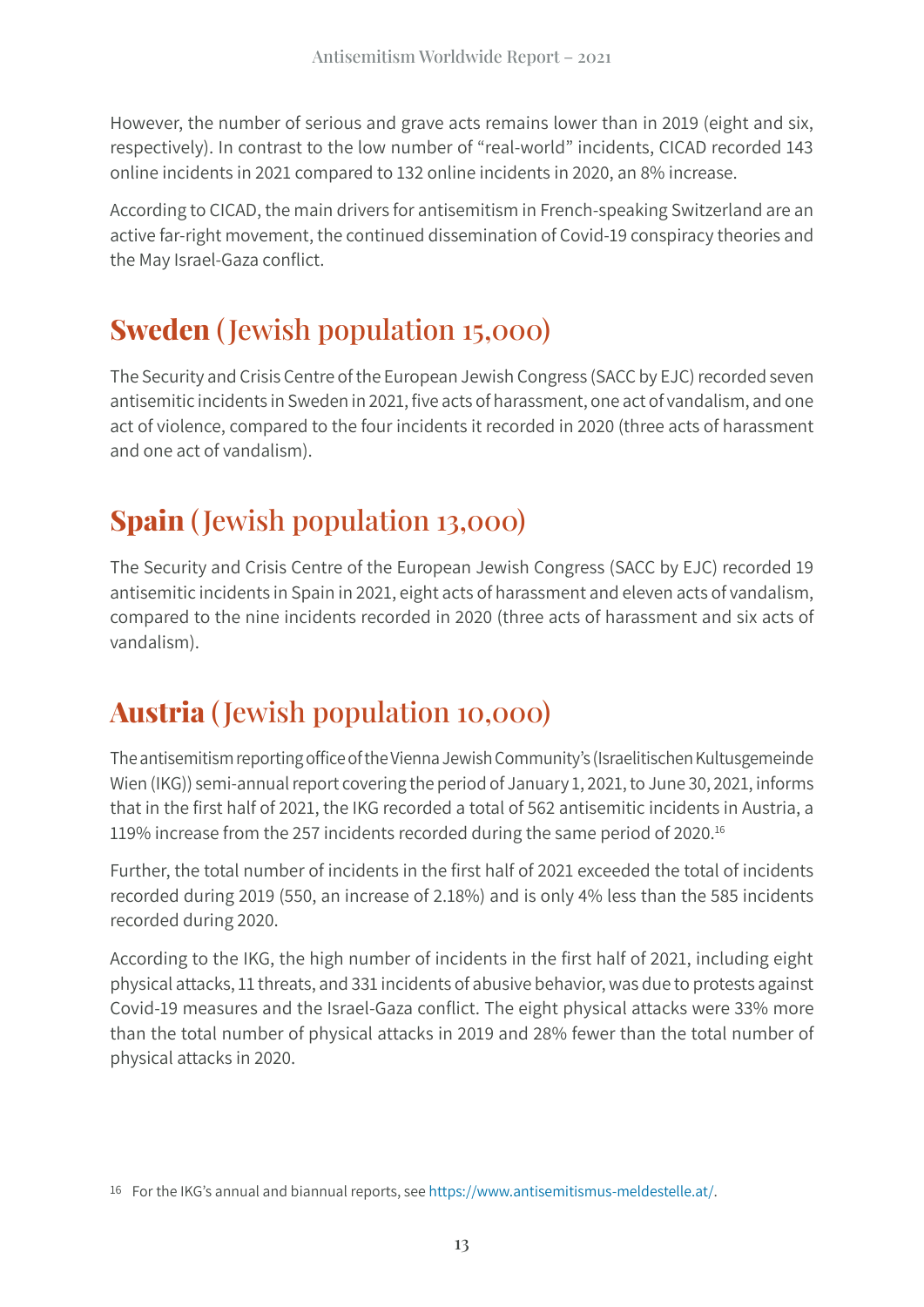#### **Romania** ( Jewish population 9,000)

According to data received from the Romanian Police, three incidents of antisemitic crimes were recorded in 2020 and three in 2021. No details were provided on the nature of the incidents, just the total number.

#### **Denmark** ( Jewish population 6,400)

The Security and Crisis Centre of the European Jewish Congress (SACC by EJC) recorded two antisemitic incidents in Denmark in 2021, one act of harassment and one act of vandalism, the same as recorded in 2020.

#### **Czech Republic** ( Jewish population 3,900)

According to data from the Police Presidium of the Czech Republic, in 2021, there were a total of 37 criminal offenses against Jews in the country compared to 23 in 2020, an increase of 61%.

Crimes in connection to the Jewish community are categorized according to Czech Criminal Code. In 2021, there was one criminal case involving threatening an individual or group of people with death or bodily harm, compared to zero in 2020 and two in 2019 (§352). In 2021, there were three incidents of desecration or attacking another compared to zero in 2020 (§358), while there were 26 incidents involving crimes against humanity<sup>17</sup> in 2021 compared to 15 in 2020, an increase of 73%.

#### **Lithuania** ( Jewish population 2,600)

The Security and Crisis Centre of the European Jewish Congress (SACC by EJC) recorded seven antisemitic incidents in Lithuania in 2021, five acts of harassment and two acts of vandalism, compared to the two incidents it recorded in 2020 (both acts of vandalism).

#### **Norway** ( Jewish population 1,300)

According to hate crime data received from Norway's National Police Directorate, in 2021, there were 19 hate crimes motivated by antisemitism compared to 15 in 2020, a 27% increase.

<sup>17</sup> These incidents fall under §400, 401,405, 402, 403, 403a, and 404 of the Czech criminal code. They refer to genocide; attacks against humanity; discrimination; establishing, promoting, or supporting movements aimed at suppressing human rights; genocide denial; and expressing sympathies with movements aiming to suppress human rights.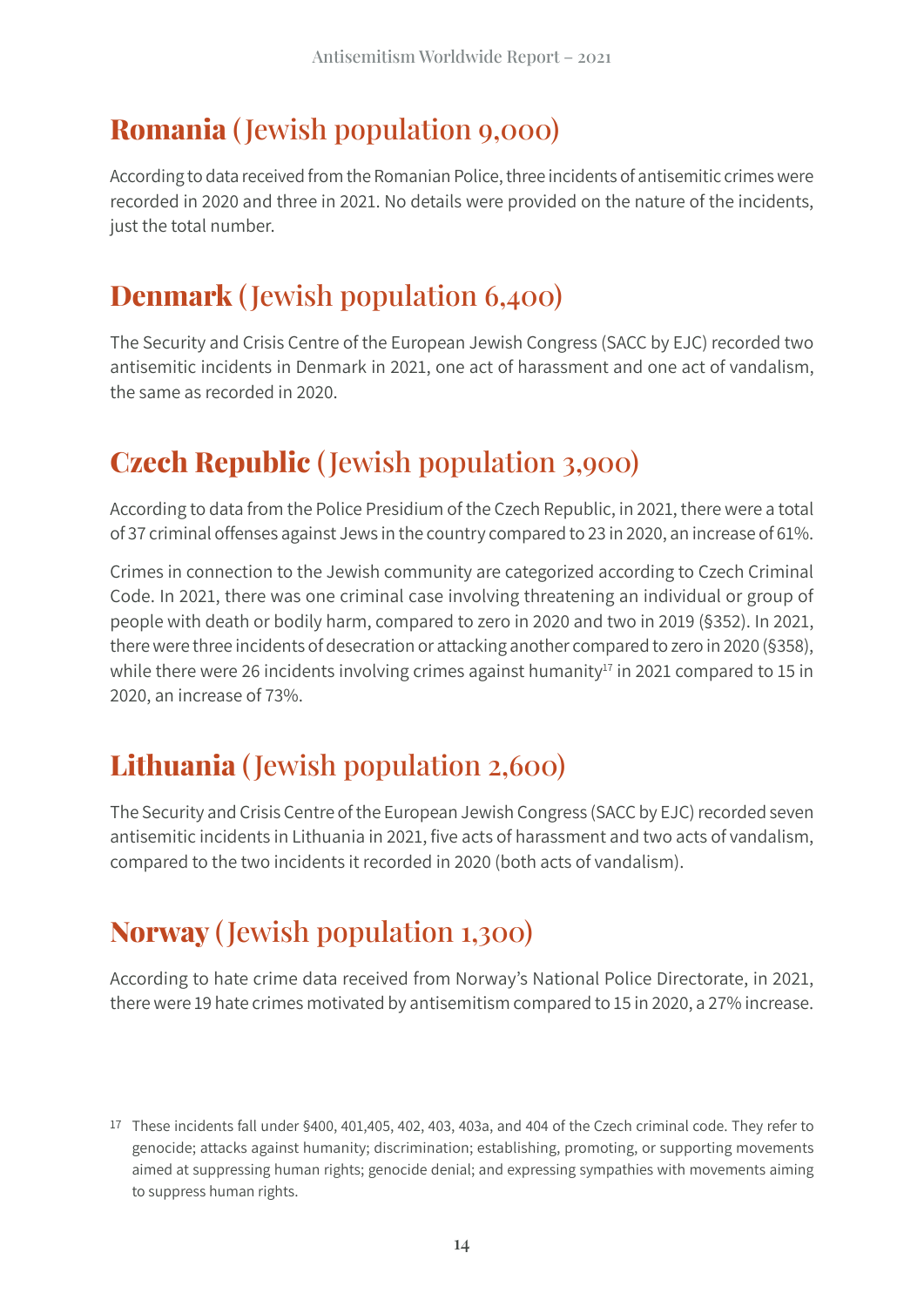#### **Portugal** ( Jewish population 600)

The Security and Crisis Centre of the European Jewish Congress (SACC by EJC) recorded two antisemitic incidents in Portugal in 2021, one act of harassment and one act of vandalism, compared to the single incident recorded in 2020.

**– Dr. Carl Yonker Assisting Interns: Dario Chaiquin and Anna Merkord**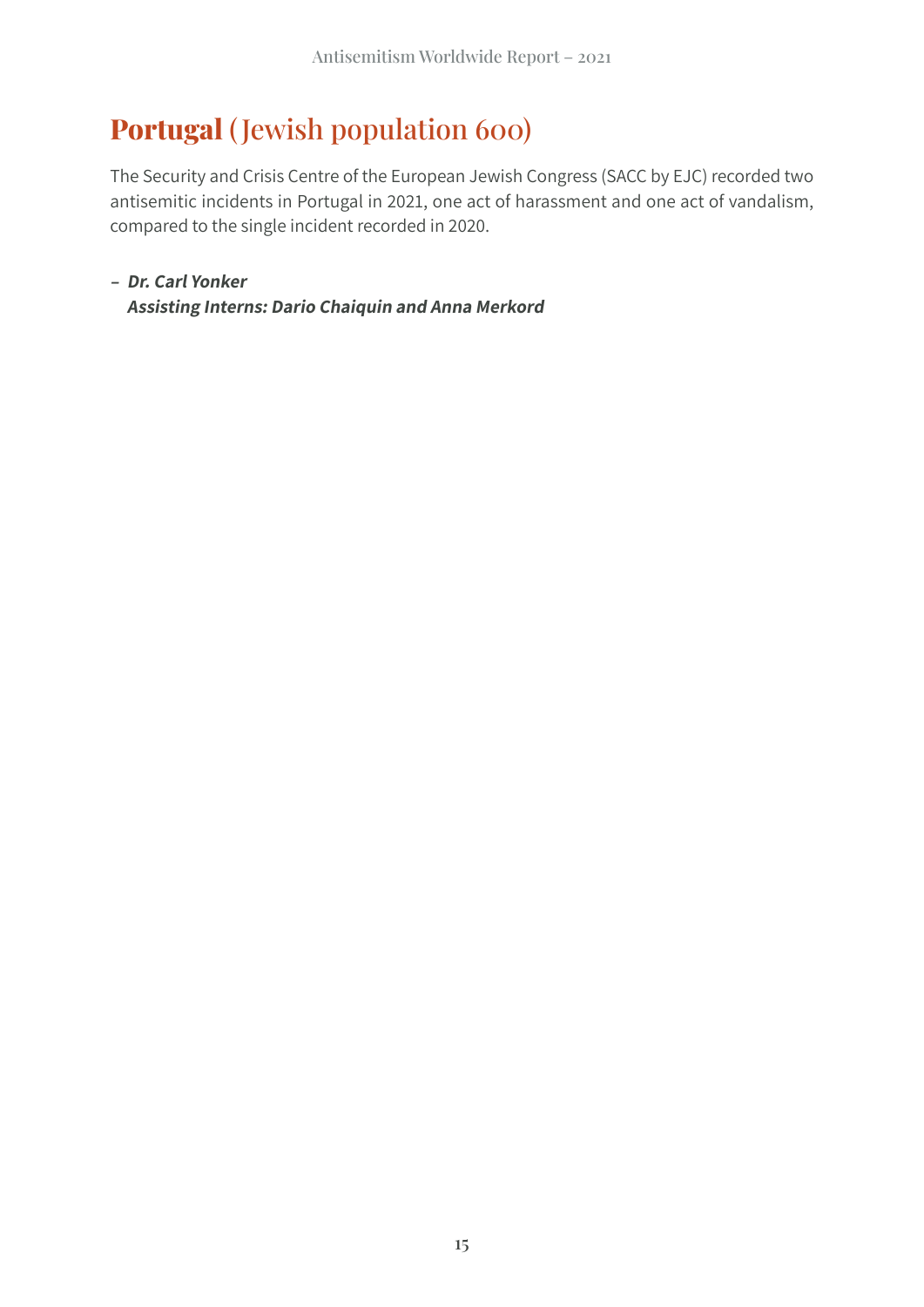### **Analysis:** Why the Rise?

Since 1994, when our research teams began analyzing the reasons for increases and decreases in the number of documented antisemitic incidents worldwide, we have learned that diverse and complex developments trigger these trends.

This is also the case for 2021, a year in which antisemitic incidents increased dramatically compared to 2020 (and, in some cases, also compared to 2019, before the imposition of Covid-19 restrictions) in a majority of the largest Jewish populations around the world.

Several reasons account for the alarming trend.

**The conflict between Israel and Hamas in Gaza in May 2021** saw a particularly sharp rise in antisemitic incidents. The conflict exposed an unacceptable reality – when Israel defends itself from rocket attacks against civilian targets, Jews across the world become the target of incitement and hate crimes.

Social media played an exceptionally alarming role in the process. According to the Israeli Diaspora Ministry, 431,000 antisemitic posts were published globally during the Guardian of the Walls Operation and the month preceding it. $<sup>1</sup>$ </sup>

The data raise concerns regarding the utility of legislation and agreements reached with social media companies on banning antisemitic expressions from their platforms. The gravest concern is the dark web, which shelters extremists and where antisemitic content is freely and openly spread.

Iran's efforts to promote antisemitic content are of particular concern. In June 2021, Time Magazine revealed that the Iranian government invests substantial time and funding in spreading antisemitic and anti-Israeli messages online, focusing their campaigns on the United States and Latin America, among other locales.<sup>2</sup>

American intelligence services exposed increased Iranian activity in May 2021 during the Gaza conflict and detected a sharp rise in slogans such as "Hitler was right" and "kill all Jews." Former US Secretary of State Mike Pompeo said that the antisemitic wave that accompanied the operation was heavily funded but did not disclose its source.<sup>3</sup>

<sup>1</sup> The Ministry of Diaspora Affairs, "Antisemitism – Annual Report 2021," Government of Israel, January 24, 2022, p. 14 [in Hebrew]; available at [https://diaspora.digitaler.co.il/annual-assessment-2021-heb/14/,](https://diaspora.digitaler.co.il/annual-assessment-2021-heb/14/) last accessed on March 20, 2022.

<sup>2</sup> Brian Bennett, "Exclusive: Iran Steps up Efforts to Sow Discord Inside the U.S.," Time, June 7, 2021; available at [https://time.com/6071615/iran-disinformation-united-states/,](https://time.com/6071615/iran-disinformation-united-states/) last accessed on March 20, 2022.

<sup>3</sup> Ibid.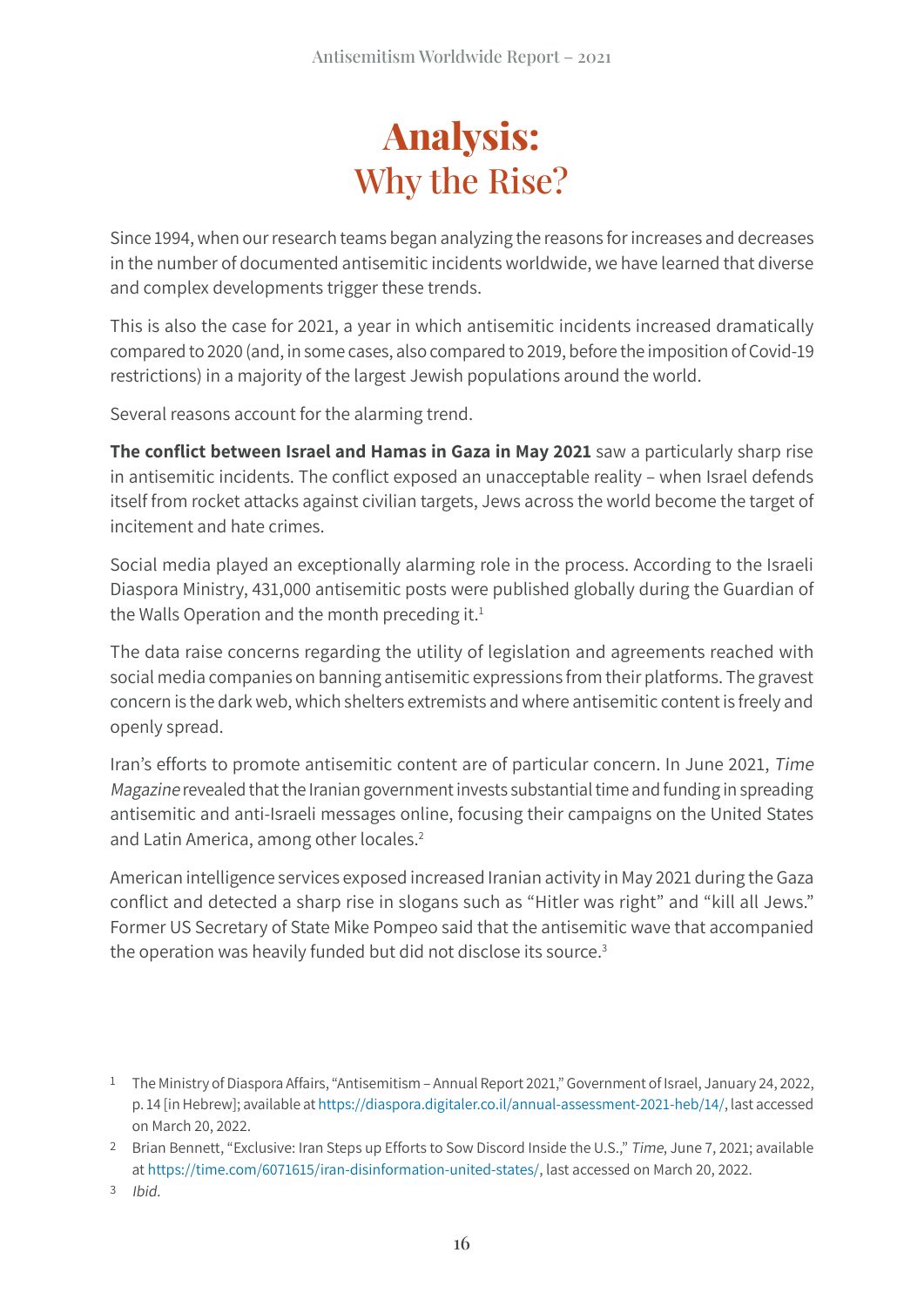Ayatollah Khamenei, Iran's Supreme Leader, has a personal Twitter account from which he attacks Israel's existence and its Jewish supporters, blaming them for all present troubles in the world.<sup>4</sup>

**Covid-19 also significantly contributed to the negative trend in antisemitic incidents**. Last year was the second year that the virus dominated the international community's agenda, people's lives, and the global economy.

One of the first and immediate reactions to the pandemic was the accusation, voiced as early as March 2020, that Jews – and Israeli Jews specifically – had engineered the virus and spread it around the world with a clear sinister goal: to be the first to find a cure, sell it to the ailing world, and become rich.

This libel quickly became widespread, accompanied by a host of vicious caricatures, and enhanced the age-old image of the Jew as a well-poisoner and malady spreader.

Covid-19 antisemitic allegations were built on the dangerous grounds of past accusations. During the Black Plague in the fourth century in medieval Europe, Jews were accused of poisoning water sources. Nazi propaganda spared no effort in obsessively depicting the Jews as lice, mice, and rats, the notoriously known sources of contagious diseases. Stalin accused Jewish doctors of plotting to poison him and the Soviet elite.<sup>5</sup>

Covid-19 started a vicious cycle, which continued well into 2021. The lockdowns kept potential perpetrators – and potential victims – at home, making physical attacks harder to carry out. Yet, at the same time, the enforced closures glued more people to their screens, thereby strengthening the power, impact, and daily use of social media.

The gradual easing of the lockdowns brought physical violence back to the streets – Germany and the United States are two prominent examples (as noted in pages 4–15). Yet the use of social media did not diminish. On the contrary, it had become the leading guide and definer of identity for some, particularly the young.

The expression "Judeovirus," which antisemites spread online, encapsulated the deep-seated superstitions against Jews. True, there were other culprits mentioned and attacked as the source of trouble – China and Bill Gates, for example. But Jews were frequently and repeatedly blamed.

Anti-vaccination opponents introduced flawed comparisons to the worst crime the world has ever known – the Holocaust.

<sup>4</sup> Liora Hendelman-Baavur, "Iran," in Antisemitism Worldwide 2020, Kantor Center, April 2020, p. 130; available at <https://kantorcenter.tau.ac.il/wp-content/uploads/2021/07/Antisemitism-Worldwide-2020.pdf>, last accessed on March 20, 2022.

<sup>5</sup> Dina Porat, "Blaming the Jews and Israel for the Coronavirus Pandemic – Historical Background and Current-Day Reactions," Kantor Center Position Papers no. 3, July 26, 2020; available at [https://en-humanities.tau.ac.il/](https://en-humanities.tau.ac.il/sites/humanities_en.tau.ac.il/files/media_server/Humanities/PP_DP_260720.pdf) sites/humanities\_en.tau.ac.il/files[/media\\_server/Humanities/PP\\_DP\\_260720.pdf](https://en-humanities.tau.ac.il/sites/humanities_en.tau.ac.il/files/media_server/Humanities/PP_DP_260720.pdf), last accessed on March 20, 2022.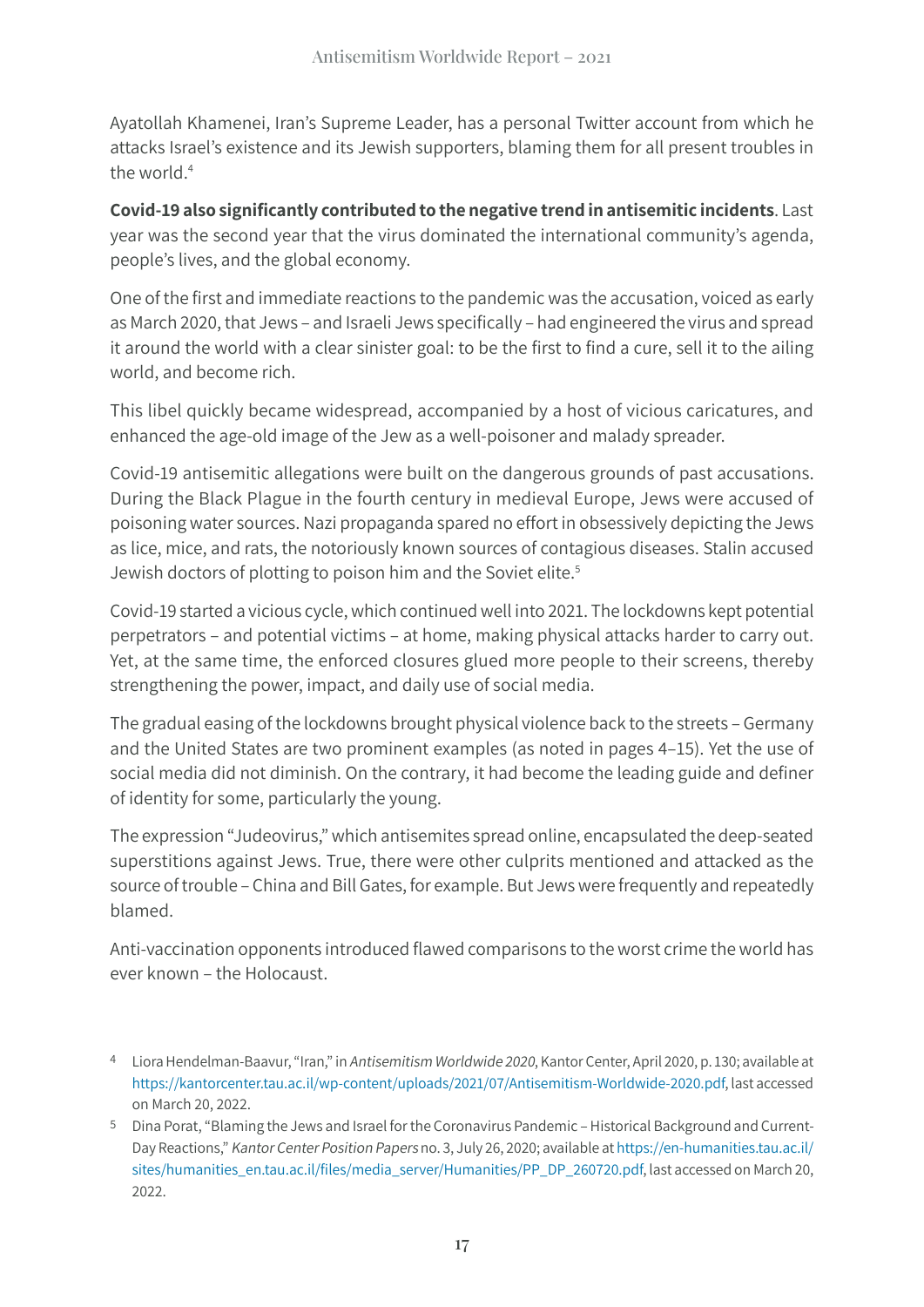One could argue that these comparisons, repeatedly articulated by protestors during 2021, are a form of identification with Jewish suffering and are not necessarily antisemitic in nature. Yet, the result has been the trivialization of the Holocaust, and the complete distortion of the meaning of Nazi crimes and the lessons humanity should have learned from those crimes.

Moreover, the comparisons were often accompanied by accusations against Jews for allegedly being the wind in the virus' sails. For example, a Greek newspaper published a photo of Albert Bourla, the Pfizer CEO and son of Auschwitz survivors from Greece, alongside that of Joseph Mengele as if to say that both experiment on human beings. $6$ 

The success of the vaccines, coupled with Israel's efficient and digitized vaccination campaign, reinforced the false accusations of anti-vaccination antisemites: Israelis and Jews joined hands so that Israel would recover first from the pandemic while the rest of the world stands in line begging them for help.

The Buchenwald Museum, where the history of one of the earliest and largest concentration camps is presented to the public, announced that only vaccinated or recovered would be allowed entry to a new exhibition titled "Bans and Violence 1937-1945." Little time passed before the museum's authorities were flooded with hundreds of calls protesting that the museum banned a group of people from an exhibition dealing with bans. Some of the callers did not spare the museum from vicious antisemitic remarks.<sup>7</sup>

Another factor contributing to the negative trend of a rise in antisemitic attacks is that **some human-right activists began to exclude Jews and Israel from their struggles consciously.** These activists believe that Jews do not apriori belong to their agenda, and thus the fight against antisemitism is not part of their larger struggle against racism. Racism, they argue, concerns African-Americans and African-Europeans, Roma, LBGTQs, indigenous minorities, asylum seekers, and foreign workers, but not Jews.

Prof. Irwin Cotler, Canada's Special Envoy on Preserving Holocaust Remembrance and Combatting Antisemitism, claims there is a "laundering" of antisemitism under the guise of human rights, international law, and the struggle against racism. The reason is that Jews are perceived as part of the ruling class and the oppressors, the white privileged elite.

According to Cotler, the same goes for Israel, which some Western academics describe as racist and colonialist for being the national home of the Jewish people. There is often an antisemitic sentiment in suggesting that Jews, and Jews only, do not have the right to self-determination and to live peacefully in their nation-state.<sup>8</sup>

- 6 Michael Navoth, "Greece," in Antisemitism Worldwide 2020, Kantor Center, April 2020, p. 128; available at <https://kantorcenter.tau.ac.il/wp-content/uploads/2021/07/Antisemitism-Worldwide-2020.pdf>, last accessed on March 20, 2022.
- <sup>7</sup> Ze'ev Avrahami, "Vaccine Opponents and the Appalling Use of Holocaust Symbols," Yediot Ahronoth, December 12, 2021 [in Hebrew]; available at<https://www.yediot.co.il/articles/0,7340,L-6044524,00.html>, last accessed on March 20, 2022.
- 8 Jessica Mundie, "Irwin Cotler Controversy Renews Anti-Semitism Debate at University of Toronto," The National Post, March 11, 2022; available at [https://nationalpost.com/news/toronto/human-rights-expert-irwin-cotler](https://nationalpost.com/news/toronto/human-rights-expert-irwin-cotler-accused-of-anti-palestinian-racism-over-speech-on-anti-semitism)[accused-of-anti-palestinian-racism-over-speech-on-anti-semitism,](https://nationalpost.com/news/toronto/human-rights-expert-irwin-cotler-accused-of-anti-palestinian-racism-over-speech-on-anti-semitism) last accessed on March 20, 2022.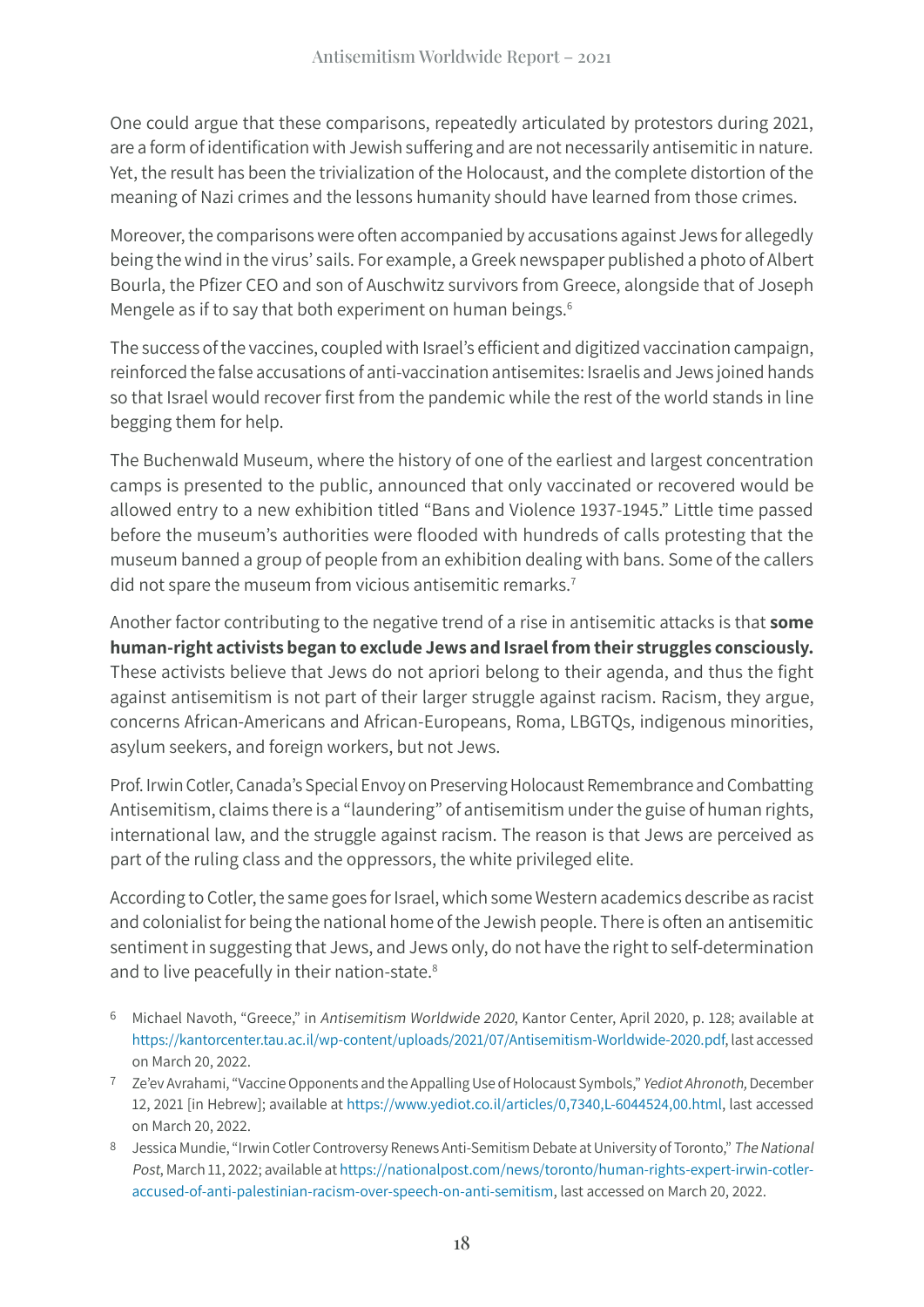The rise of anti-Zionism with antisemitic overtones is particularly evident on North American campuses, where Jewish students constantly face attacks and intimidations for backing Israel or preserving their heritage.

The AMCHA Initiative, an American organization that combats antisemitism on university campuses, noted 2021 as an alarming year. Campuses had become politically charged and polarized as never before, "with zero tolerance for individuals whose identities, beliefs or opinions run afoul of dominant campus ideologies […] university administrators are downplaying the harassment of Jewish and pro-Israel students, while promptly and vigorously addressing similar behavior targeting other identity groups."<sup>9</sup>

The Working Definition of Antisemitism (WDO) has become a subject for fierce campus debate. First formulated in 2004 and adopted by the Organization for Security and Cooperation in Europe (OSCE) in 2005, it was re-adopted by the International Holocaust Remembrance Alliance (IHRA) in 2016.

To date, the definition has been embraced by 867 governments, parliaments, universities, municipalities, sports teams, and other organizations.

Some adoptions took place in recent years due to the increase in hate that Covid-19 brought. Based on the IHRA definition, the European Union published a detailed handbook recommending a correct and comprehensive use of IHRA terminologies as part of a general decision to make combatting antisemitism part of the agenda. In the United States, one of President Biden's first steps was to warmly adopt the definition.<sup>10</sup>

The more the definition was adopted, the more criticism and opposition to its implementations strengthened. The main opponents are intellectuals and academics. Their main concern is the four examples in the definition, which spell out the cases in which anti-Zionism should be considered antisemitism. These examples became the focal point of heated debates on campuses in North America, which, in some cases, give voice to antisemitic expressions.

Following a recent speech by Prof. Cotler at the University of Toronto (UoT) at an event commemorating International Holocaust Memorial Day in January, 45 faculty members signed a letter criticizing him for urging the WDA's adoption. They argued that it "reinforced anti-Palestinian racism in a way that is consistent with a broader pattern of silencing and erasure of Palestinian voices."

More than 300 Jewish faculty members signed a letter suggesting that the anti-Cotler petition relied on "antisemitic stereotypes" and called it "an attack on Jewish faculty members and the Jewish community." The signatories argued that the petitioners "portray Mr. Cotler's defense

- 9 Faygie Holt, "South Florida Fraternity Suspended for Swastika Incident amid National Wave of Campus Anti-Semitism," Jewish News Syndicate, February 28, 2022; available at [https://www.jns.org/south-](https://www.jns.org/south-florida-fraternity-suspended-for-swastika-incident-amid-national-wave-of-campus-anti-semitism/)florida[fraternity-suspended-for-swastika-incident-amid-national-wave-of-campus-anti-semitism/,](https://www.jns.org/south-florida-fraternity-suspended-for-swastika-incident-amid-national-wave-of-campus-anti-semitism/) last accessed on March 20, 2022.
- 10 Zvika Klein, "865 Entities Have Adopted or Endorsed IHRA Definition of Antisemitism," The Jerusalem Post, March 16, 2022; available at<https://www.jpost.com/diaspora/antisemitism/article-701485>, last accessed on March 20, 2022.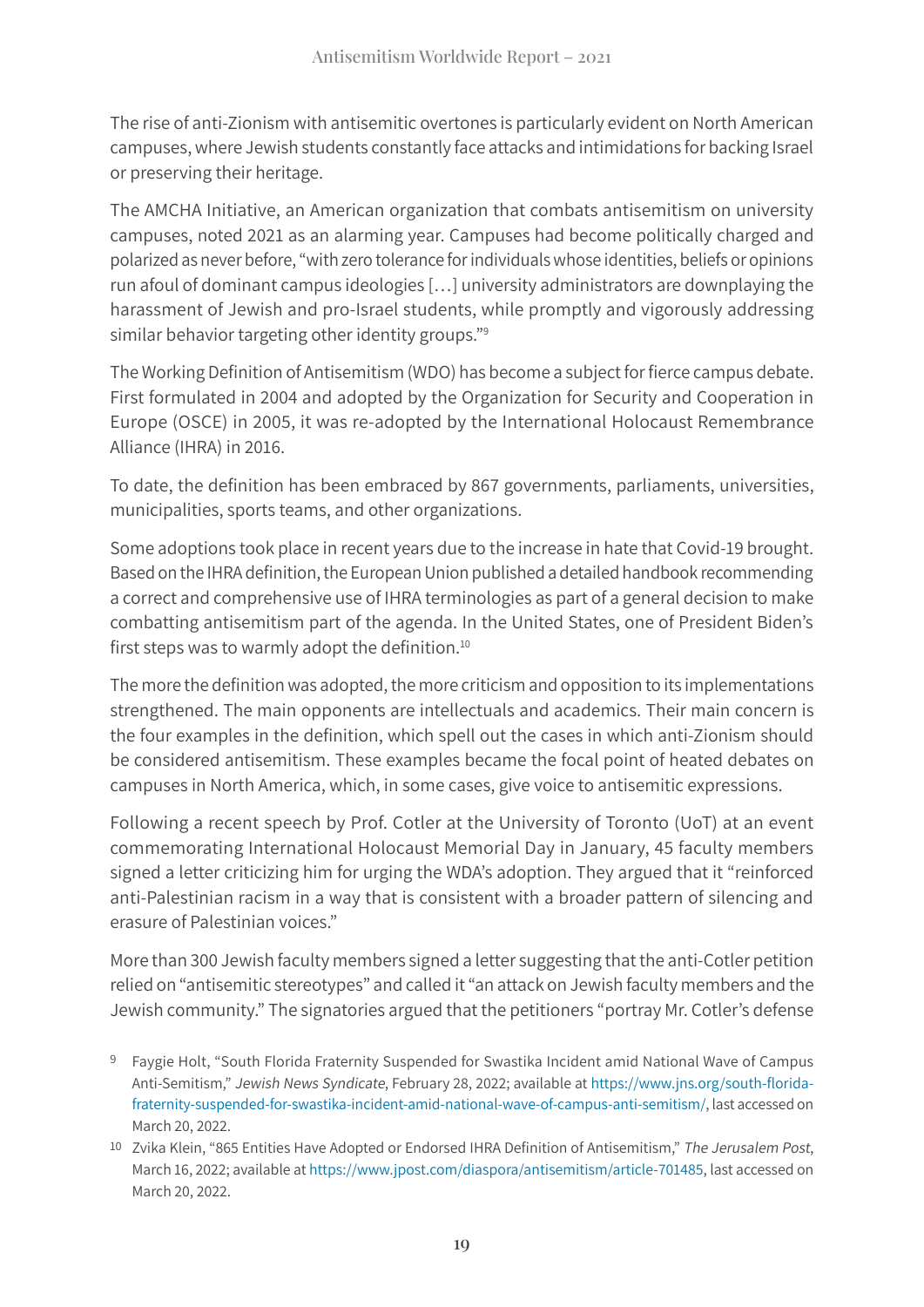of Jews as anti-Palestinian racism; thereby perpetuating an antisemitic tradition of accusing Jews who defend themselves for erasing the voices and suppressing the lives of other […] taken in its entirety, their letter is an example of the very antisemitism that Mr. Cotler dismantled in his presentation."<sup>11</sup>

The University of Toronto reacted by reiterating its commitment to academic freedom and not censoring or setting preconditions on what invited speakers may or may to not say. The last word in this debate has probably not been said – as in the fight against antisemitism at large.

**– Prof. Dina Porat**

<sup>11</sup> Dion J. Pierre, "More Than 300 Jewish University of Toronto Faculty Denounce 'Attack' on Antisemitism Envoy Irwin Cotler," The Algemeiner, March 9, 2022; available at [https://www.algemeiner.com/2022/03/09/more](https://www.algemeiner.com/2022/03/09/more-than-300-jewish-university-of-toronto-faculty-denounce-attack-on-antisemitism-envoy-irwin-cotler/)[than-300-jewish-university-of-toronto-faculty-denounce-attack-on-antisemitism-envoy-irwin-cotler/](https://www.algemeiner.com/2022/03/09/more-than-300-jewish-university-of-toronto-faculty-denounce-attack-on-antisemitism-envoy-irwin-cotler/), last accessed on March 20, 2022.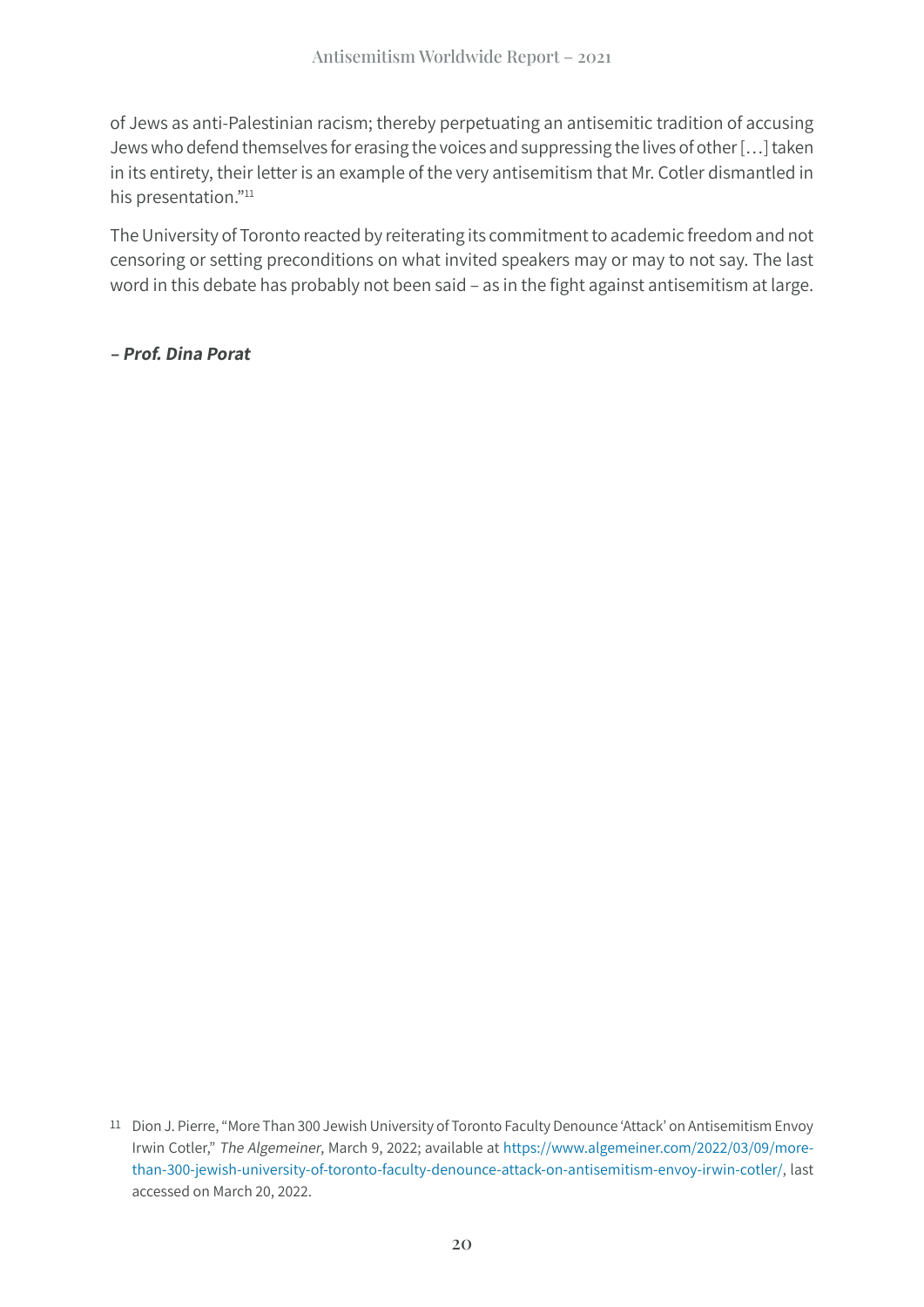

## Section II In Focus

#### **Belarus:** State Antisemitism in a European Dictatorship

Throughout 2021, the Belarusian regime used public antisemitic statements as part of its campaign against opposition supporters.

Prior to the outbreak of anti-government protests in 2020-2021, antisemitic expressions by politicians, though not unheard of, were uncommon in Belarus. One example is the diplomatic row with Israel stirred by the fraudulently elected president, Alexander Lukashenko. He accused Jews of turning the Belarusian city of Bobruisk into a pigsty before they migrated to "their" Israel.1

The August 9, 2020, presidential election sparked a protest movement of unprecedented size to which Lukashenko and his government responded with repressive measures. It was clear that a majority of Belarusians were tired of rigged elections and decades of economic stagnation and political repression.

In its propaganda against the massive opposition, the Belarusian regime insisted that foreigners stood behind the movement and, among other accusations, alleged that Jewish outsiders were supporting the protest movement to advance various nefarious agendas.

<sup>1</sup> For Lukashenko's press conference remarks, see "Israel Slams Belarus Leader for anti-Semitism," Reuters, October 9, 2007; available at [https://www.reuters.com/article/us-israel-belarus-idUSL193654620071019,](https://www.reuters.com/article/us-israel-belarus-idUSL193654620071019) last accessed March 20, 2022.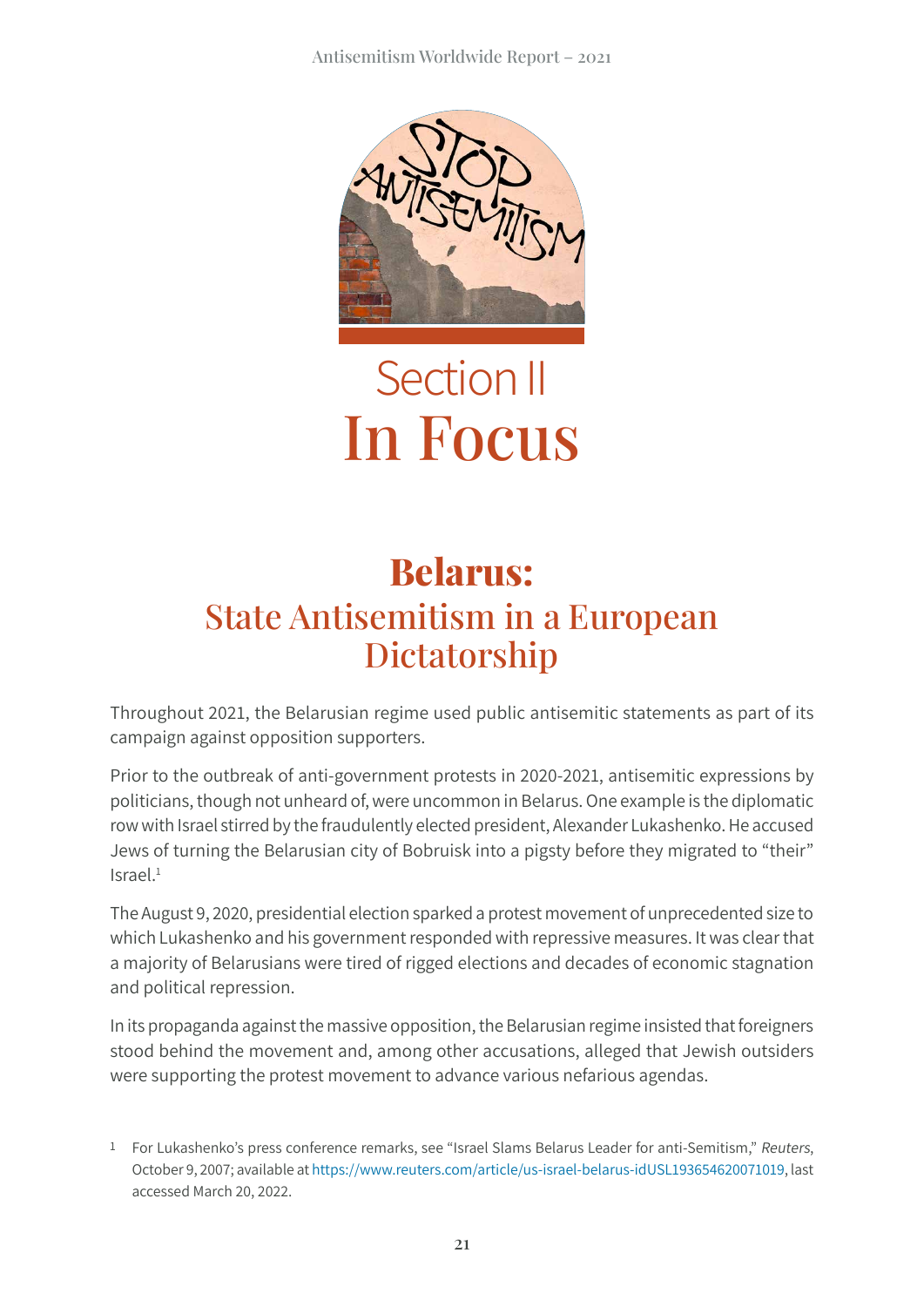A Telegram channel propagating Lukashenko's views noted the Semitic facial features of a flower seller whose brutalization by the police during a protest drew much international attention. The head of the opposition, Svetlana Tikhanovskaya, was wrongly rumored to have Israeli citizenship. Andrei Mukovozchik, one of the journalists who regularly defends the Belarusian regime, noted the numerous non-Belarusian names among opposition supporters.2

In October 2021, Andrey Zeltser, a 31-year-old computer programmer who opposed the government, was killed by the Belarusian KGB during a raid on his home. Justifying his killing, Ryhor Azaryonok, a news anchor on STV, a state television station, characterized Zeltser, who worked for an American software company, as traitorous, implying he was a greedy, selfish Jew. Azaryonok stated, "This was a cosmopolitan enjoying state benefits to fatten himself up and live in two countries, to make money here to spend it there." Zeltser, in fact, was not Jewish, despite his Jewish-sounding surname.3

Following the arrest of Daniel Plashchinskii, a computer programmer and Israeli citizen, for visiting allegedly "extremist Telegram channels," Belarusian authorities published a photo of Plashchinskii's passport against the background of the opposition's flag. Also pictured was a gun, sending a message that the uprising was part of a violent foreign Jewish conspiracy.

The depiction of world Jewry as hostile to Lukashenko's regime also extended to the entertainment industry. In the film Killing the President, broadcast on Belarus state television, a "circle of Jews" is behind a fictitious assassination plot against Lukashenko and his family.

The detention of Aleksandr Fruman, an Israeli vacationing in Minsk, was another demonstration of the direction the Belarusian regime was taking. Although Fruman had not participated in the protests, he was detained for three days, beaten, and threatened with an "additional circumcision." The assumption behind his arrest was that he was one of the protests' foreign organizers. The threat to circumcise him again indicated that the police considered his Jewishness relevant to their perception that he was, indeed, an active supporter of the opposition.<sup>4</sup>

The resurgence of state antisemitic articulations is even more alarming when considering Belarus' genocide denial law that claims that the Nazis committed a holocaust against the Belarusian people during the Second World War and forbids denial of such a holocaust.

<sup>&</sup>lt;sup>2</sup> David Baron, "The Demon of Antisemitism Has Been Released," Israel Hayom, October 7, 2021 [in Hebrew]; available at <https://www.israelhayom.co.il/magazine/hashavua/article/4927007>, last accessed March 20, 2022.

<sup>&</sup>lt;sup>3</sup> David Baron, "Harsh Reality of State Antisemitism Rears its Head in Belarus;" Israel Hayom, October 13, 2021; available at [https://www.israelhayom.com/2021/10/13/harsh-reality-of-state-antisemitism-rears-its-head-in](https://www.israelhayom.com/2021/10/13/harsh-reality-of-state-antisemitism-rears-its-head-in-belarus/)[belarus/](https://www.israelhayom.com/2021/10/13/harsh-reality-of-state-antisemitism-rears-its-head-in-belarus/), last accessed March 20, 2022. See also Canaan Liphshitz, "Death of Jewish Dissident During Home Raid Prompts Protests and Arrests," The Jerusalem Post, October 7, 2021; available at [https://www.jpost.com/](https://www.jpost.com/diaspora/death-of-jewish-dissident-during-home-raid-prompts-protests-and-arrests-681266) [diaspora/death-of-jewish-dissident-during-home-raid-prompts-protests-and-arrests-681266,](https://www.jpost.com/diaspora/death-of-jewish-dissident-during-home-raid-prompts-protests-and-arrests-681266) last accessed March 20, 2022.

<sup>4</sup> Leonid Nevzlin, "The Silence Over Lukashenko's Antisemitism," Haaretz, December 20, 2021; available at [https://www.haaretz.com/opinion/.premium-the-silence-over-lukashenko-s-antisemitism-1.10479332,](https://www.haaretz.com/opinion/.premium-the-silence-over-lukashenko-s-antisemitism-1.10479332) last accessed March 20, 2022.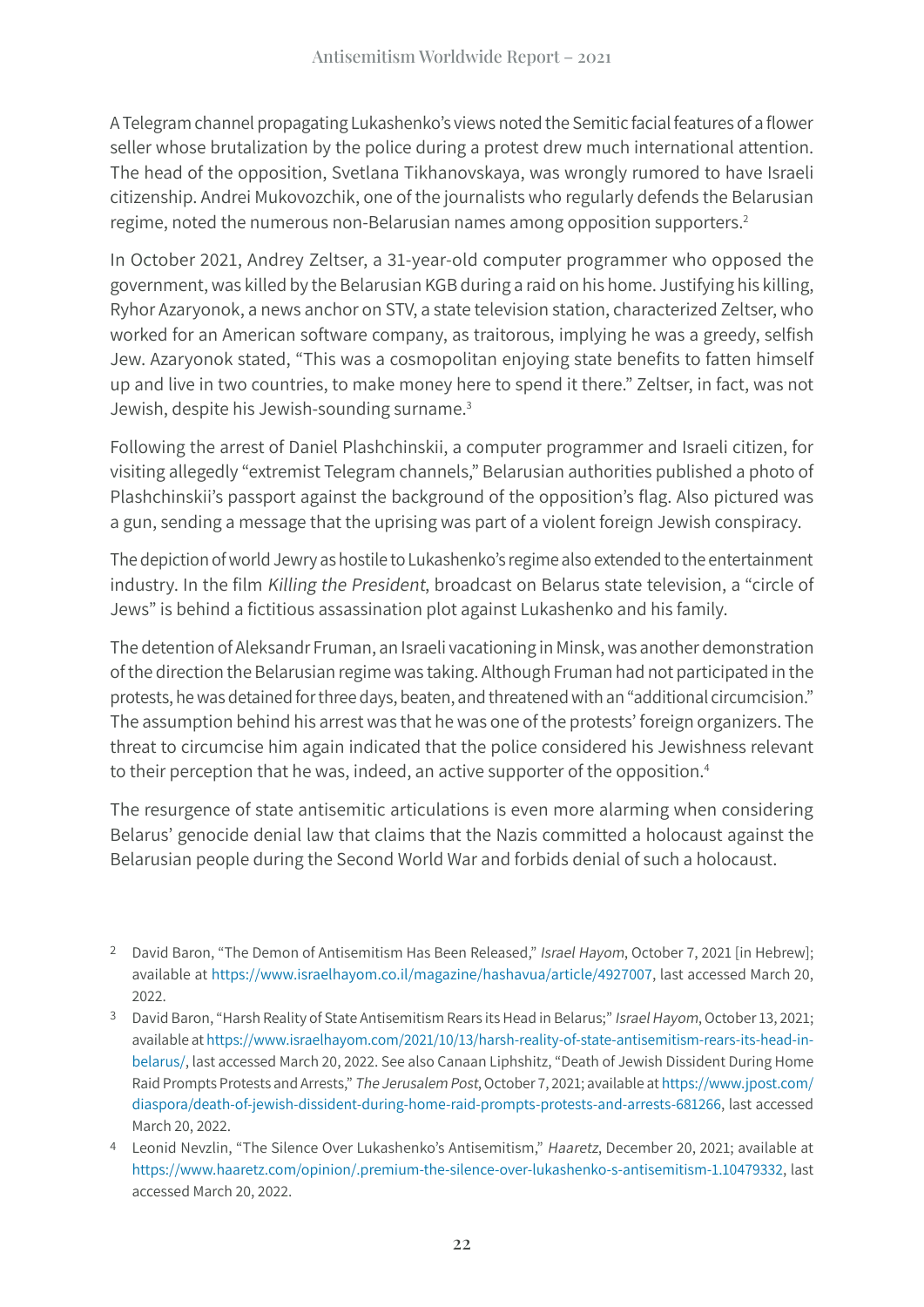The law, "On the Genocide of the Belarusian People," was passed on December 4, 2021. It draws no distinction between the Holocaust and Nazi crimes committed against the Belarusian people. At the time of its passage, the Belarusian regime claimed that distinguishing between Nazi victims based on ethnicity was racist; thus, the mass murder of Jews and Roma is not referenced in the law.5

Given the upsurge in the regime's use of antisemitism, the claim made by some Israeli historians when the law was passed that its goal was not inclusiveness, but to downplay the suffering of the Jews and the Roma, has gained substantial credence. <sup>6</sup>

Lukashenko's comments revealed and explained the antisemitic sentiment behind the law. The dictator claimed that Jews "succeeded in causing the entire world to kneel to them and no one will dare raise a voice and deny the Holocaust." Belarusians, in contrast, "are so tolerant, so good, we did not want to offend anyone, and we have thus come to being insulted."<sup>7</sup>

Lukashenko's point was that Belarus, which lost about one-fifth of its population during the Second World War, never had its victimhood recognized since it, unlike the Jews, was never aggressive or manipulative enough to force the world to acknowledge it deserves such recognition. Demanding recognition of Belarusian victimhood is, of course, hardly antisemitic, but the claim that the Jews managed to bully and manipulate the world into recognizing the Holocaust is.8

Yaakov Falkov and Leonid Smilovitsky, historians at Tel Aviv University, emphasized where Lukashenko was wrong: about four-fifths of the Jewish population of Belarus was exterminated during the Second World War as part of the Nazi's overall plan to exterminate all the Jews. There was no such plan to exterminate the Belarusians.<sup>9</sup>

#### **– Dr. Inna Shtakser**

<sup>5</sup> Liza Rozovsky, "Belarus Under Fire for Law Equating Holocaust With Nazi Crimes Against Nationals," Haaretz, December 19, 2021; available at [https://www.haaretz.com/jewish/.premium-israeli-historians-belarus](https://www.haaretz.com/jewish/.premium-israeli-historians-belarus-blurring-holocaust-with-genocide-legislation-1.10477485)[blurring-holocaust-with-genocide-legislation-1.10477485](https://www.haaretz.com/jewish/.premium-israeli-historians-belarus-blurring-holocaust-with-genocide-legislation-1.10477485), last accessed March 20, 2022. See also, Alexander Friedman, "The Law 'On the Genocide of the Belarusian People:' When a Tragedy is Turned into Immoral Politics," Deutsche Welle, December 27, 2021 [in Russian]; [https://www.dw.com/ru/chto-ne-tak-s-zakonom](https://www.dw.com/ru/chto-ne-tak-s-zakonom-o-genocide-belorusskogo-naroda/a-60251597)[o-genocide-belorusskogo-naroda/a-60251597,](https://www.dw.com/ru/chto-ne-tak-s-zakonom-o-genocide-belorusskogo-naroda/a-60251597) last accessed March 20, 2022.

<sup>6</sup> Ibid.

<sup>7</sup> "Belarus Leader: Jews Caused the World 'To Kneel' before Them," The Times of Israel, July 6, 2021; available at https://www.timesofisrael[.com/belarus-leader-jews-caused-the-world-to-kneel-before-them/,](https://www.timesofisrael.com/belarus-leader-jews-caused-the-world-to-kneel-before-them/) last accessed March 20, 2022.

<sup>8</sup> Liza Ruzovsky, "Lukashenko Wants to Prove That There Was a Belarusian Genocide, but He Minimizes the Holocaust," Haaretz, December 18, 2021 [in Hebrew]; available at [https://www.haaretz.co.il/news/world/](https://www.haaretz.co.il/news/world/europe/.premium.HIGHLIGHT-MAGAZINE-1.10476603) [europe/.premium.](https://www.haaretz.co.il/news/world/europe/.premium.HIGHLIGHT-MAGAZINE-1.10476603)HIGHLIGHT-MAGAZINE-1.10476603, last accessed on March 20, 2022.

<sup>9</sup> Ibid.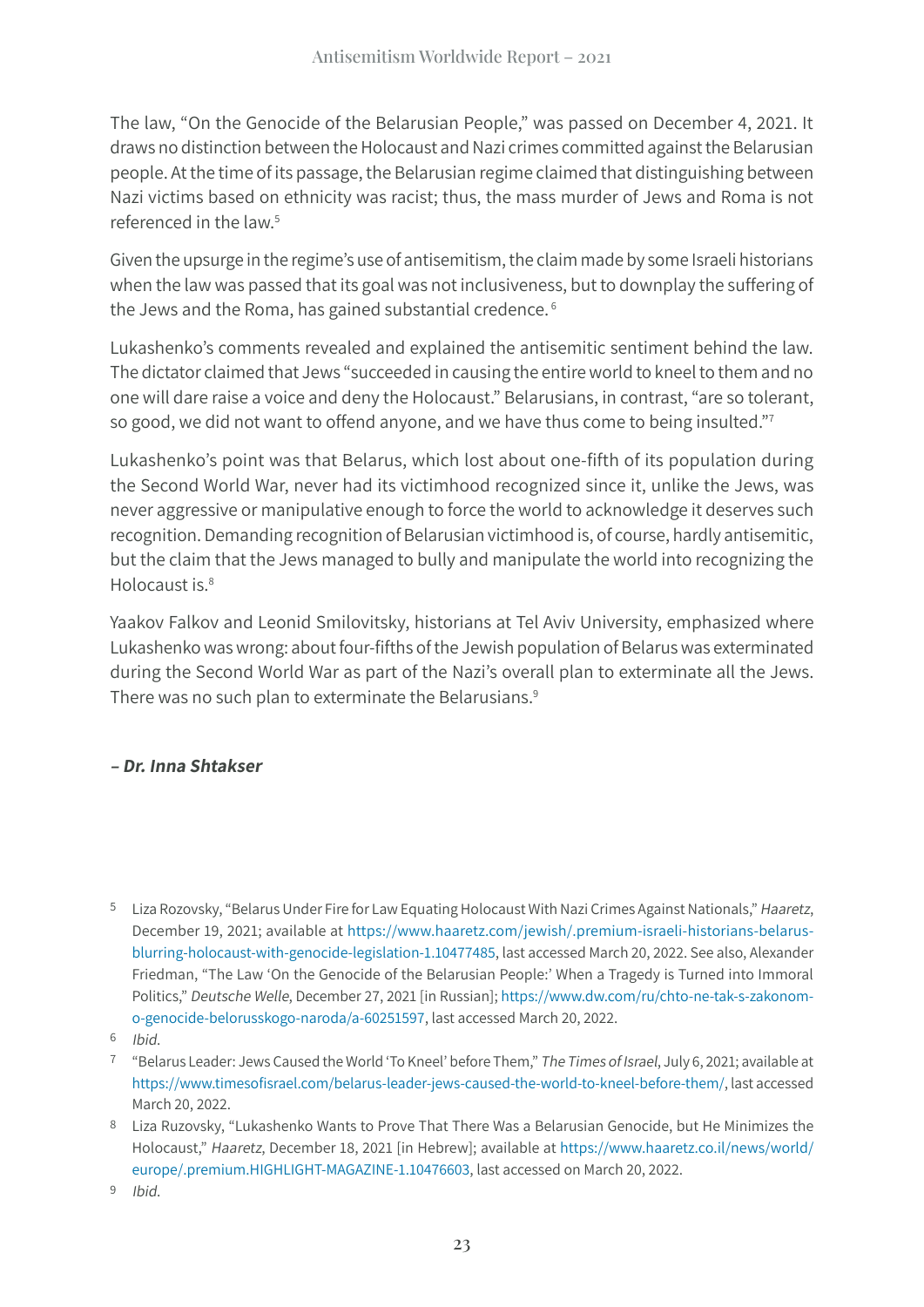## **The United States:** Antisemites Attack Democracy

The violent, subversive attack on the United States Capitol on January 6, 2021, by an array of domestic extremists constituted a watershed moment not only in American political history but in the history of the American right.

As Robert Pape observed, for the first time, "individuals who had previously come to simply protest at 'Stop the Steal' rallies [making the false claim that Donald Trump won the 2020 election] and had no affiliations with far-right groups, joined with them to commit an act of political violence in an attempt to overturn an election."1

Among the rioters were members of various far-right anti-government militia movements, such as the Oath Keepers and Three Percenters, and white supremacists associated with different radical groups.2

Despite their ideological and structural diversity, these far-right movements and organizations not only embrace radical nationalism but support anti-democratic, xenophobic, misogynistic, and racist tendencies – including more and less explicit antisemitic ones.

The embrace of conspiracies is the most prominent indicator for violent action and discrimination and, as such, has acted as a binding glue between American extremist groups.<sup>3</sup>

The far-right conspiracies, including antisemitic ones, are not themselves new in those organizations' discourse. For example, the 1978 racist and antisemitic conspiracy novel "The Turner Diaries," published by neo-Nazi leader William Luther Pierce, predicted an uprising against the US government to overthrow it. Earl Turner, the novel's narrator, wrote some phrases that were perceived to be as accurate and true for 2021 Capitol rioters as they were for the fictional rioters in the novel: "The real value of all our attacks today lies in the psychological

<sup>1</sup> Sarah Slobin and Sam Hart, "When the Right Wing Rallies," Reuters, April 15, 2021; available at [https://graphics.](https://graphics.reuters.com/USA-CAPITOL/SECURITY/xegpbxoadpq/) [reuters.com/USA-](https://graphics.reuters.com/USA-CAPITOL/SECURITY/xegpbxoadpq/)CAPITOL/SECURITY/xegpbxoadpq/, last accessed on March 20, 2022.

<sup>2</sup> As of January 1, 2022, according to a study conducted by the University of Chicago, 14% of the 716 rioters charged were affiliated with far-right militias and groups, a much higher proportion when compared to the percentage of militia affiliates among Trump voters (3.5%). Of the 716 rioters charged, 51 were Proud Boys, 24 were Oath Keepers, 18 were Three Percenters, and 9 belonged to various groups, including the Aryan Nations. These numbers may change as charges continue to be filed. See: Chicago Project on Security and Threats, "American Face of Insurrection: Analysis of Individuals Charged for Storming the US Capitol on January 6, 2021," University of Chicago, January 5, 2022, p. 12; available at https://[d3qi0qp55mx5f5](https://d3qi0qp55mx5f5.cloudfront.net/cpost/i/docs/Pape_-_American_Face_of_Insurrection_(2022-01-05)_1.pdf?mtime=1641481428).cloudfront.net/ [cpost/i/docs/Pape\\_-\\_American\\_Face\\_of\\_Insurrection\\_\(2022-01-05\)\\_1.pdf?mtime=1641481428](https://d3qi0qp55mx5f5.cloudfront.net/cpost/i/docs/Pape_-_American_Face_of_Insurrection_(2022-01-05)_1.pdf?mtime=1641481428), last accessed on March 20, 2022.

<sup>3</sup> See, generally, Jonathan Fox and Lev Topor, Why Do People Discriminate Against Jews? (Oxford University Press, 2021).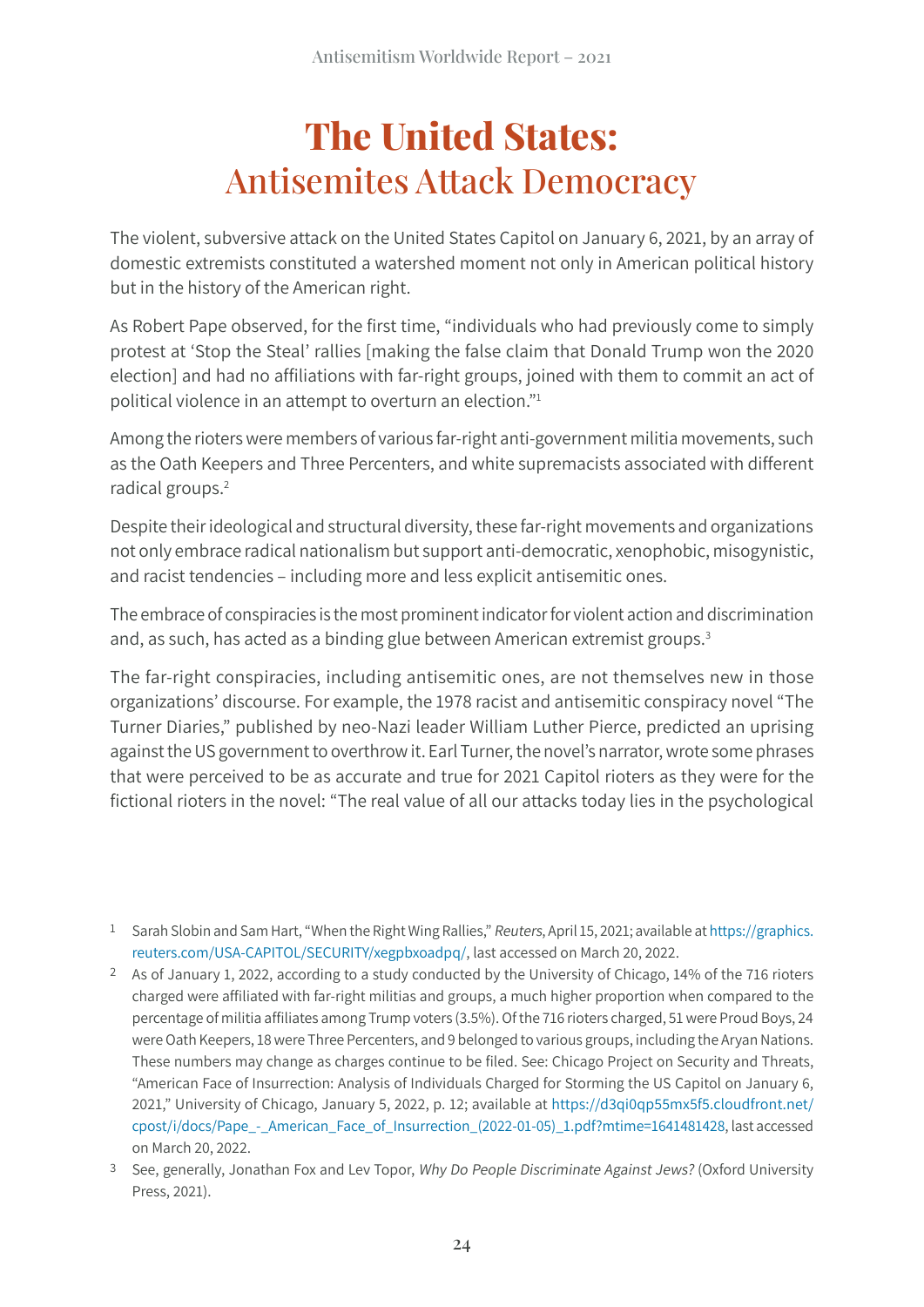impact, not the immediate casualties"; "They learned this afternoon that not one of them is beyond our reach."4

The extent to which previously fringe antisemitic far-right narratives and ideas have seeped and blended into mainstream conservative American discourse, particularly in and around the events of the 2020 election and January 6, 2021, riots, is unprecedented. Some far-right protestors who stormed the Capitol embraced antisemitic conspiratorial views as a central ideological narrative, casting Jews as enemy and the threat to the white race and America – a threat that must be eliminated.

Ascertaining the exact number of antisemites among the overall number of January 6 protestors is not possible. Still, conspiratorial antisemitic views and signs of antisemitism were manifested online and on the ground before, during, and after the storming of the Capitol. Online antisemitic hate symbols appeared on rioters' clothes, hats, and bags.

Prior to the storming of the US Capitol, antisemitic rhetoric was heard among the crowds gathered to protest a "stolen election" and ensure President Trump, who lost the popular vote by seven million votes, remained in power.

The day before the Capitol was stormed, a former reporter for the right-wing Breitbart News spoke at a "Stop the Steal" rally in which she railed against "evil globalists such as George Soros" and accused globalists of "owning [politicians],"<sup>5</sup> referring to the common antisemitic conspiracy by which Jews control the global media and common politicians.

That same day, Robert Gieswein, a Colorado-based member of the Three Percenters militia, accused Joe Biden, the Clintons, and other Democrats of destroying America and selling it to "the Rothschilds and Rockefellers."<sup>6</sup> He participated in the Capitol riots the following day, dressed in tactical gear, and was subsequently arrested by the FBI and charged with six felony offenses.

During the riots, participants openly displayed antisemitic symbols. One breacher, Robert Keith Packer, wore a "Camp Auschwitz" sweatshirt featuring a skull and crossbones, signaling his support for the murderous Holocaust.<sup>7</sup>

Also seen during the Capitol breach were individuals carrying and waving the green flag of "Kekistan," the fictional white ethnostate created by alt-right individuals on message boards

- 4 Alexander Alter, "How 'The Turner Diaries' Incites White Supremacists," New York Times, January 12, 2021; available at [https://www.nytimes.com/2021/01/12/books/turner-diaries-white-supremacists.html,](https://www.nytimes.com/2021/01/12/books/turner-diaries-white-supremacists.html) last accessed on March 20, 2022.
- 5 Aaron Rupar (@atrupar), "These people are out of their minds," Twitter, January 5, 2021, 9:20 p.m.; available at<https://twitter.com/atrupar/status/1346537112787681292>, last accessed on March 20, 2022.
- 6 United States of America v. Robert Gieswein, Criminal Complaint, January 16, 2021, p. 11; available at [https://](https://www.justice.gov/opa/page/file/1360831/download) [www.justice.gov/opa/page/](https://www.justice.gov/opa/page/file/1360831/download)file/1360831/download, last accessed on March 20, 2022.
- 7 Jorge Fitz-Gibbon, "Neo-Nazis among Protestors Who Stormed US Capitol," New York Post, January 6, 2021; available at <https://nypost.com/2021/01/06/neo-nazis-among-protesters-who-stormed-us-capitol/>, last accessed on March 20, 2022.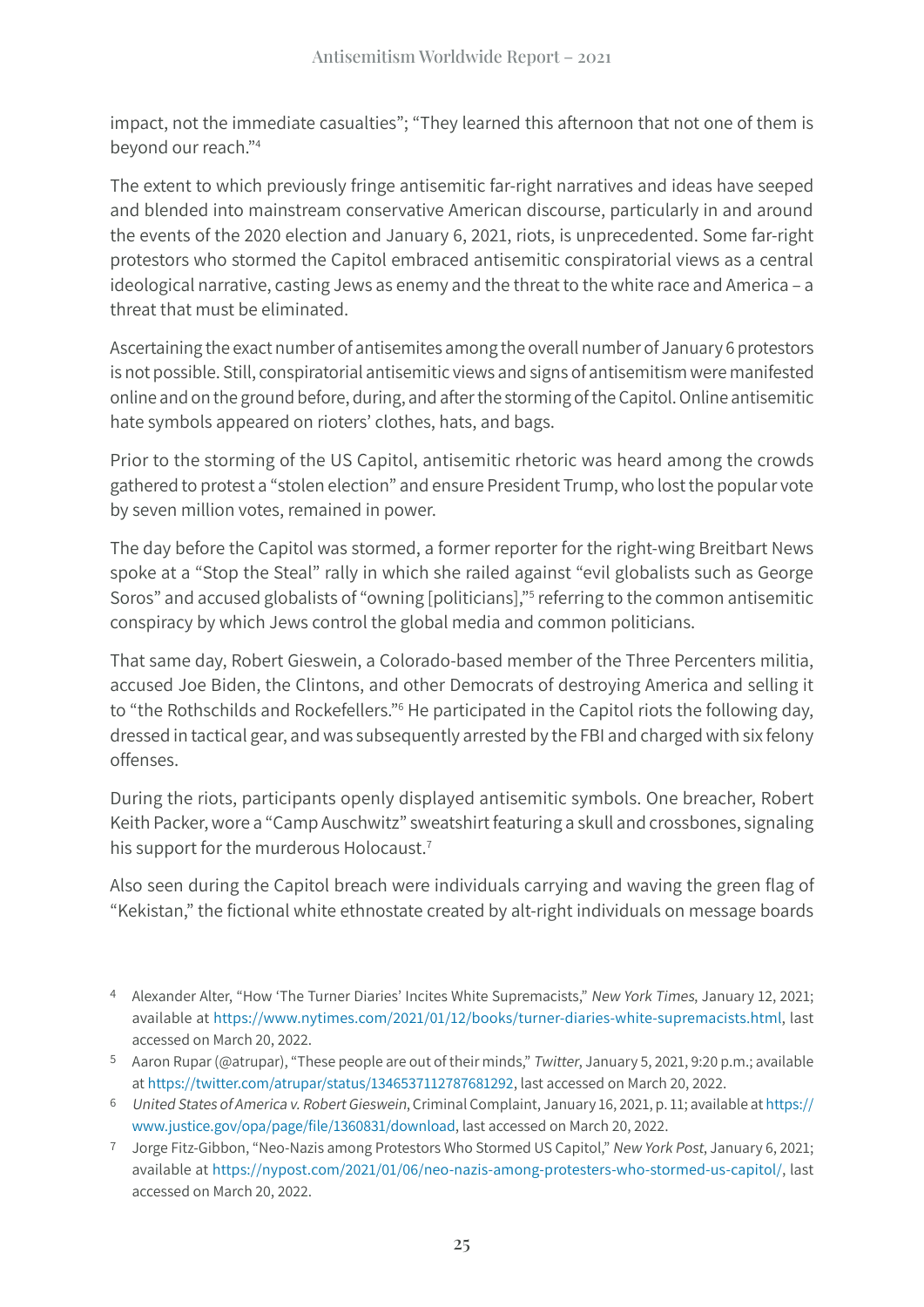like 4chan and other alt-right forums online. The flag mimics a Nazi battle flag with the Kek symbol replacing the swastika and green replacing the red.<sup>8</sup>

Members of the white supremacist New Jersey European Heritage Association (NJEHA) posted a flier near the Capitol with the picture of a kippah and the phrase "small hats, big problems" written next to it.<sup>9</sup>

The infamous "QAnon Shaman" Jake Angeli strutted around the Capitol shirtless while wearing a buffalo headdress, his bare chest prominently featuring tattoos of two Norse symbols adopted by white supremacists, including the Valknot ("knot of the slain," a symbol for the Norse god Odin). The symbol is associated with the Wotansvolk (Odin's Folk), a white nationalist neopaganist religion founded in the 1990s by white supremacist David Lane, a member of The Order domestic terrorist group, and several others.

After January 6, some far-right movements, organizations, and individuals began promoting antisemitic narratives that linked Jews and "Zionists" to the breach of the Capitol. Some online users on the dark web, in Telegram groups, and even on mainstream social media platforms accused radical leftist ANTIFA activists and Jews of organizing and promoting the riots.

The white supremacist Patriot Front, for example, accused Jews and Zionists of being behind the rally in a tweet.<sup>10</sup> Anonymous Telegram users have shared text, videos, and pictures blaming Jews and Israel for controlling the American people and the world and accused them of being behind the Capitol riot. These conspiracies were disseminated on Telegram in explicitly antisemitic groups like "4Chan - /POL/HIS/INT/" and in general anti-government groups like "Stop The Steal #StoptheSteal."

On January 7, "4Chan - /POL/HIS/INT/" posted a picture of the Capitol with the title "Big banks on Wall Street condemn protesters at US Capitol," referring to the antisemitic conspiracy that Jews control the economy, the banks, and condemn people's attempts to resist.

On dark web sites like Nein Chan or 8Chan, anonymous users not only disseminated information, live updates, and instructions for rioters but also blamed the Jewish people explicitly. One

<sup>8</sup> David Neiwert, "What the Kek: Explaining the Alt-Right 'Deity' Behind Their 'Meme Magic,'" Southern Poverty Law Center, May 9, 2017; available at [https://www.splcenter.org/hatewatch/2017/05/08/what-kek-explaining](https://www.splcenter.org/hatewatch/2017/05/08/what-kek-explaining-alt-right-deity-behind-their-meme-magic)[alt-right-deity-behind-their-meme-magic](https://www.splcenter.org/hatewatch/2017/05/08/what-kek-explaining-alt-right-deity-behind-their-meme-magic), last accessed on March 20, 2022. See also, Lindsay Ayling (@ AylingLindsay), "Overt white nationalists were present at the Capitol yesterday. I personally saw two people waving Kekistan flags. Kekistan is a fictional white ethnostate," Twitter, January 7, 2021, 7:21 p.m.; available at [https://twitter.com/AylingLindsay/status/1347232004652335105?s=20&t=](https://twitter.com/AylingLindsay/status/1347232004652335105?s=20&t=0FdocPQmQLaqtpzpSd213g)0FdocPQmQLaqtpzpSd213g, last accessed on March 20, 2022.

<sup>9</sup> Anti-Defamation League, "Antisemites Implicate Jews, Zionists in DC Violence," ADL Blog, January 7, 2021; available at <https://www.adl.org/blog/antisemites-implicate-jews-zionists-in-dc-violence>, last accessed on March 20, 2022.

<sup>10</sup> Ibid.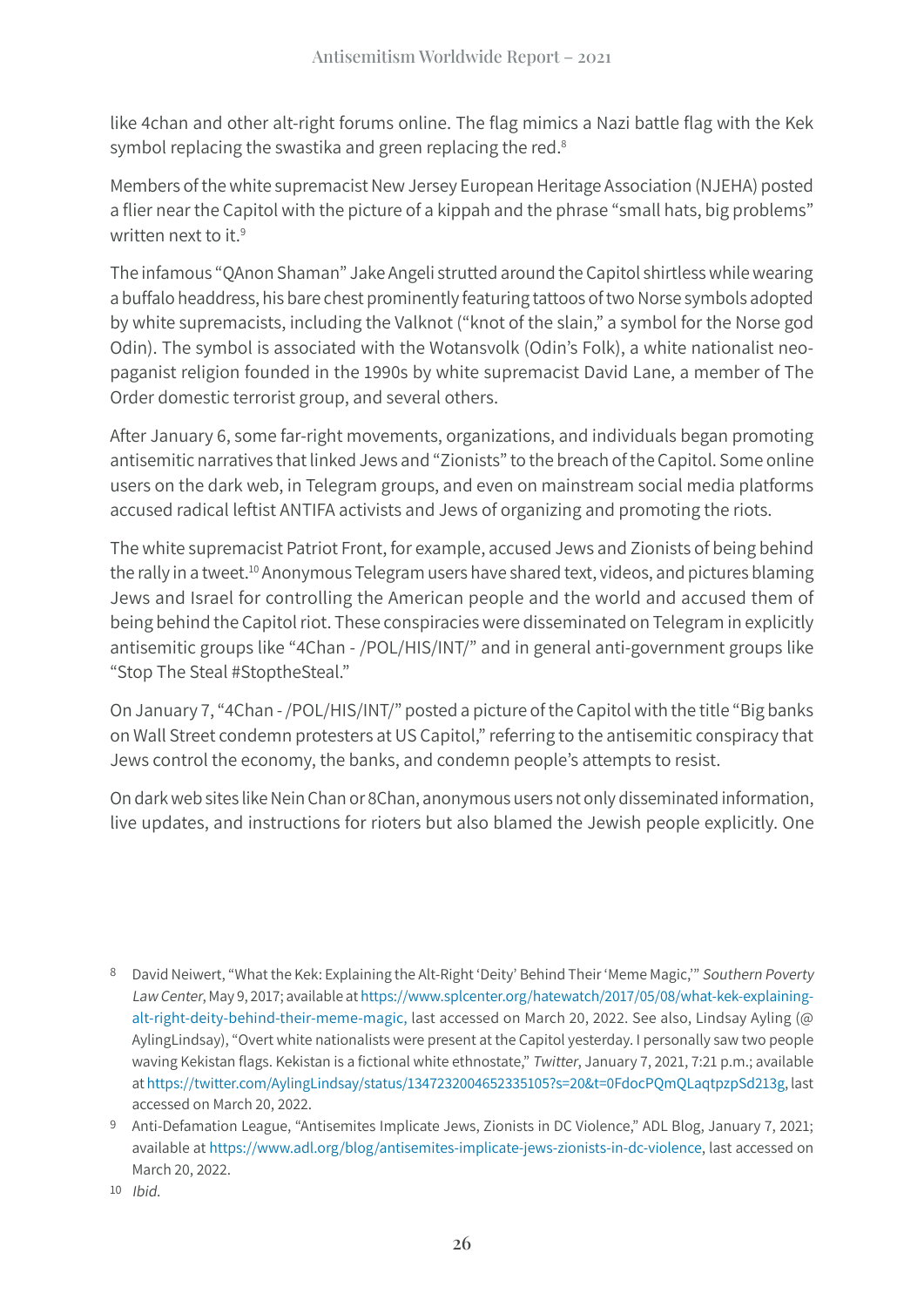anonymous user wrote: "Don't fear the Jew, anons. Stand up and fight…. push the yid back into the oven."11

In the following months, extremists made conscious efforts to expose and attract Trump supporters and other Republicans to fringe white supremacist notions.

Nick Fuentes, the white nationalist whose followers are known as Groypers and who played an instrumental role in organizing the "Stop the Steal" movement, has openly stated he hopes to push the Republican Party further to the right.<sup>12</sup>

Fuentes has been openly supported by Paul Gosar, an Arizona Republican Congressman, who aligned with Fuentes over "Stop the Steal." Meanwhile, allusions to the white supremacist "great replacement" conspiracy theory suggesting "elites" are trying to wipe out the white race in America have been given a platform on Fox News by Tucker Carlson.<sup>13</sup>

Though antisemitism has been associated with the QAnon conspiracy from its inception in 2017 on 4Chan, the American Defamation League noted that the theory's most popular influencer today, GhostEzra, posted more antisemitic content in 2021 than in previous years with little pushback from his followers.14

QAnon and its antisemitism continue to expand into the mainstream. According to a November 2021 PRRI poll, around one in five Americans agree with three core tenets of the QAnon conspiracy theory: that the elites will soon be swept from power, that government, media, and the financial world are controlled by devil-worshiping pedophiles, and that "American patriots" may have to resort to violence to save the country.

One in four Republicans (26%) are QAnon believers, with those numbers shifting significantly depending on the type of news one consumes. Republicans who mainly trust Fox News (30%) or far-right news outlets (44%) are more likely than those who mainly trust mainstream news (16%) to be QAnon believers.<sup>15</sup>

- 11 Anonymous, post to "/pol/ Politically Incorrect," 8Chan, January 7, 2021, 7:34 a.m.; available at [http://4usoi](http://4usoivrpy52lmc4mgn2h34cmfiltslesthr56yttv2pxudd3dapqciyd.onion/pol/res/6144.html) [vrpy52lmc4mgn2h34cmfiltslesthr56yttv2pxudd3dapqciyd](http://4usoivrpy52lmc4mgn2h34cmfiltslesthr56yttv2pxudd3dapqciyd.onion/pol/res/6144.html).onion/pol/res/6144.html , last accessed on March 20, 2022.
- 12 Michael Edison Hayden, "One Year After Jan. 6, the Hard Right Digs In," Southern Poverty Law Center, December 30, 2021; available at<https://www.splcenter.org/hatewatch/2021/12/30/one-year-after-jan-6-hard-right-digs>, last accessed on March 20, 2022.
- 13 Dan Primack and Russell Contreras, "A Racist Conspiracy Theory Goes Mainstream," Axios, September 29, 2021; available at [https://www.axios.com/white-replacement-theory-gains-ground-among-gop-b171e37d-](https://www.axios.com/white-replacement-theory-gains-ground-among-gop-b171e37d-3f27-43f2-bc25-a084c9fe7aad.html)[3f27-43f2-bc25-a084c9fe7aad.html,](https://www.axios.com/white-replacement-theory-gains-ground-among-gop-b171e37d-3f27-43f2-bc25-a084c9fe7aad.html) last accessed on March 20, 2022.
- 14 Anti-Defamation League, "QAnon's Antisemitism and What Comes Next," ADL Reports; available at, https:// www.adl.org/resources/reports/qanons-antisemitism-and-what-comes-next - introduction, last accessed on March 20, 2022.
- 15 Public Religion Research Institute, "Competing Visions of America: An Evolving Identity or a Culture Under Attack? Findings from the 2021 American Values Survey," PRRI Research, November 2021; available at <https://www.prri.org/research/competing-visions-of-america-an-evolving-identity-or-a-culture-under-attack/>, last accessed on March 20, 2022.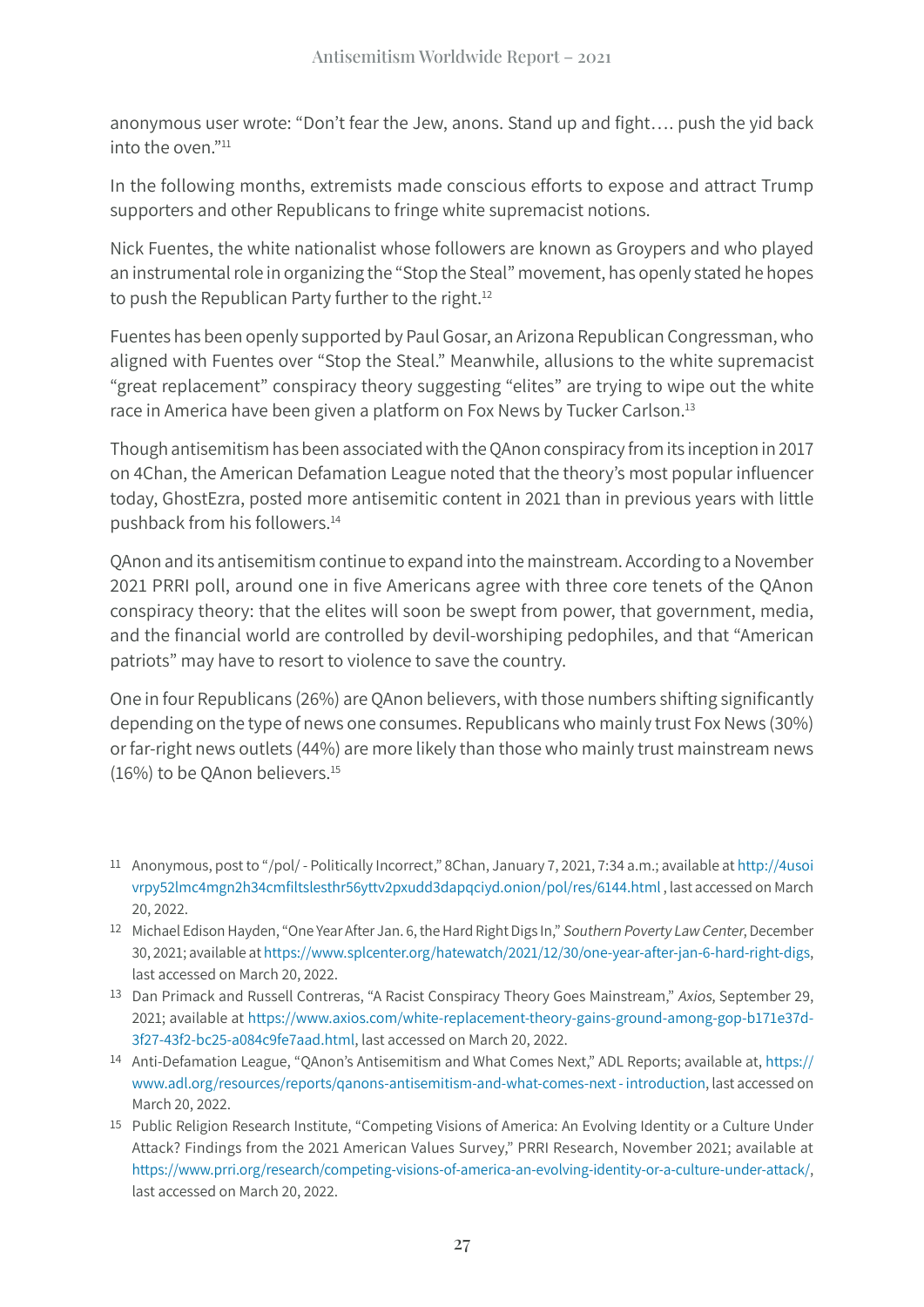While Donald Trump reluctantly condemned the January 6 attack, he later changed course and issued statements that ignored the gravity of the assault and showed sympathy for the offenders. The Republican Party declared the January 6 events "legitimate political discourse" and has worked to undermine efforts to hold responsible those who stormed the Capitol.<sup>16</sup> In a highly polarized political atmosphere, as exists in the United States today, even a violent assault on democracy joined by demonstrable antisemites becomes a partisan matter.

#### **– Dr. Carl Yonker and Dr. Lev Topor**

<sup>16</sup> "Trump Condemns Capitol Hill Violence in Video That Does Not Mention Impeachment," Reuters, January 13, 2021; available at [https://www.reuters.com/article/us-usa-trump-remarks-](https://www.reuters.com/article/us-usa-trump-remarks-idUSKBN29I37G)idUSKBN29I37G, last accessed on March 20, 2022. See also, Jill Colvin, "One Year Ago, Republicans Condemned Jan. 6 Insurrection. Yesterday, Their Response Was Far More Muted," Associated Press, January 7, 2022; available at [https://www.pbs.org/](https://www.pbs.org/newshour/politics/one-year-ago-republicans-condemned-jan-6-insurrection-yesterday-their-response-was-far-more-muted) [newshour/politics/one-year-ago-republicans-condemned-jan-6-insurrection-yesterday-their-response-was](https://www.pbs.org/newshour/politics/one-year-ago-republicans-condemned-jan-6-insurrection-yesterday-their-response-was-far-more-muted)[far-more-muted](https://www.pbs.org/newshour/politics/one-year-ago-republicans-condemned-jan-6-insurrection-yesterday-their-response-was-far-more-muted), last accessed on March 20, 2022.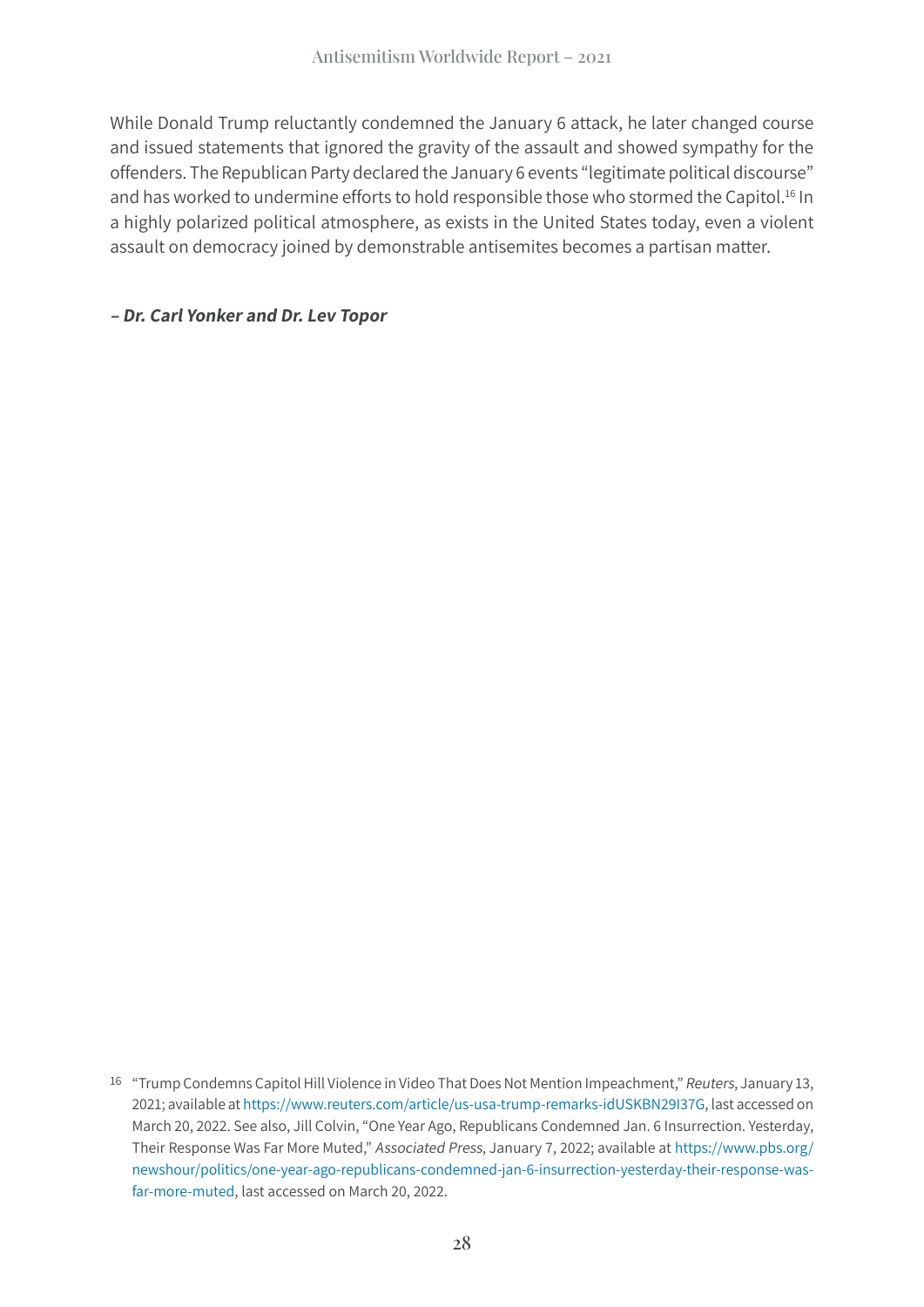## **France and Britain:**  Islamist Antisemitism and the Courts

In the early morning of April 4, 2017, Kobili Traore, a 27-year-old French-Muslim man of Malian origin, broke into Sarah Halimi's apartment in east Paris.

Traore brutally beat Halimi, smashed her skull, repeatedly cried out "Allah Akbar," and then threw her off the balcony. After this, he proclaimed, "I killed Satan."1

While Mrs. Halimi's neighbors heard her crying out and called police, the three officers who responded, and arrived before Mrs. Halimi died, did nothing to save her.

In January 2020, the first court ruled Traore had killed Mrs. Halimi because she was Jewish but that Traore could not be held responsible for his actions since he had been in a delirious state caused by his use of cannabis before the event. Therefore, he was not fit to stand trial.<sup>2</sup>

The Halimi family appealed the ruling.

In April 2021, the Court of Cassation dismissed the appeal, upholding the lower court's ruling and reiterating that French law does not hold a person criminally liable for an act committed during a psychotic state, nor does it take into account the underlying reason for arriving at this state (in this case, the person's own drug use).

The Court sent Traore to detention in a psychiatric institution.<sup>3</sup>

President Macron told Le Figaro, "[d]eciding to take narcotics and then 'going mad' should not, in my view, remove your criminal responsibility."4 The President and French state senators called to amend the law to avoid future travesties of justice so that a person suffering from a psychic disturbance caused by a drug would be held responsible for violent acts.<sup>5</sup>

- 2 Philippe Theise, "Hundreds Rally in Paris to Seek Justice for Murdered Jewish Woman Sarah Halimi," France24, January 5, 2020; available at [https://www.france24.com/en/20200105-hundreds-rally-in-paris-to-seek-justice](https://www.france24.com/en/20200105-hundreds-rally-in-paris-to-seek-justice-for-murdered-jewish-woman-sarah-halimi)[for-murdered-jewish-woman-sarah-halimi](https://www.france24.com/en/20200105-hundreds-rally-in-paris-to-seek-justice-for-murdered-jewish-woman-sarah-halimi), last accessed on March 20, 2022.
- 3 "French Top Court Rules against Trying Muslim Who Killed Sarah Halimi," The Times of Israel, April 14, 2021; available at https://www.timesofisrael[.com/liveblog\\_entry/french-top-court-rules-against-trying-muslim](https://www.timesofisrael.com/liveblog_entry/french-top-court-rules-against-trying-muslim-who-killed-sarah-halimi/)[who-killed-sarah-halimi/](https://www.timesofisrael.com/liveblog_entry/french-top-court-rules-against-trying-muslim-who-killed-sarah-halimi/), last accessed on March 20, 2022.
- 4 "Macron Wants Change in Law after Jewish Woman's Killer Deemed 'Not Criminally Responsible,'" France24, April 19, 2021; available at [https://www.france24.com/en/france/20210419-macron-wants-change-in-law](https://www.france24.com/en/france/20210419-macron-wants-change-in-law-after-jewish-woman-s-killer-deemed-not-criminally-responsible)[after-jewish-woman-s-killer-deemed-not-criminally-responsible](https://www.france24.com/en/france/20210419-macron-wants-change-in-law-after-jewish-woman-s-killer-deemed-not-criminally-responsible), last accessed on March 20, 2022.
- 5 Roger Cohen, "Highest French Court Rules Killer of Jewish Woman Cannot Stand Trial," The New York Times, April 17, 2021; available at [https://www.nytimes.com/2021/04/17/world/europe/sarah-halimi-murder-trial.](https://www.nytimes.com/2021/04/17/world/europe/sarah-halimi-murder-trial.html) [html](https://www.nytimes.com/2021/04/17/world/europe/sarah-halimi-murder-trial.html), last accessed on March 20, 2022.

<sup>&</sup>lt;sup>1</sup> James McAuley, "How the Murders of Two Elderly Jewish Women Shook France," The Guardian, November 27, 2018; available at [https://www.theguardian.com/world/2018/nov/27/how-the-murders-of-two-elderly](https://www.theguardian.com/world/2018/nov/27/how-the-murders-of-two-elderly-jewish-women-shook-france-antisemitism-mireille-knoll-sarah-halimi)[jewish-women-shook-france-antisemitism-mireille-knoll-sarah-halimi,](https://www.theguardian.com/world/2018/nov/27/how-the-murders-of-two-elderly-jewish-women-shook-france-antisemitism-mireille-knoll-sarah-halimi) last accessed on March 20, 2022.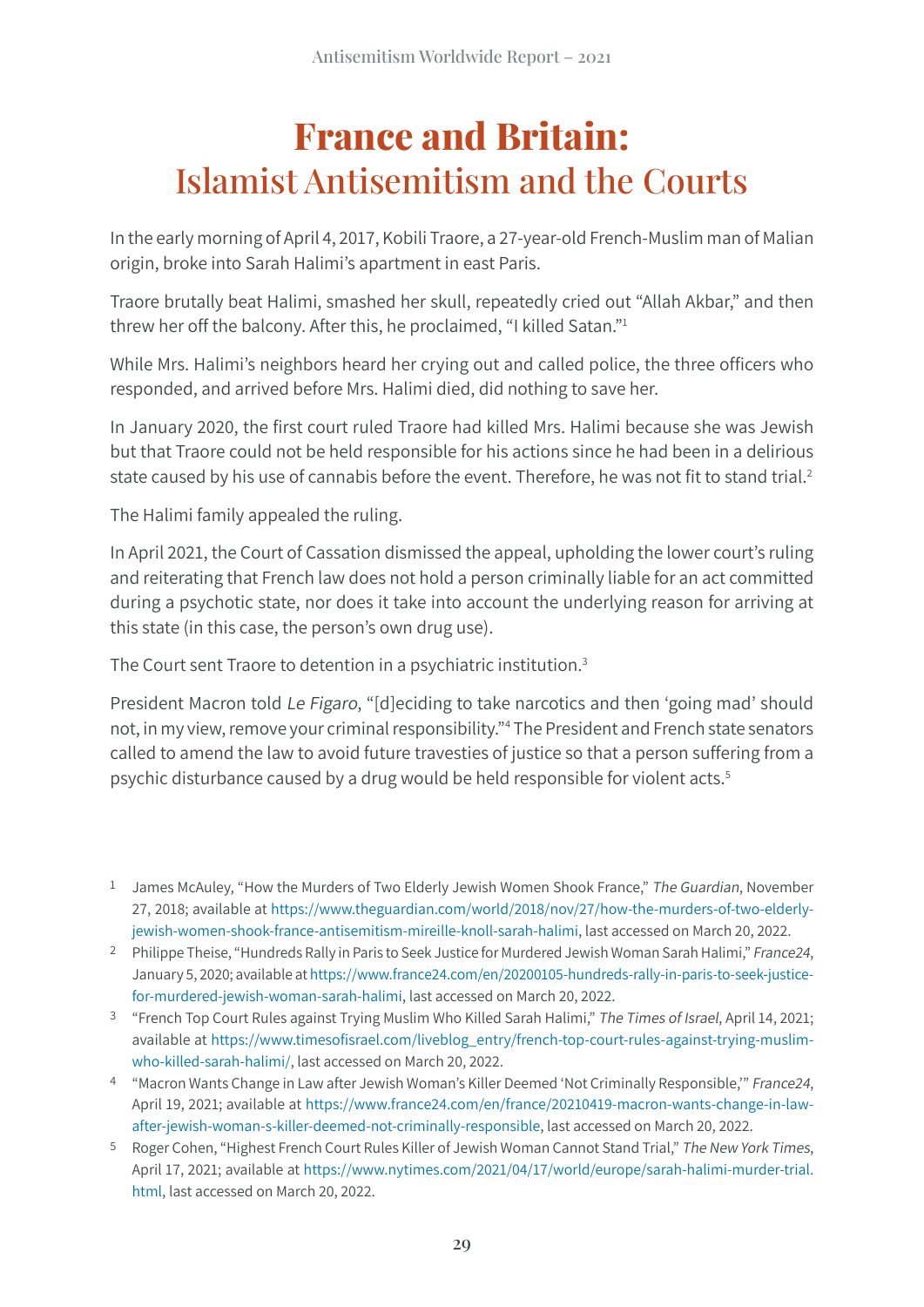Following the highest court's decision, Halimi's family said they would appeal the ruling in Israel (According to Israeli criminal law, Israel has jurisdiction over offenses against Israeli citizens or Israeli residents that occurred abroad).6

In September 2021, a French parliamentary committee began investigating possible misconduct by law enforcement and the judiciary in handling the case.<sup>7</sup> Along with testimonies about police indifference, testimony was also given that Traore did not receive any medications for any mental illness "that would prevent him from being prosecuted" and that he was in a stable mental state.

Nevertheless, the commission declared that the police and judiciary had followed all necessary procedures.8

The Halimi case anguished the French Jewish community for several reasons, chief among them, law enforcement and the French media's prolonged reluctance even to address the brutal murder of an elderly Orthodox Jewish woman as an Islamist antisemitic attack. The sense of outrage was compounded by the French judiciary's subsequent insistence on adhering to the letter of the law – resulting, inexplicably, in an exoneration for a horrific act.

While it was the most publicized, the Halimi murder was not an isolated tragedy. Since 2003, twelve Jews have been killed in France due to antisemitic motivations. Media reports inform that, at least in several of these cases, the perpetrators were connected to Islamist ideology.<sup>9</sup>

The most recent case was on March 23, 2018. An 85-year-old Holocaust survivor, Mireille Knoll, was stabbed eleven times, and then her house was set on fire by two men, Alex Carrimbacus and Yacine Mihoub, the latter her neighbor and a French-Muslim. This time, only several days after the event, the authorities were quick to investigate it as an antisemitic hate crime.

<sup>6</sup> "Sarah Halimi: Frenchwoman's Sister Seeks Trial in Israel over Killing," BBC, April 22, 2021; available at [https://](https://www.bbc.com/news/world-europe-56845041) [www.bbc.com/news/world-europe-56845041,](https://www.bbc.com/news/world-europe-56845041) last accessed on March 20, 2022.

<sup>7</sup> Eldad Beck, "Halimi Murder Made Me Realize France's Justice System Is Dead,'" Israel Hayom, December 23, 2021; available at [https://www.israelhayom.com/2021/12/23/sarah-halimi-affair-made-me-realize-frances](https://www.israelhayom.com/2021/12/23/sarah-halimi-affair-made-me-realize-frances-justice-system-is-dead/)[justice-system-is-dead/](https://www.israelhayom.com/2021/12/23/sarah-halimi-affair-made-me-realize-frances-justice-system-is-dead/), last accessed on March 20, 2022.

<sup>8</sup> Cnaan Liphshitz, "French Parliamentary Report on the Sarah Halimi Murder Case Reopens the Wound It Sought to Heal," The Jerusalem Post, January 22, 2022; available at [https://www.jpost.com/international/](https://www.jpost.com/international/article-694215) [article-694215](https://www.jpost.com/international/article-694215), last accessed on March 20, 2022.

<sup>9</sup> According to a report in The Guardian, "France is the only country in Europe where Jews are periodically murdered for being Jewish. No fewer than 12 Jews have been killed in France in six separate incidents since 2003: Sébastien Selam, Ilan Halimi, Jonathan Sandler, Gabriel Sandler, Aryeh Sandler, Myriam Monsonégo, Yohan Cohen, Philippe Braham, François-Michel Saada, Yoav Hattab, Lucie Attal and Mireille Knoll. In each of these cases, at least one of the perpetrators was from what the French call minorités visibles, or "visible minorities," which typically refers to those of north African or west African descent; in most cases, the perpetrators have been linked with some form of extremist Islam." James McAuley, "How the Murders of Two Elderly Jewish Women Shook France," op. cit.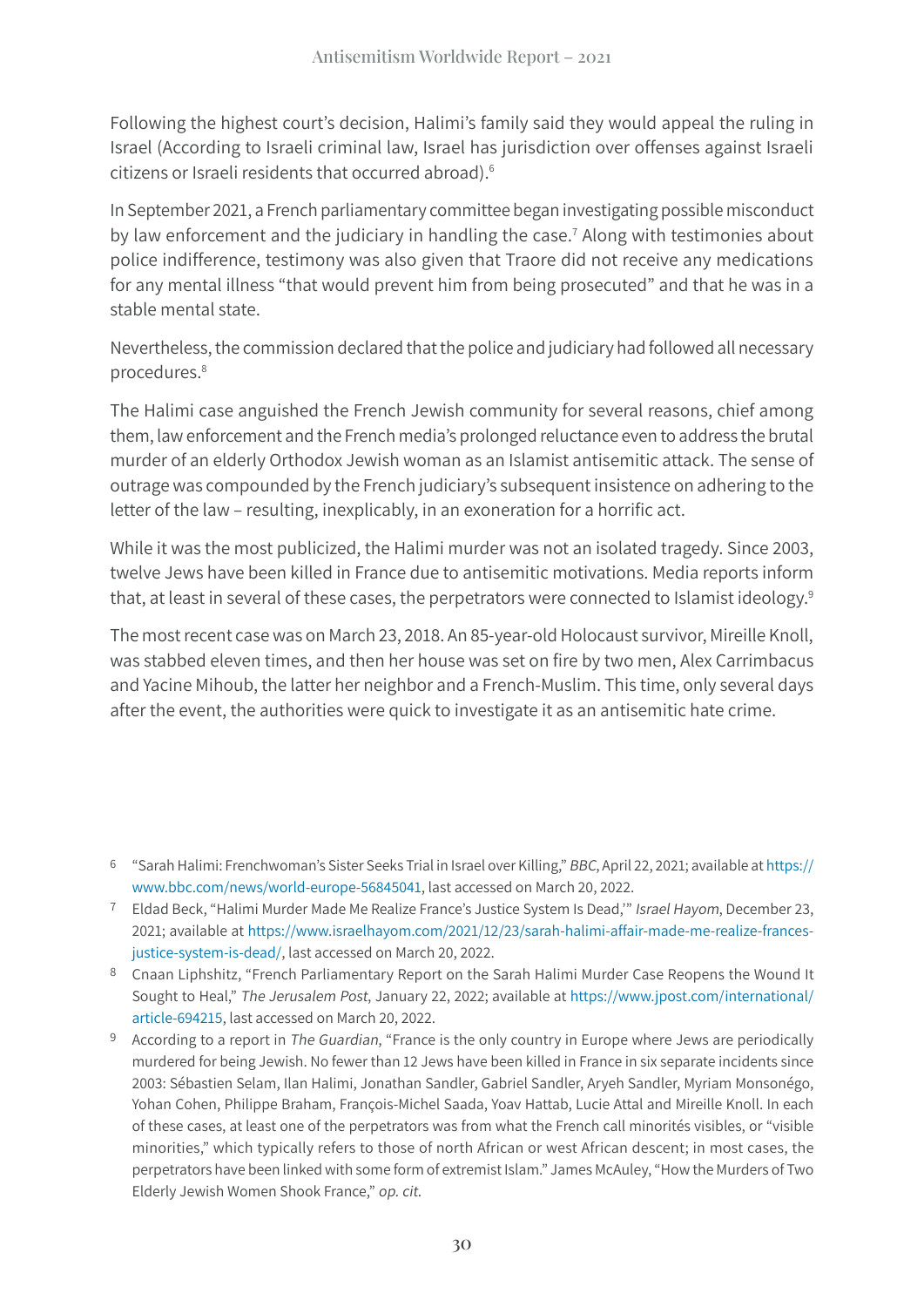Mr. Carrimbacus testified against his co-conspirator. He stated that Mr. Mihoub had shouted "God is great" during the attack, had spoken of the "wealth of Jews," doubted the Holocaust, and had an "ambivalent" stance on radical Islamism. The court trial began on October 26, 2021.<sup>10</sup>

On November 10, 2021, both men were convicted of committing antisemitic hate crimes. Mr. Mihoub was sentenced to life imprisonment, and Mr. Carrimbacus received fifteen years in prison for the robbery.<sup>11</sup>

While antisemitic hate crimes are recognized under French laws and allow for harsher punishments, French officials have been reluctant to identify the perpetrators as Muslims in cases involving Islamist radicals and thus fully acknowledge this specific type of antisemitism.

This reluctance stems, in part, from the country's universalist and republican convictions – a deeply held persuasion that there are only French citizens and that any ethnic or religious identities should not be held onto too tightly, or at least not be relevant in the public sphere.

This policy informs the country's data collection laws. Data on ethnic or religious differences are not registered, and law enforcement does not maintain statistics on perpetrators' ethnicity or race.

Another reason for the reluctance is that French Muslims are the largest minority in the country, a minority already subjected to vilification by far-right political parties. Islamist antisemitism is indeed used as a cudgel by the far-right in France, a pretext for a sweeping Islamophobia that, in turn, causes the left to spurn any such rhetoric. As noted in one media report:

For much of the left, this [identifying the Muslim identity of people involved in hate crimes] amounts to a dangerously crude generalization about France's largest minority group, which itself is the target of a constant stream of hateful rhetoric, from the covers of Charlie Hebdo to the regular pronouncements of sitting members of the French government. Muslims, too, are frequent victims of hate crimes.

Simply put, Muslim-related antisemitism is politically volatile in France. It is a complicated situation: antisemitic violence is perpetrated against the Jewish minority by some in the Muslim minority that suffers discrimination.

<sup>10</sup> "French Trial Starts over Brutal Murder of Holocaust Survivor Mireille Knoll," France24, October 26, 2021; available at [https://www.france24.com/en/france/20211026-french-trial-starts-over-brutal-murder-of-holocaust](https://www.france24.com/en/france/20211026-french-trial-starts-over-brutal-murder-of-holocaust-survivor-mireille-knoll)[survivor-mireille-knoll](https://www.france24.com/en/france/20211026-french-trial-starts-over-brutal-murder-of-holocaust-survivor-mireille-knoll), last accessed on March 20, 2022. See also, Constant Méheut, "Trial Begins for Men Accused in Killing of Holocaust Survivor in France," The New York Times, October 26, 2021; available at [https://](https://www.nytimes.com/2021/10/26/world/europe/france-murder-trial-holocaust-survivor-mireille-knoll.html) [www.nytimes.com/2021/10/26/world/europe/france-murder-trial-holocaust-survivor-mireille-knoll.html,](https://www.nytimes.com/2021/10/26/world/europe/france-murder-trial-holocaust-survivor-mireille-knoll.html) last accessed on March 20, 2022.

<sup>11</sup> Constant Méheut, "French Court Convicts Man in the Murder of a Holocaust Survivor," The New York Times, November 10, 2021; available at [https://www.nytimes.com/2021/11/10/world/europe/knoll-france-murder.](https://www.nytimes.com/2021/11/10/world/europe/knoll-france-murder.html) [html](https://www.nytimes.com/2021/11/10/world/europe/knoll-france-murder.html), last accessed on March 20, 2022.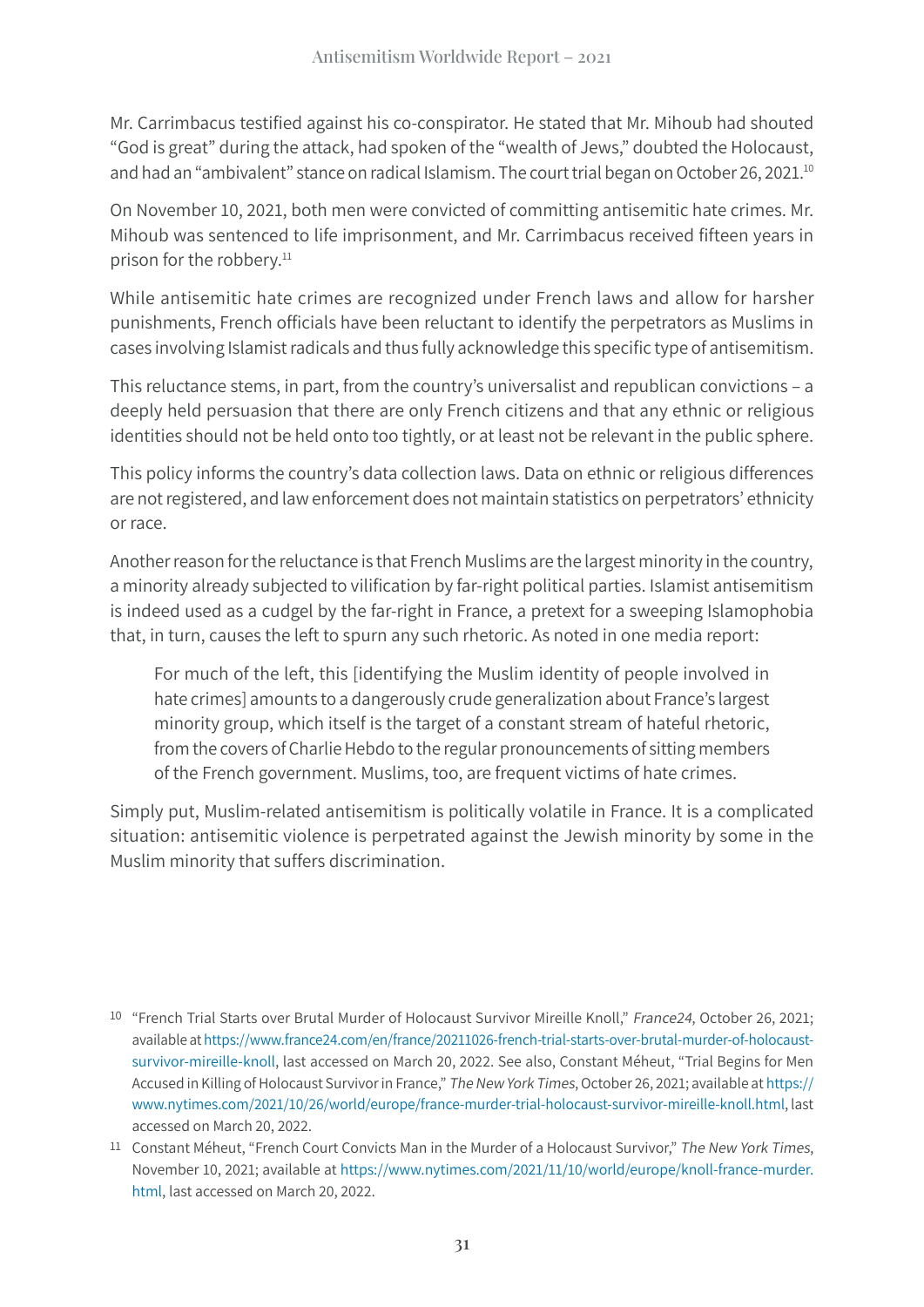As Alain Finkelkraut put it, "[f]or a long time, we didn't want to stigmatize fragile youth from bad neighborhoods, so we minimized the effect."12 Naming this specific type of crime would further stoke the flames against Muslims, but not doing so leaves the Jewish minority unprotected.

Still, French authorities' quick pronouncement to investigate the case of Mireille Knoll as an antisemitic hate crime possibly marked a notable shift, as did the court ruling in late 2021.

Islamophobia and antisemitism are both problems in France. Islamist antisemitic crime should be acknowledged without any equivocation. Still, it must not be done in a manner serving far-right political interests or used to incite hatred against the entire Muslim minority further. It should be clearly pointed to in order to formulate tailor-made solutions for this specific type of antisemitism and protect the Jewish community.

In the United Kingdom, courts shined this year for speaking clearly. On June 23, 2021, the Queen's Bench Division overturned a lower tribunal's ruling that had decided that statements made during a pro-Palestinian rally were not antisemitic.<sup>13</sup>

The case involved comments made about Zionists by Mr. Nazim Ali during a speech delivered at an al-Quds Day rally in June 2017, including the following: (a) It's in their genes. The Zionists are here to occupy Regent Street. It's in their genes, it's in their genetic code. (b) [...] Remember, brothers and sisters, Zionists are not Jews. (c) Any Zionist, any Jew, coming into your center supporting Israel, any Jew coming into your center who is a Zionist. Any Jew coming into your center who is a member of the Board of Deputies is not a Rabbi; he's an imposter. (d) They are responsible for the murder of the people in Grenfell. The Zionist supporters of the Tory party.

As Mr. Ali was a registered pharmacist with the General Pharmaceutical Council, it received complaints that his statements were antisemitic and offensive.

The Council's committee considered the matter and decided that his words were indeed offensive but not antisemitic. He received a warning.

In its decision, the committee noted that Mr. Ali had attended a "pro-Palestine, anti-Zionist rally," and he had stated, essentially, that "'Zionists' and 'Jews' must not be conflated [...]." The committee discussed the IHRA Working Definition of Antisemitism but also considered Mr. Ali's intent and character.<sup>14</sup>

The decision was appealed before the Queen's Bench Court by the Professional Standards Authority for Health and Social Care. They argued that the Pharmaceutical Council's committee had taken the "wrong approach" in concluding that Mr. Ali's statements were not antisemitic.

In a ruling given on June 23, 2021, the court stated that the committee had taken the wrong approach in not considering the four statements as a whole and in the weight it had given to Mr.

<sup>12</sup> Rachel Donadio, "The Meaning of France's March Against Anti-Semitism," The Atlantic, March 28, 2019; available at [https://www.theatlantic.com/international/archive/2018/03/the-murder-of-mireille-knoll-in-france-might](https://www.theatlantic.com/international/archive/2018/03/the-murder-of-mireille-knoll-in-france-might-be-the-last-straw-for-french-jews/556796/)[be-the-last-straw-for-french-jews/556796/,](https://www.theatlantic.com/international/archive/2018/03/the-murder-of-mireille-knoll-in-france-might-be-the-last-straw-for-french-jews/556796/) last accessed on March 20, 2022.

<sup>13</sup> Case No: CO/4878/2020, High Court of Justice Queen's Bench Division Administrative Court [2021] EWHC 1692 (Admin), 2021 WL 02555547, before Justice Johnson, June 23, 2021.

<sup>14</sup> Ibid.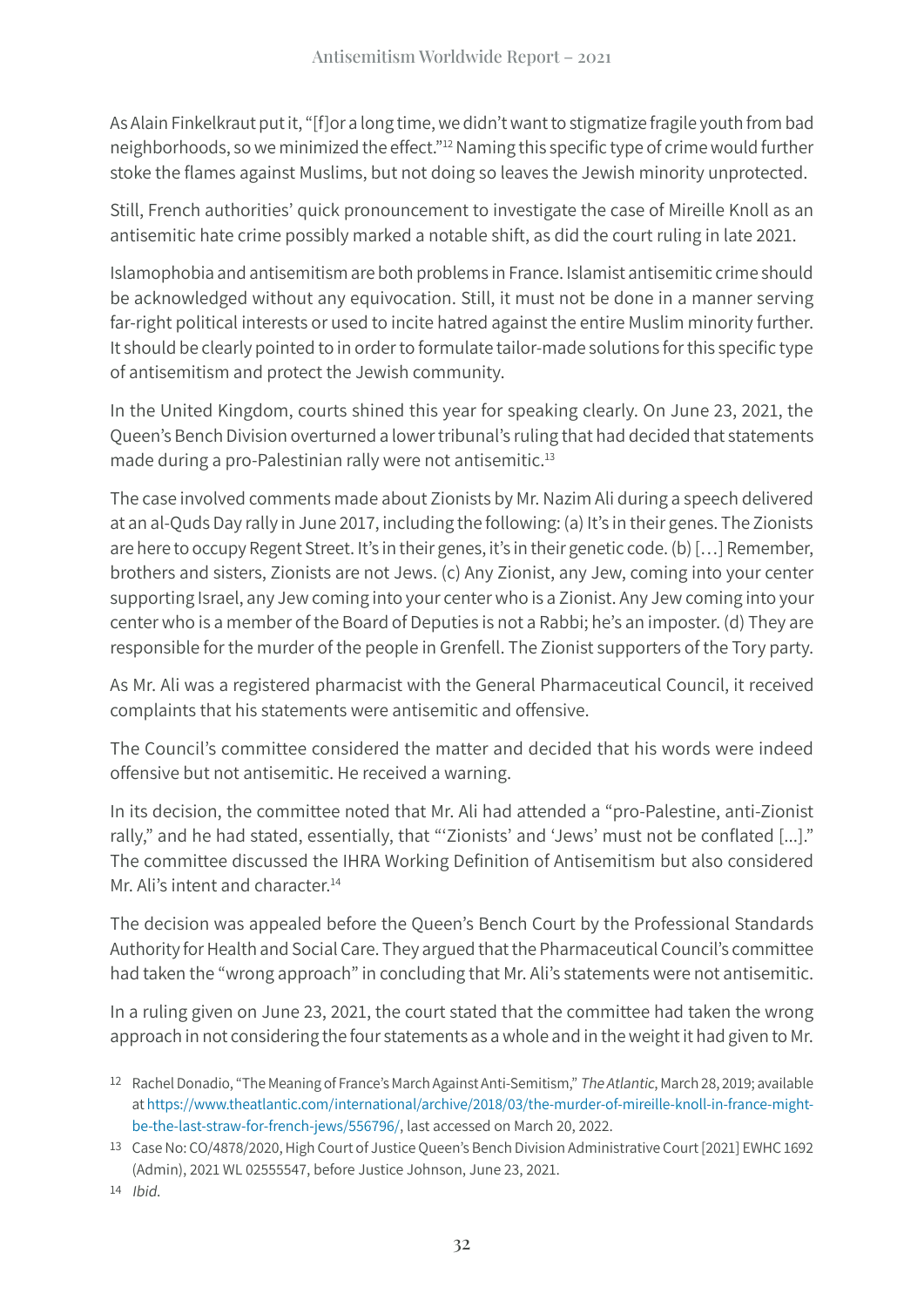Ali's character. The Court noted the committee should have examined the objective meaning of the statements. The court, therefore, accepted the appeal and ordered the committee to re-examine the case again.

The Court noted that Mr. Ali was careful to distinguish between Zionists, toward whom one could lawfully express hatred, and Jews, toward whom one cannot. But, according to the ruling, it is a slippery slope, and statements such as "it's in their blood" and being "imposters" seem to trickle in, unconsciously. The first instance thus found it difficult to ignore the antisemitism mired in anti-Zionist rhetoric.

This case, too, is an example of an initial hesitance to recognize antisemitism when it is obscured by anti-Zionist speech and underscores the necessity to identify the classic antisemitic elements, particularly within the context of anti-Zionist statements. Not all anti-Zionist rhetoric is antisemitic, but the anti-Zionist activist should be mindful not to slip into age-old antisemitic motifs, which happens all too often.

**– Talia Naamat, Adv.**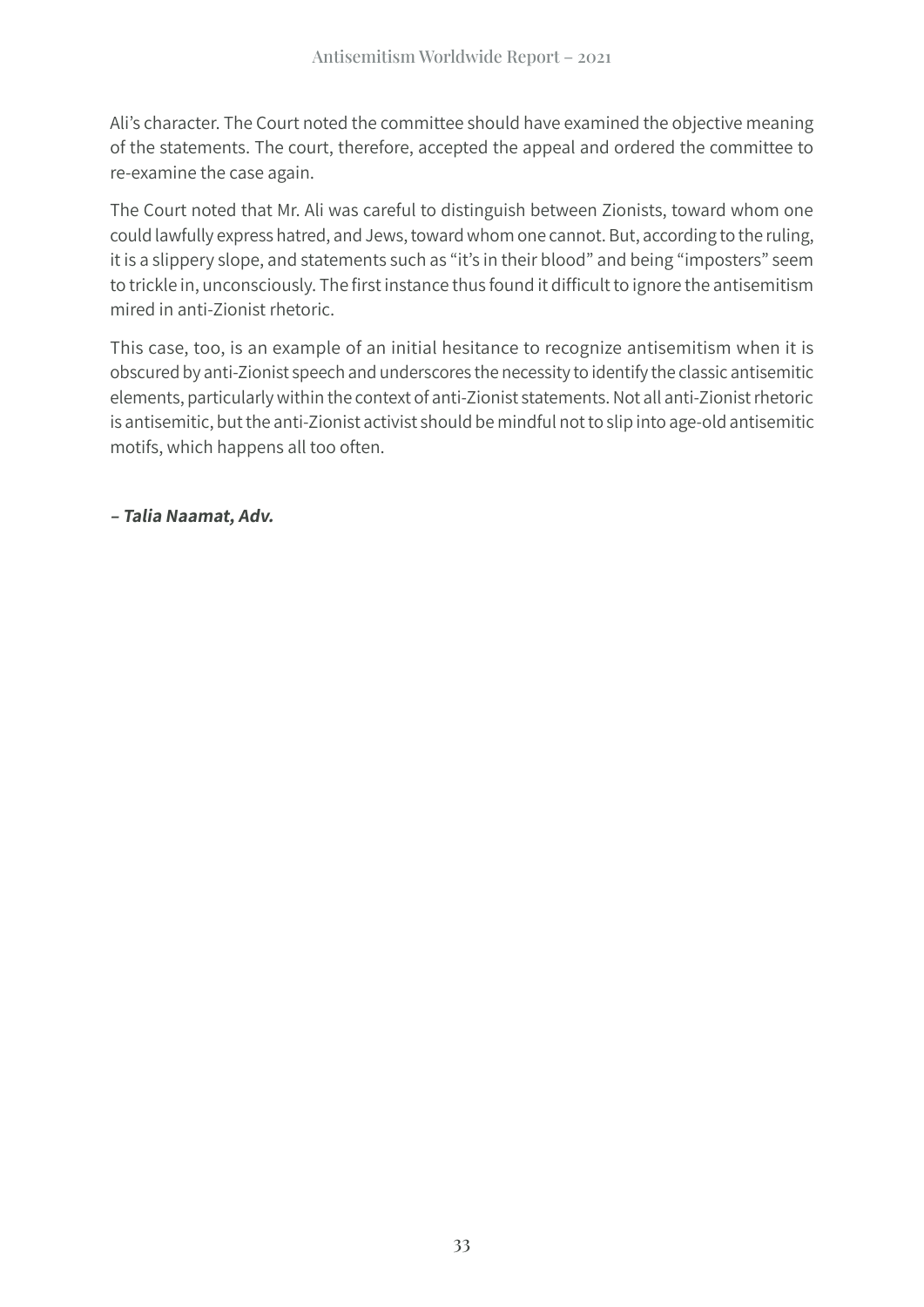#### **Germany:** A New Form of Holocaust Trivialization

As happened in other parts of the Western world, familiar forms of anti-Jewish hatred erupted in Germany during the May 2021 military confrontation between Hamas and Israel. Protests in Berlin, Cologne, and Mannheim drew massive crowds, including Hamas supporters.<sup>1</sup>

While anti-Israel sentiments are not per se a form of anti-Jewish hatred, they often facilitate antisemitic rhetoric and attacks. Two hundred sixty-one antisemitic incidents were documented during the protests organized across Germany between May 9th and 24th. These included anti-Jewish chants, attacks on Jews, and abuse of Holocaust imagery in criticizing Israel.<sup>2</sup> Synagogues in Bonn, Münster, and Düsseldorf were vandalized by pro-Palestinian protestors.<sup>3</sup>

Classic antisemitic notions, such as the blood-libel, were also used online to accuse Israel of being child-killers, while other accusations attributed Nazi-like behavior to Israel.<sup>4</sup>

Germany witnessed in 2021 another alarming phenomenon: the trivialization and abuse of the Holocaust in response to Covid-19 restrictions.

Already in 2020, participants in anti-vaccination protests wore the yellow star, replacing "Jude" (Jew) with "Ungeimpft" (unvaccinated). Antisemitism State Commissioner Felix Klein declared this act constituted a "taboo-break," while the Munich municipality prohibited the use of the yellow star in Covid-19 related demonstrations.<sup>5</sup> Still, abusive exhibitions of the yellow star extended to other protests, including against the governmental restriction of diesel fuel.

The District Court of Saarbrücken passed a first-of-its-kind ruling on the issue. An Alternative für Deutschland (AfD) activist posted online yellow stars with the phrases "unvaccinated,"

- 1 Kate Connolly, "Anti-Israel Protests in Germany Prompt Calls for Antisemitism Crackdown," The Guardian, May 17, 2021; available at [https://www.theguardian.com/world/2021/may/17/anti-israel-protests-in-germany](https://www.theguardian.com/world/2021/may/17/anti-israel-protests-in-germany-prompt-calls-for-antisemitism-crackdown)[prompt-calls-for-antisemitism-crackdown,](https://www.theguardian.com/world/2021/may/17/anti-israel-protests-in-germany-prompt-calls-for-antisemitism-crackdown) last accessed on March 20, 2022.
- 2 Bundesverband Research and Information on Antisemitism (RIAS) and International Institute for Education and Research on Antisemitism (IIBSA), "Mobilisierungen von israelbezogenem Antisemitismus im Bundesgebiet 2021," Monitoring Report, November 24, 2021, pp. 52-66 [in German]; available at [https://report-antisemitism.](https://report-antisemitism.de/en/documents/Bundesverband_RIAS_-_Mobilisierungen_von_israelbezogenem_Antisemitismus_im_Bundesgebiet_2021.pdf) [de/en/documents/Bundesverband\\_RIAS\\_-\\_Mobilisierungen\\_von\\_israelbezogenem\\_Antisemitismus\\_im\\_](https://report-antisemitism.de/en/documents/Bundesverband_RIAS_-_Mobilisierungen_von_israelbezogenem_Antisemitismus_im_Bundesgebiet_2021.pdf) [Bundesgebiet\\_2021.pdf](https://report-antisemitism.de/en/documents/Bundesverband_RIAS_-_Mobilisierungen_von_israelbezogenem_Antisemitismus_im_Bundesgebiet_2021.pdf), last accessed on March 20, 2022.
- 3 Frank Jansen, "Brennende Israel-Fahnen vor Synagogen Zentralrat der Juden entsetzt über Angriffe auf Gotteshäuser," Der Tagespiegel, May 12, 2021 [in German]; available at [https://m.tagesspiegel.de/politik/brennende](https://m.tagesspiegel.de/politik/brennende-israel-fahnen-vor-synagogen-zentralrat-der-juden-entsetzt-ueber-angriffe-auf-gotteshaeuser/27183626.html)[israel-fahnen-vor-synagogen-zentralrat-der-juden-entsetzt-ueber-angriffe-auf-gotteshaeuser/27183626.html](https://m.tagesspiegel.de/politik/brennende-israel-fahnen-vor-synagogen-zentralrat-der-juden-entsetzt-ueber-angriffe-auf-gotteshaeuser/27183626.html), last accessed on March 20, 2022.
- 4 RIAS-Berlin, "'Stop doing what Hitler did to you' Die Eskalation im israelisch-palästinensischen Konflikt als Gelegenheitsstruktur für antisemitische Vorfälle," Monitoring Report, November 24, 2021 [in German]; available at [https://report-antisemitism.de/en/documents/RIAS\\_Berlin\\_-\\_Monitoring\\_-\\_Stop\\_doing\\_what\\_](https://report-antisemitism.de/en/documents/RIAS_Berlin_-_Monitoring_-_Stop_doing_what_Hitler_did_to_you.pdf) [Hitler\\_did\\_to\\_you.pdf](https://report-antisemitism.de/en/documents/RIAS_Berlin_-_Monitoring_-_Stop_doing_what_Hitler_did_to_you.pdf), last accessed on March 20, 2022.
- 5 Helmut Reister, "Ein konsequenter Schritt," Jüdische Allgemeine, June 11, 2020 [in German]; available at [https://www.juedische-allgemeine.de/unsere-woche/ein-](https://www.juedische-allgemeine.de/unsere-woche/ein-konsequenter-schritt/)konsequenter-schritt/, last accessed on March 20, 2022.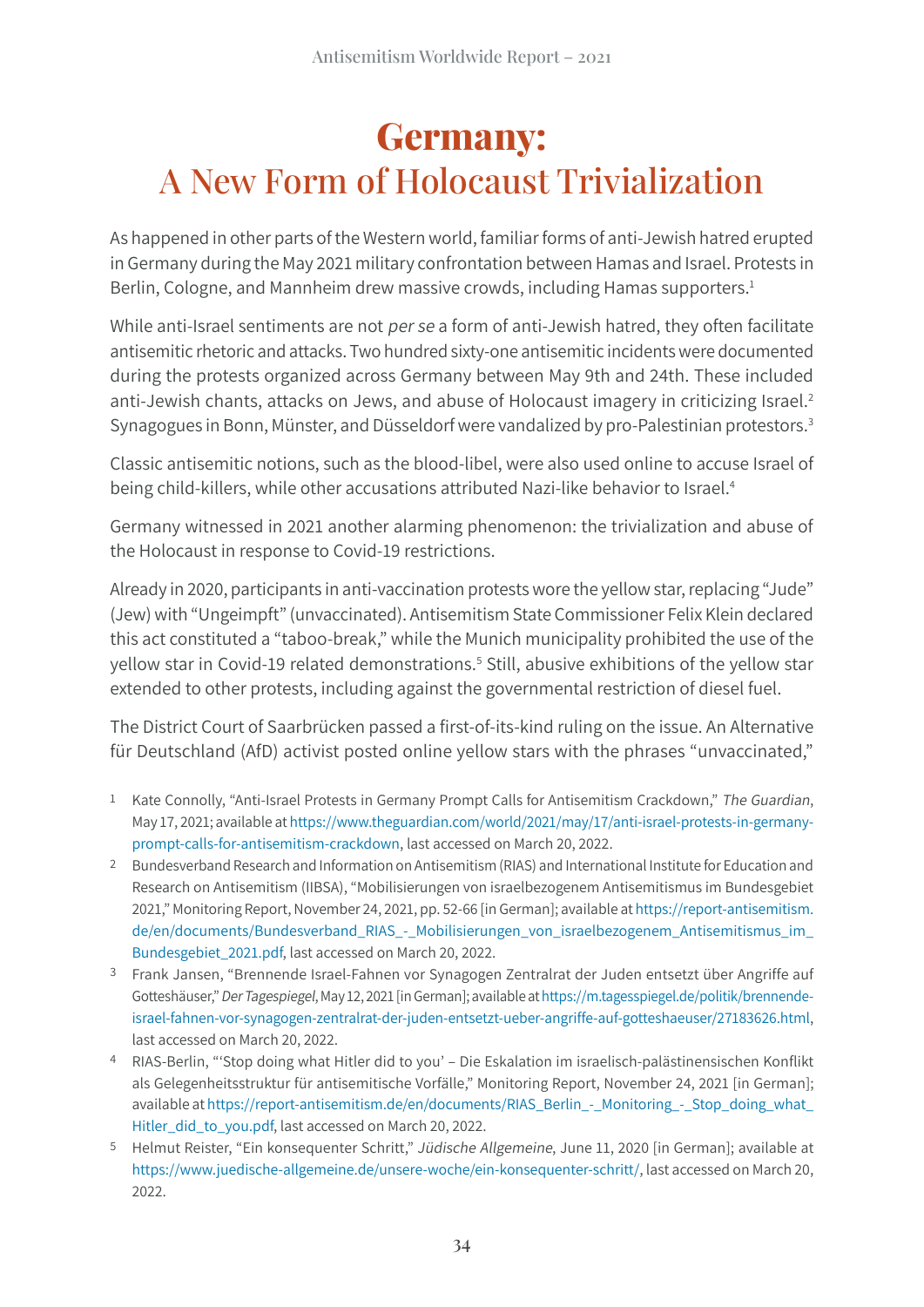"AfD voter," "SUV driver," and "Islamophobe." The court ruled that although this act of protest trivializes the victims of Nazi persecution, the use of the yellow star does not constitute hate speech because it is not intended to advance violence.<sup>6</sup>

The anti-government protests brought together diverse social and political voices, from the AfD to anti-vaccination activists, from the far left to Islamists. By 2021, a new movement sprang from this ideological mix, known as "Querdenken" (lateral thinking). The ability of this movement to mobilize thousands of people from diverse political backgrounds concerned the security services, which consider some of its elements as potential risks for social stability.<sup>7</sup>

The Querdenken movement emerged from a marginal protest in Stuttgart where public opposition to anti-Covid-19 measures was presented as fighting for citizens' liberties.<sup>8</sup> A study conducted by Basel University and the Heinrich Böll Foundation found that the movement amalgamates the extreme right, green activists, and anthroposophist activists, who share common feelings of alienation and anti-government defiance.<sup>9</sup>

The victimizing discourse promoted by the movement portrays anti-vaccine activists as victims of systemic and deliberate marginalization and discrimination. Manipulating the ideal of liberty, the activists compare victims of Nazi persecution and non-vaccinated people, as though both groups faced the same form of social exclusion and restriction of rights.

AfD activist Stefan Bauer compared the anti-Covid-19 vaccination to the Zyklon B poison used by Nazis in extermination camps. He shared his views, among other platforms, in a video published on YouTube in March 2021 and shot in the Mauthausen Nazi camp in Upper Austria, drawing an unveiled comparison between medical experiments conducted by Nazi officials and the vaccines produced by pharmaceutical companies.<sup>10</sup> The AfD banned Bauer from the party, and the Austrian authorities opened an investigation.

Covid-19 days also saw the revival of old and vicious antisemitic allegations that Jews are responsible for and profit from a pandemic. A vegan chef and media personality, the Turkish-German Attila Hildmann, popularized conspiracy theories through his Telegram channel.

<sup>6</sup> Saarländisches Oberlandesgericht Saarbrücken 1. Strafsenat, Ss 72/2020 (2/21), March 8, 2021 [in German]; available at [https://recht.saarland.de/bssl/document/](https://recht.saarland.de/bssl/document/KORE210022021)KORE210022021, last accessed on March 20, 2022.

<sup>7</sup> "German Spy Agency Watches Querdenker anti-Lockdown Movement," BBC, April 28, 2021; available at <https://www.bbc.com/news/world-europe-56912882>, last accessed on March 20, 2022.

<sup>8</sup> Marcel Fürstenau, "Meet Germany's 'Querdenker' COVID Protest Movement," Deutsche Welle, April 3, 2021; available at [https://www.dw.com/en/meet-germanys-](https://www.dw.com/en/meet-germanys-querdenker-covid-protest-movement/a-57049985)querdenker-covid-protest-movement/a-57049985, last accessed on March 20, 2022.

<sup>9</sup> Nadine Frei and Oliver Nachtwey, "Quellen des «Querdenkertums». Eine politische Soziologie der Corona-Proteste in Baden-Württemberg," Faculty of Sociology at Basel University, December 2021 [in German]; available at [https://www.boell-bw.de/sites/default/](https://www.boell-bw.de/sites/default/files/2022-01/Quellen%20des%20Querdenkertums_Frei_Nachtwey.pdf)files/2022-01/Quellen%20des%20Querdenkertums\_Frei\_Nachtwey. [pdf](https://www.boell-bw.de/sites/default/files/2022-01/Quellen%20des%20Querdenkertums_Frei_Nachtwey.pdf), last accessed on March 20, 2022.

<sup>10</sup> "AfD-Mitglied nach Vergleich von Impfstoff mit Zyklon B ausgeschlossen," Die Presse, March 9, 2021 [in German]; available at [https://www.diepresse.com/5948601/afd-mitglied-nach-vergleich-von-impfstoff-mit-zyklon-b](https://www.diepresse.com/5948601/afd-mitglied-nach-vergleich-von-impfstoff-mit-zyklon-b-ausgeschlossen)[ausgeschlossen](https://www.diepresse.com/5948601/afd-mitglied-nach-vergleich-von-impfstoff-mit-zyklon-b-ausgeschlossen), last accessed on March 20, 2022.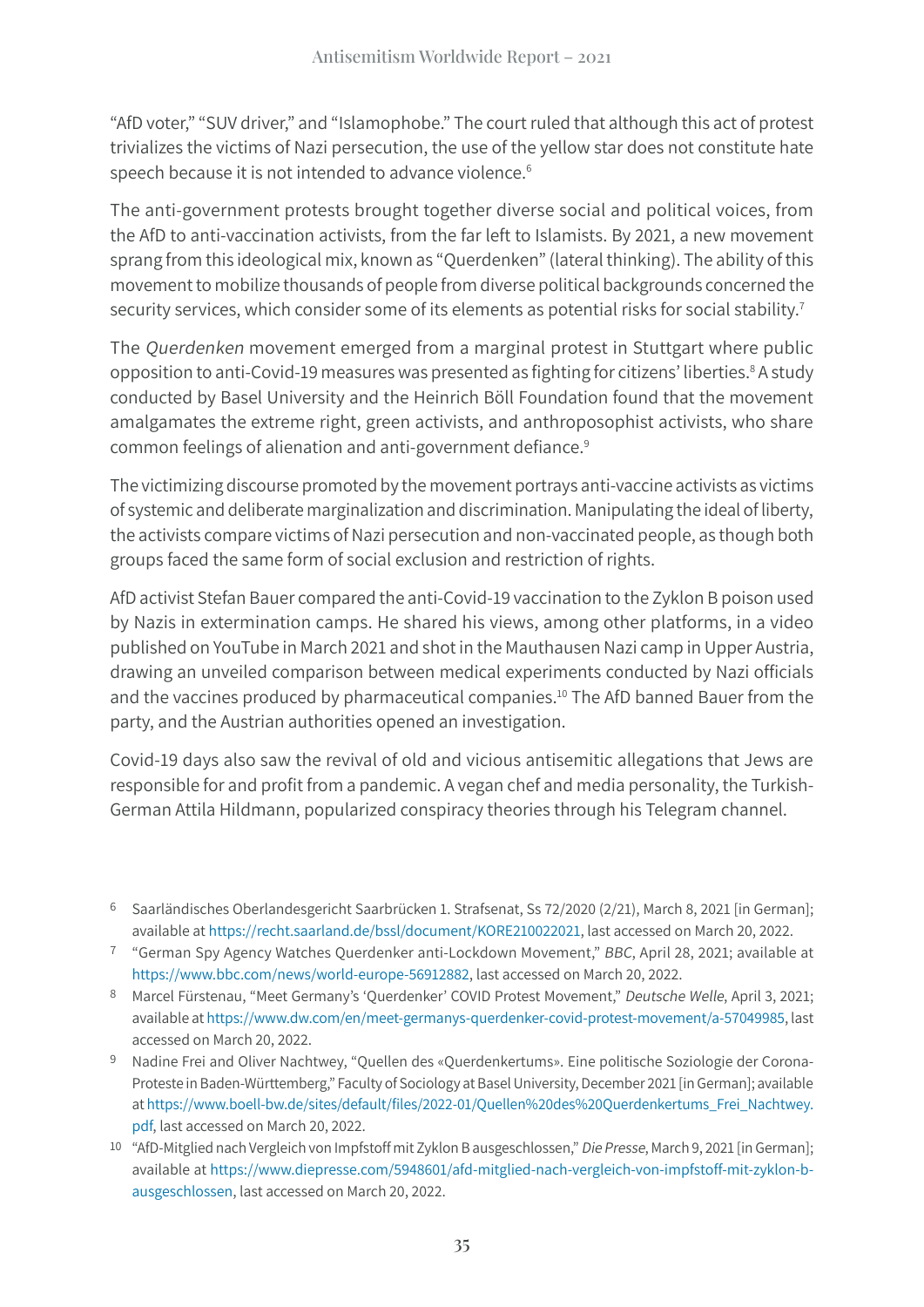Hildmann expressed a variety of antisemitic views. He portrayed George Soros as a mastermind of the Covid-19 conspiracy and conducted mock polls suggesting that Zionists were among the financiers of the Holocaust and that Jews are "lying parasites."<sup>11</sup>

In February 2021, Hildmann fled from Germany to Turkey after German police opened an investigation against him for alleged hate speech and incitement to violence and issued a warrant for his arrest. One of his Telegram channels, which had over 100,000 users, was blocked in June 2021.

**– The Research Team**

<sup>11</sup> Ben Cohen, "Former Celebrity Chef Turned Antisemitic Agitator Flees to Turkey to Escape German Arrest Warrant," The Algemeiner, March 30, 2021; available at [https://www.algemeiner.com/2021/03/30/former](https://www.algemeiner.com/2021/03/30/former-celebrity-chef-turned-antisemitic-agitator-flees-to-turkey-to-escape-german-arrest-warrant/)celebrity-chef-turned-antisemitic-agitator-flees[-to-turkey-to-escape-german-arrest-warrant/,](https://www.algemeiner.com/2021/03/30/former-celebrity-chef-turned-antisemitic-agitator-flees-to-turkey-to-escape-german-arrest-warrant/) last accessed on March 20, 2022.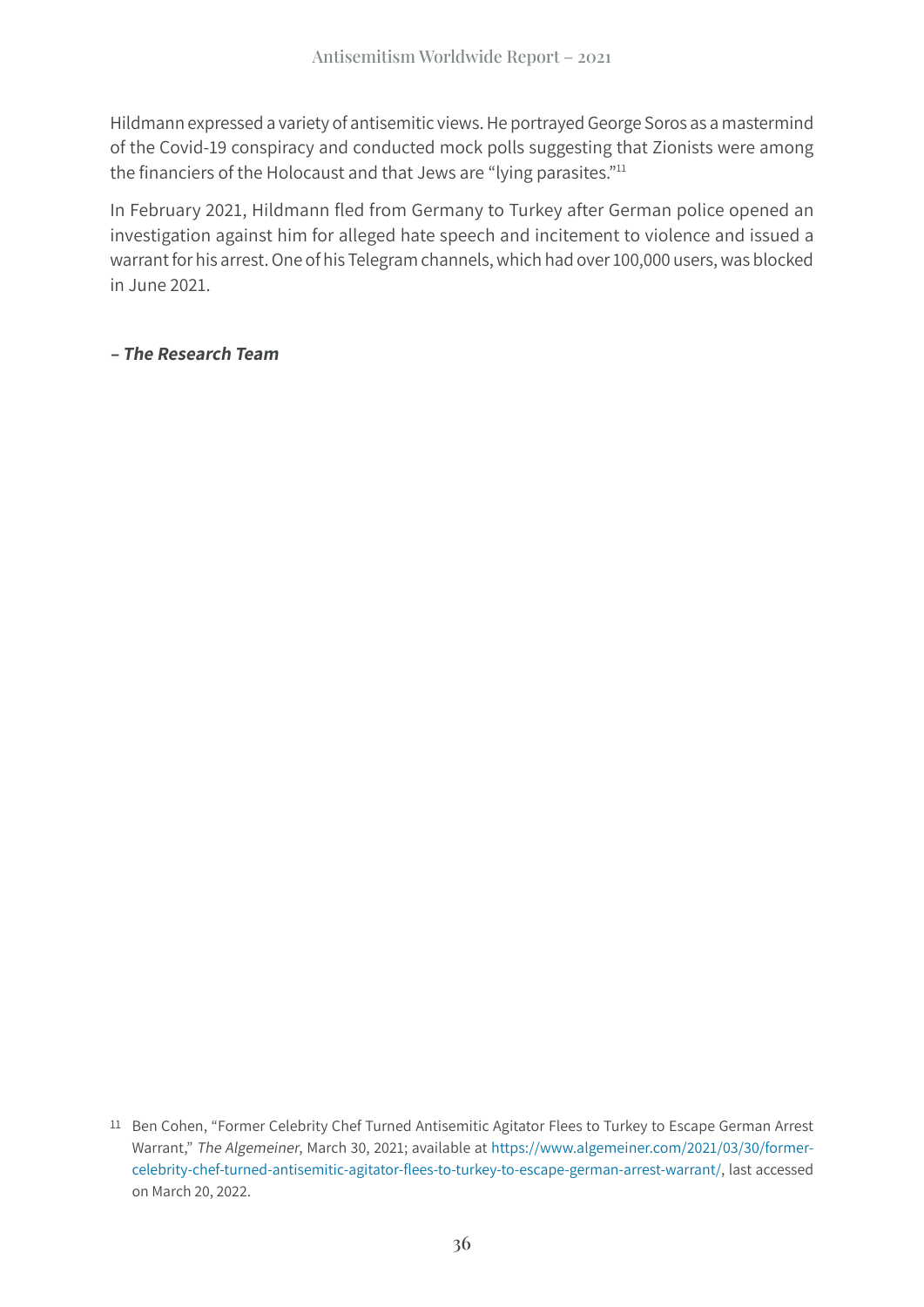## **The Arab World:** Antisemitic Attacks on Normalization

The announcement of the Abraham Accords in August 2020 awakened dormant conspiracy theories in the Arab world. The most popular, which combined several blatantly antisemitic arguments, suggested a Jewish-Zionist-American plot to create a new religion called "al-Ibrahimiyya," which would harm Islam, was behind the Accords.

This conspiracy theory surfaced in manifestos, fatwas, articles, books, and conferences and was voiced by clerics, academics, and commentators from Cairo to London. Certain variations were based on fake pamphlets and selective interpretations of the Quran, according to which the Jews are satanic demons, the earthly representatives of evil.

The conspiracy theory regarding the new "Ibrahimic religion" developed as a response to the United Arab Emirates (UAE) decision to establish the "Abrahamic Family House" in Abu Dhabi, announced during the events of the 2019 "Year of Tolerance." The complex is designed to house a mosque, a church, and a synagogue.

The Abraham Accords reflected the new Emirati "discourse on tolerance" and were presented, from the very beginning, as the foundation for interfaith and intercultural relations. They involved an unprecedented recognition of Judaism as both a religion and a nation, and Jews as a native people of the Middle East.<sup>1</sup>

The Israeli-Emirati accord states that both countries recognize "that the Arab and Jewish peoples are descendants of a common ancestor, Abraham." According to the accord, Abraham serves as the inspiration for fostering coexistence in the Middle East between Muslims, Christians, and Jews.

Emirati clerics, led by Sheikh 'Abdullah bin Bayyah, a Mauritanian who serves as the director of the UAE Fatwa Council, justified peace with Israel as a manifestation of commonly held human values advanced by Moses, Jesus, and Muhammed.<sup>2</sup>

The opponents of the Abraham Accords decried the narrative calling for fraternal bonds between Jews and Muslims. Exiled Emirati opposition activists identified with the al-Islah Association, the Muslim Brothers' branch in the UAE (banned in 2014), claimed that trust should not be

<sup>1</sup> Ofer Zalzberg, "The Abraham Accords: In Praise of Tradition," Kelman Institute, August 30, 2021; available at <https://www.kelmaninstitute.org/2021/08/29/the-abraham-accords-in-praise-of-tradition/>, last accessed on March 20, 2022.

<sup>2</sup> "Ibn Bayyah Yushariku fi Multaqa al-Mubadara al-Ibrahimiyya [Ibn Bayyah Participated in the Abrahamic Initiative Forum]," al-Ittihad, December 3, 2020 [in Arabic]; available at [https://bit.ly/3eXAgS4,](https://bit.ly/3eXAgS4,l) last accessed on March 20, 2022.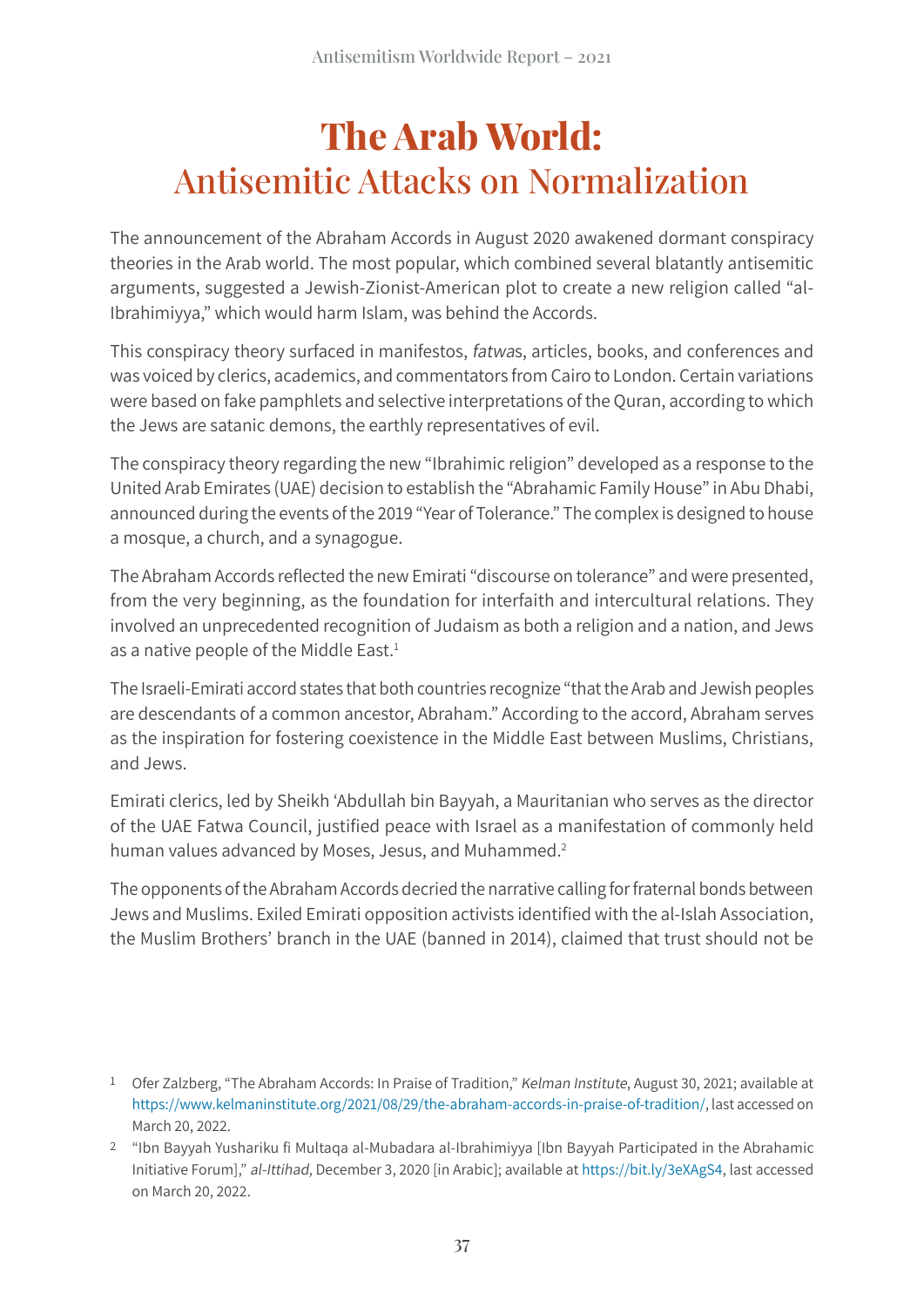placed in the Jews, "the murderers of the prophets, nor should peace be made with people whose history is founded on aggression against all of the world's nations."<sup>3</sup>

Activists in the Emirati opposition were among the first to mention the danger of an "Ibrahimic religion." Ahmad al-Shayba al-Nu'aymi, the chairman of the Emirati Resistance Union against Normalization, who resides in London, accused "Zionism, its sponsors, and its collaborators" of trying to "create a new religion called Ibrahimiyya."

In an article entitled "Distorting the religion in order to achieve normalization with the Zionists," al-Nu'aymi warned of the plot to weaken Islam, the religion of the Arab-Muslim nation, a religion that stands as a "fortified wall against plots to normalize, commit treachery, and do away with the Palestinian problem."4

A manifesto authored by thirty-two Islamic organizations and published in February 2021 regarding the so-called "Ibrahimi religion" stated that following the ways of the Ibrahimi faith amounts to a repudiation of Islam.

The manifesto claimed that the Quran teaches that the Jews' contempt for Muslims began at the time of Muhammad, that it still exists, and that it will continue.

According to the manifesto, one contemporary manifestation of that contempt is the attempt made by modern-day Jews to take over the Arab world by launching a tourism initiative that would ostensibly include Abraham's life journey. This is in addition to a Jewish plot to return to their native Arab homelands, where they would be a fifth column.

Similarly, a statement issued that month by the International Union of Muslim Scholars (IUMS), established by Yusuf al-Qaradawi, a 96-year-old Egyptian-born and Qatar-based Islamist leader, called upon Muslim scholars to make Muslims aware of the risk posed by the Ibrahimi religion.<sup>5</sup>

Fear of the so-called "Ibrahimi religion" created a rare moment of agreement between Islamist organizations associated with the Muslim Brothers and al-Azhar, the most important Islamic university in the world, whose leadership supports the Egyptian regime.

In a 2021 speech, Ahmad al-Tayyib, Sheikh al-Azhar, warned against "the call for the Ibrahimi faith." However, al-Tayyib did not explicitly link it with the Abraham Accords, presumably to avoid harming his close ties with the Emirati regime.

- 3 Saʿid al-Tunayji, "Rasaʾil fi al-Waʿi: Al-Binaʾ al-ʿUqadi fi Muwajahat al-Tatbiʿ [Messages of Awareness: The Doctrinal Construction Against the Normalization]," Emirati Association against Normalization, October 7, 2020 [in Arabic]; available at [https://uae4palestine.com/posts/29,](https://uae4palestine.com/posts/29%20) last accessed on March 20, 2022.
- 4 Ahmad al-Shayba al-Nuʿaymi, "Tahrif al-Din lil-Tatbiʿ maʿa al-Sahayna [Distortion of religion for the sake of normalization with the Zionists]," AlKhaleej Online, October 10, 2020 [in Arabic]; available at [http://khaleej.](http://khaleej.online/KMK19R) [online/KMK19R](http://khaleej.online/KMK19R), accessed on March 20, 2022.
- 5 "Al-Bayan al-Khitami li-Muʾtamar Mawqif al-Umma al-Islamiyya min al-Diyana al-Ibrahimiyya [Concluding Remarks of the Conference about the Position of the Islamic Nation on the Ibrahimic Religion]," IUMS, February 22, 2021 [in Arabic]; available at [https://iumsonline.org/ar/ContentDetails.aspx?ID=16112](https://iumsonline.org/ar/ContentDetails.aspx?ID=16112%20), accessed on March 20, 2022.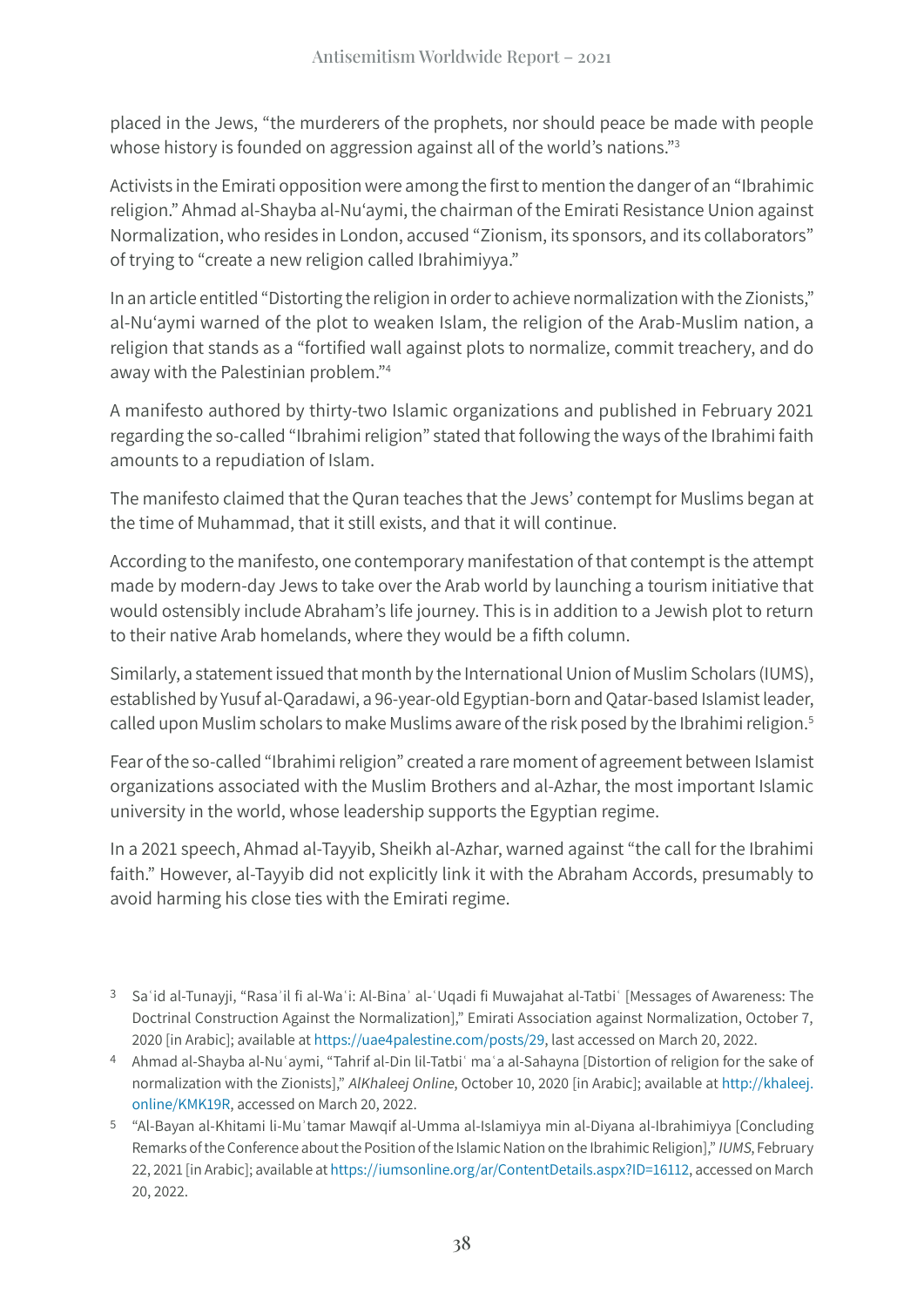According to al-Tayyib, preaching a united Ibrahimi religion may lead to the creation of a "colorless, flavorless and odorless new religion" and may harm religious pluralism. Observers in Egypt interpreted his words as voicing reservations about normalization with Israel.<sup>6</sup>

Other Egyptians also played a pivotal role in disseminating the claim that the Ibrahimi idea is a Jewish-Zionist plot. Under the guise of academic prestige, their lectures, writings, and interviews were infused with explicit antisemitic motifs.

The most outspoken Egyptian mouthpiece of the so-called resistance of the Jewish conspiracy has been Dr. Hiba Jamal al-Din, a social sciences lecturer at the Institute of National Planning and a member of the Egyptian Council for Foreign Affairs (ECFA). In the wake of the Abraham Accords, she published two books purporting to expose "the greatest imperialist plot of the 21st century."

Jamal al-Din's books are dedicated to substantiating the claim that the efforts invested by American scholars to highlight the commonalities in the monotheistic faiths are a form of "spiritual diplomacy." This "spiritual diplomacy" is bent on marginalizing the Palestinian problem, eliminating the demand to exercise Palestinian rights, and whitewashing the Zionist occupation.

Jamal al-Din made numerous other claims to prove what she views as an imperialist plot to create a new Ibrahimi Middle East,<sup>7</sup> establish a new regional entity called "the United Ibrahimi States,"<sup>8</sup> and transform Arab-Islamic identity into a so-called "Ibrahimi" identity.<sup>9</sup>

Several of her claims contained antisemitic undertones. For example, in an interview she gave to Egyptian media after the Abraham Accords were announced, Jamal al-Din likened Israel to

- 6 "Al-Azhar wal-Ibrahimiyya: Ma Huwa 'al-Din al-Jadid' Alladhi Rafadahu al-Imam Ahmad al-Tayyib? Wa-Ma ʿAlaqatuhu bi-Israʾil wal-Imarat? [Al-Azhar and the Ibrahimiyya: What is the 'New Religion' That was Rejected by Imam Ahmad al-Tayyib? And What Its Connection to Israel ant the UAE?]," BBC News in Arabic, November 10, 2021 [in Arabic]; available at [https://www.bbc.com/arabic/trending-59235483](https://www.bbc.com/arabic/trending-59235483%20), accessed on March 20, 2022. Ahmad ʿAlaaʾ, "Azhari ʿan al-Diyana al-Ibrahimiyya: Lam Naʿlam Inna Tramb Rasul min ʿinda Allah [Al-Azhar Cleric on the Ibrahimic Religion: We did not know that Trump is God's Messenger," al-Shuruq, November 11, 2021 [in Arabic]; available at [https://www.shorouknews.com/news/view.aspx?cdate=11112021&id=6ce45056-](https://www.shorouknews.com/news/view.aspx?cdate=11112021&id=6ce45056-38df-4574-a66c-968ef9686aa1) [38df-4574-a66c-968ef9686aa1,](https://www.shorouknews.com/news/view.aspx?cdate=11112021&id=6ce45056-38df-4574-a66c-968ef9686aa1) accessed on March 20, 2022.
- 7 Ahmad Abu Ful and Hiba Jamal al-Din, "Ittifaqat Abraham: Taqdim al-Diblumasiyya al-Rawhiyya, al-Istiʿmar al-Jadid wa-ʿAsr al-Qanun al-Dawli al-Turati al-Jadid [The Abraham Accords: Introducing the Spiritual Diplomacy, the New Colonialism and the Era of the New International Law of the Torah]," Vist, January 9, 2021 [in Arabic]; available at [https://vistointernational.org/ar/law-ar/](https://vistointernational.org/ar/law-ar/اتفاقات-أبراهام-الدبلوماسية-الروحية/)الروحية-الدبلوماسية-أبراهام-اتفاقات/, accessed on March 20, 2022.
- 8 Muhammad Taha, "Bahitha: 'Al-Salam al-Ibrahimi' Khutta Israʾiliyya li-Tasyis al-Din fi Khidmat al-Siyasa [Researcher: The Ibrahimic Peace is an Israeli Plot to Politicize Religion," al-Masri al-Yawm, September 3, 2021 [in Arabic]; available at<https://www.almasryalyoum.com/news/details/2410007>, accessed on March 20, 2022.
- 9 "Anwar al-Musawi Yuhawiru D. Hiba Jamal al-Din ʿan al-Masar al-Ibrahimi wa-Mashruʿ al-Tatbiʿ [Anwar al-Musawi Interviews Dr. Hiba Jamal al-Din on the Ibrahimic Route and the Normalization Project], al-Muththaqaf, September 19, 2021 [in Arabic]; available at https://www.almothaqaf[.com/c/d2/958213%202410007,](https://www.almothaqaf.com/c/d2/958213%202410007) accessed on March 20, 2022.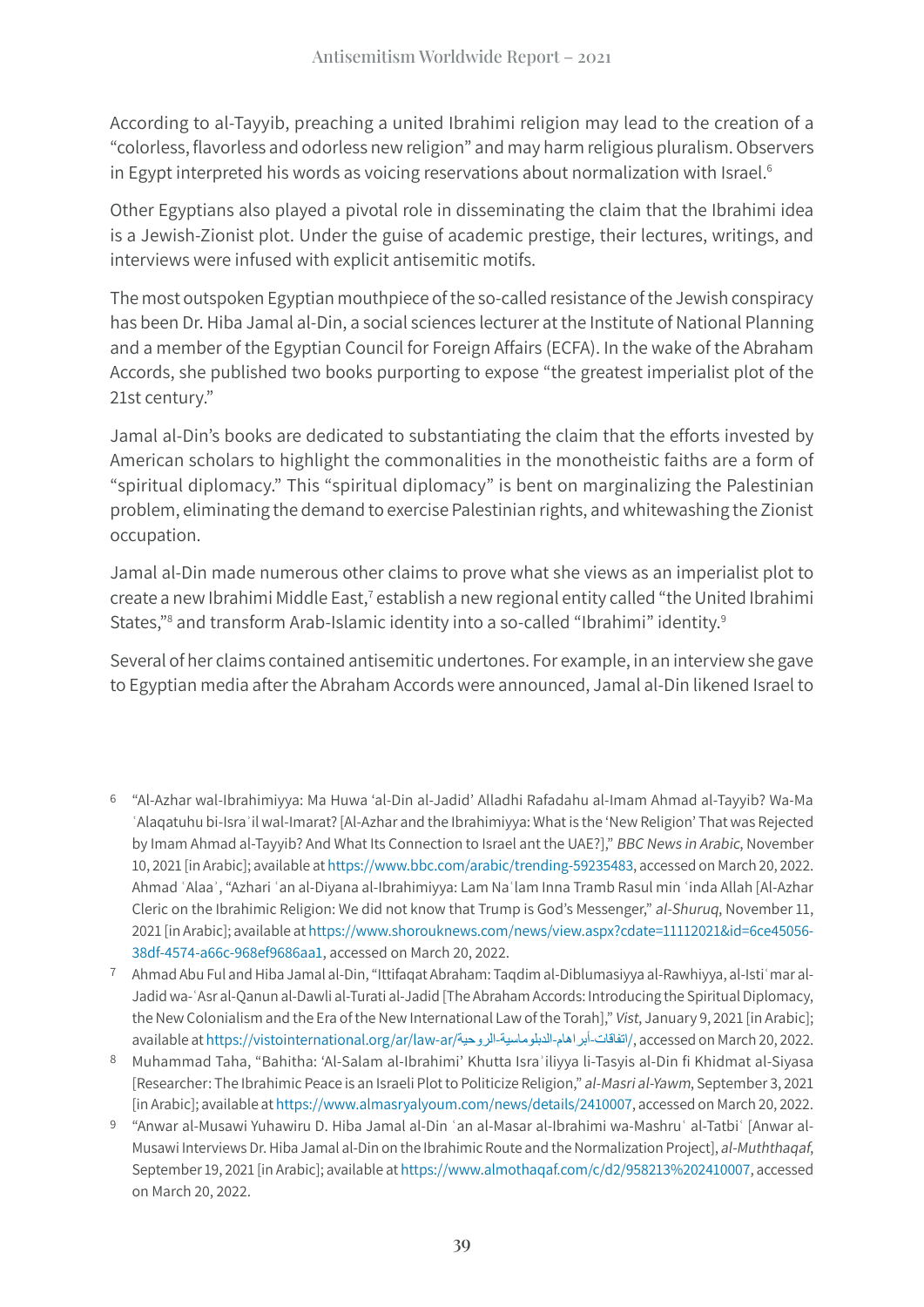"a viper that changes its shape and color and wishes to devour the region as a whole, using diverse means, some of which we know of, and most of which we can't even imagine."10

Egyptian scholar Mursi al-Adham published a poisonous antisemitic conspiracy book entitled "The Ibrahimi-Jewish plots: Destroying the monotheistic religions and subjugating humanity."

In the book, Jews are portrayed as devils. According to the author, the Jewish religion commands its adherents to destroy humanity, enslave and bestialize gentile nations, debase Arabian kings to the level of shoe shiners for the Jews, steal Arab lands from the Nile to the Euphrates, murder children and the elderly, rip out live fetuses, and rape women.

According to al-Adham, these practices had been noted throughout Jewish history, in ancient times and modern times. Al-Adham based his claim, among other things, on the "Franklin Document," an antisemitic Nazi forgery from 1935 that permeated Arab discourse, in which the American statesman had supposedly warned of the risk inherent in the Jews and called for expelling them from their host countries. $11$ 

In his book, al-Adham attacked the plan to establish an "Abrahamic Family House" and the "Document on Human Fraternity," signed in 2019 during a visit by the Pope and Sheikh al-Azhar in the UAE. It sought to promote dialogue and friendly ties between the faithful.

Despite al-Adham's implied criticism of Sheikh al-Azhar for promoting the UAE policy, his book was received positively by the Egyptian media, including the widely read daily al-Masri al-Yawm. A book launch was even arranged for him in 2021 at the Cairo International Book Fair. Dar al-Ma'arif, a prestigious publishing house, distributed the book and hosted a discussion on the book at its booth at the fair.

There were also Arab intellectuals and officials who spoke against the conspiracy theory. For instance, Muhammad 'Abd al-Salam, the secretary-general of the UAE-based Higher Committee of Human Fraternity, stated that there was no conspiracy to create a global religion behind the push to establish the "Abrahamic Family House" in Abu Dhabi. On the contrary: its purpose was to highlight what makes each religion unique.<sup>12</sup>

'Abd al-Qadir al-Zawi, a former Moroccan ambassador to the UAE, accused the International Union of Muslim Scholars of disseminating fake news, with the aim of taking a swipe at the states that normalized their ties with Israel. He decried the conflation of Judaism, a monotheistic

<sup>10</sup> Hiba Jamal al-Din, "al-Ittifaq al-Ibrahimi wa-Mahiyyat al-Ibrahimiyya wal-Siyasat al-Wiqaʿiyya al-Lazima [The Abraham Accords, the Essence of Ibrahimiyya and the Required Defense Policies," al-Taqarub, August 18, 2020 [in Arabic]; available at https://www.altaqarub[.com/d-hbtt-jmal-alden-tktb-](https://www.altaqarub.com/d-hbtt-jmal-alden-tktb-alatfaq-alabraheme-wmahett-alabrahemett-walseasat-alwqaaeett-allazmtt/)alatfaq-alabraheme-wmahett[alabrahemett-walseasat-](https://www.altaqarub.com/d-hbtt-jmal-alden-tktb-alatfaq-alabraheme-wmahett-alabrahemett-walseasat-alwqaaeett-allazmtt/)alwqaaeett-allazmtt/, accessed on March 20, 2022.

<sup>11</sup> Mursi al-Adham, Mu*<sup>ʾ</sup>*amarat al-Ibrahimiyya al-Yahudiyya [The Conspiracies of the Jewish Ibrahimiyya], (Cairo: Dar al-Ma'arif, 2021), pp. 32-33 [in Arabic].

<sup>12</sup> Mohamed Abdelsalam, "The Abrahamic Family House is Not About Merging Faiths," The National, January 22, 2022 [in Arabic]; available at [https://www.thenationalnews.com/opinion/comment/2022/01/22/the](https://www.thenationalnews.com/opinion/comment/2022/01/22/the-abrahamic-family-house-is-not-about-merging-faiths/%20)[abrahamic-family-house-is-not-about-merging-faiths/](https://www.thenationalnews.com/opinion/comment/2022/01/22/the-abrahamic-family-house-is-not-about-merging-faiths/%20), accessed on March 20, 2022.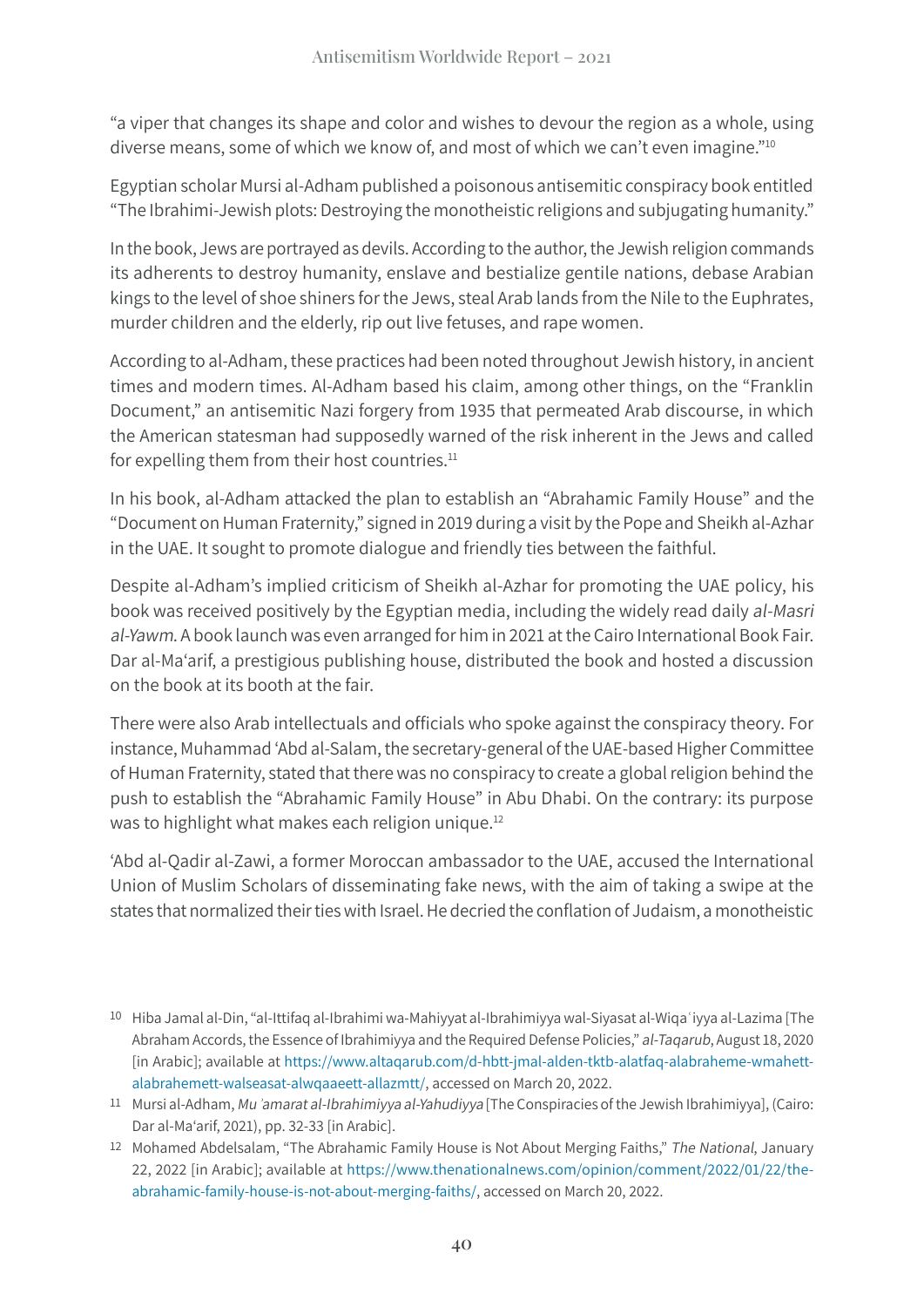religion, with the State of Israel, an UN-recognized political entity (in his words) with which the Abraham Accords were signed.<sup>13</sup>

Egyptian commentator Jamal Abu al-Hasan lambasted Sheikh al-Azhar's comments on the alleged Ibrahimi faith. That faith, he argued, is "a fib that no one is talking about or preaching, and as far as we know, no entity or institution has espoused it."14

Critical discussion of peace accords is legitimate political discourse. However, conspiracy theories with antisemitic undertones are a dangerous poison. The champions of peace and truth must combat this poison, both in Israel and the Arab world.

#### **– Dr. Ofir Winter and Ella Aphek**

<sup>13 &#</sup>x27;Abd al-Qadir al-Zawi, "'al-Diyana al-Ibrahimiyya': Tahamul wa-Iftira' fi Bayan 'Ulama' ["Ibrahimic Religion": Prejudice and Slander in a Statement by Ulama'], al-Majalla, December 17, 2021 [in Arabic]; available at [https://](https://arb.majalla.com/node/185161/) [arb.majalla.com/node/185161/](https://arb.majalla.com/node/185161/), accessed on March 20, 2022.

<sup>14</sup> Jamal Abu al-Hasan, "Fi Shaʾn 'al-Diyana al-Ibrahimiyya' [On the Issue of the "Ibrahimic Religion"]," al-Masri al-Yawm, November 22, 2021 [in Arabic], [https://www.almasryalyoum.com/news/details/2467523,](https://www.almasryalyoum.com/news/details/2467523%20) accessed on March 20, 2022.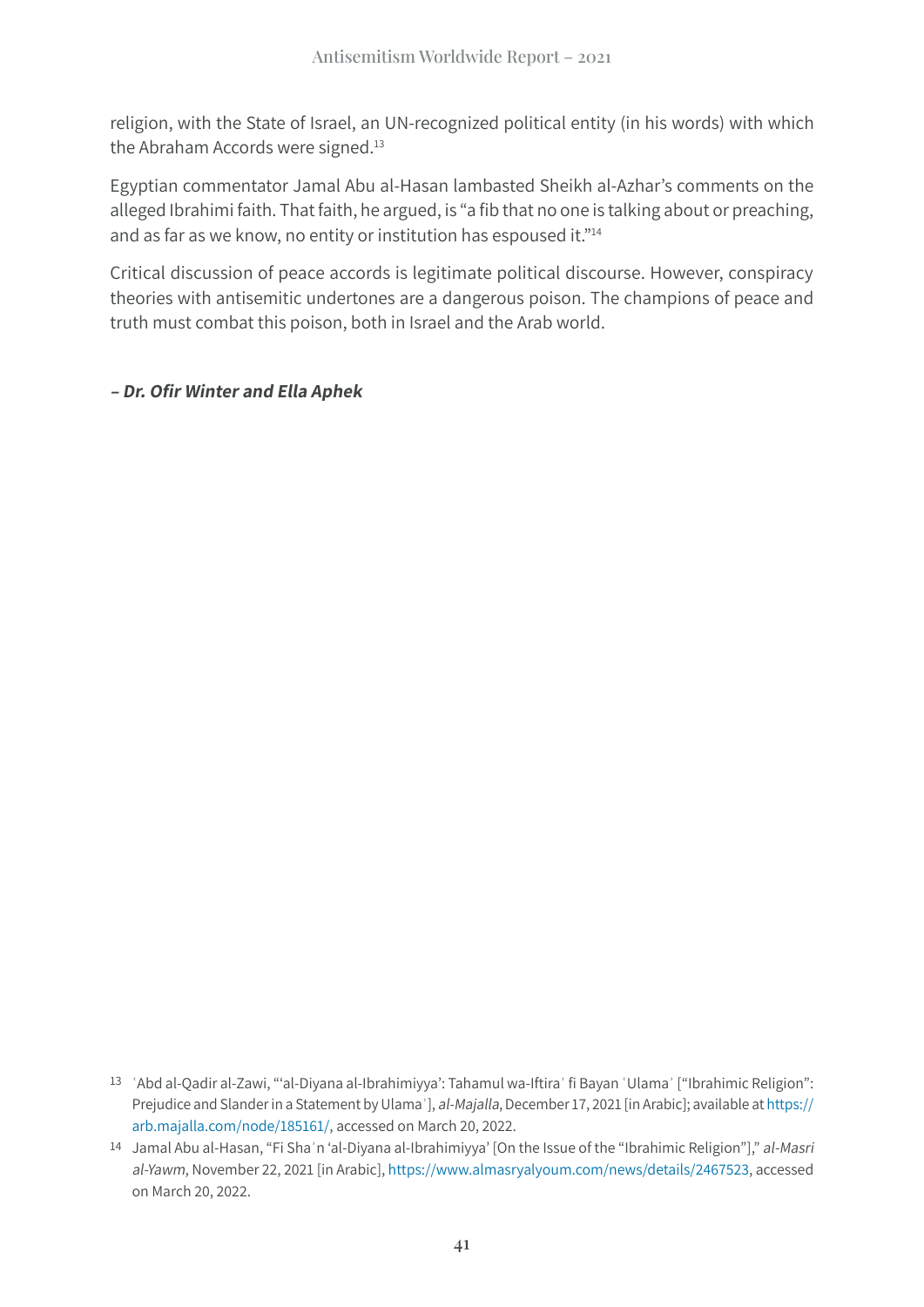## **Pakistan:** Antisemitism with Few Jews

Antisemitism does not need a Jewish community to flourish.

Antisemitism without, or with few Jews, is a phenomenon that New York Times journalist John Darnton defined in 1981 as the "Polish Riddle."<sup>1</sup> He and others used the phrase to refer to the endurance of antisemitic sentiments in post-Communist Poland even after a sizable Jewish community was no longer present.2

A similar phenomenon also developed among some Muslim societies in Asia, including Pakistan, with the internationalization of Israel-related anti-Jewish sentiments.<sup>3</sup>

Under the British Raj, a thriving Jewish community comprising Persian and Afghan Jews, as well as Indian Jews from the "Bene Israel," was concentrated in Karachi, Rawalpindi, and Peshawar.

Most Jews left newborn Pakistan for Israel following the surge of antisemitic violence after the establishment of the State of Israel in 1948. Due to the rise of Islamist forces during the 1970s and 1980s, the small Jewish community remaining in Karachi has lived there secretively.

Antisemitism in Pakistan is inherently connected to political Islam and Islamic revivalists, whose proponents, like Abu A'la al-Maududi, combine Quranic references to Jews with an ideological vision of Islam opposed to the Western world and Zionism.

In this respect, the late scholar Esther Webman explained that anti-Israel rhetoric is imbued with an anti-Jewish sentiment that construes Muslim-Jewish relations as an irresoluble conflict; hence, the struggle against Israel becomes both a theological and political imperative.<sup>4</sup>

Indian scholar Navras Afridi went as far as suggesting that Middle Eastern Islamist jihadism and its antisemitic expressions are rooted in Asian Islamic thought, which influenced both Shia and Sunni Islamist ideologues such as Iranian Ruhollah Khomeini and Egyptian Sayyid Qutb.<sup>5</sup>

Islamist discourse on Zionism and Israel has adopted Western antisemitic and conspiratorial articulations, first popularized in the 19th century by Arab translations of European antisemitic

- 1 John Darnton, "Anti-Semitism Without Jews? A Polish Riddle," The New York Times, March 15, 1981, Section 4, p. 4.
- 2 Alina Cała, "Antisemitism Without Jews and Without Antisemites," Jewish Studies at the Central European University 2002-2003, (2003): 39-51, available at [https://archive.jpr.org.uk/object-857,](https://archive.jpr.org.uk/object-857) last accessed on March 20, 2022.
- 3 Moshe Yegar, "Malaysia: Anti-Semitism Without Jews," Jewish Political Studies Review 18, no. 3/4 (2006): 81–97.
- 4 Esther Webman, "Rethinking the Role of Religion in Arab Antisemitic Discourses," Religions 10, no. 7 (2019): 415.
- 5 Navraas J. Aafreedi, "Antisemitism in the Muslim Intellectual Discourse in South Asia," Religions 10, no. 7 (2019): 442; available at<https://doi.org/10.3390/rel10070442>.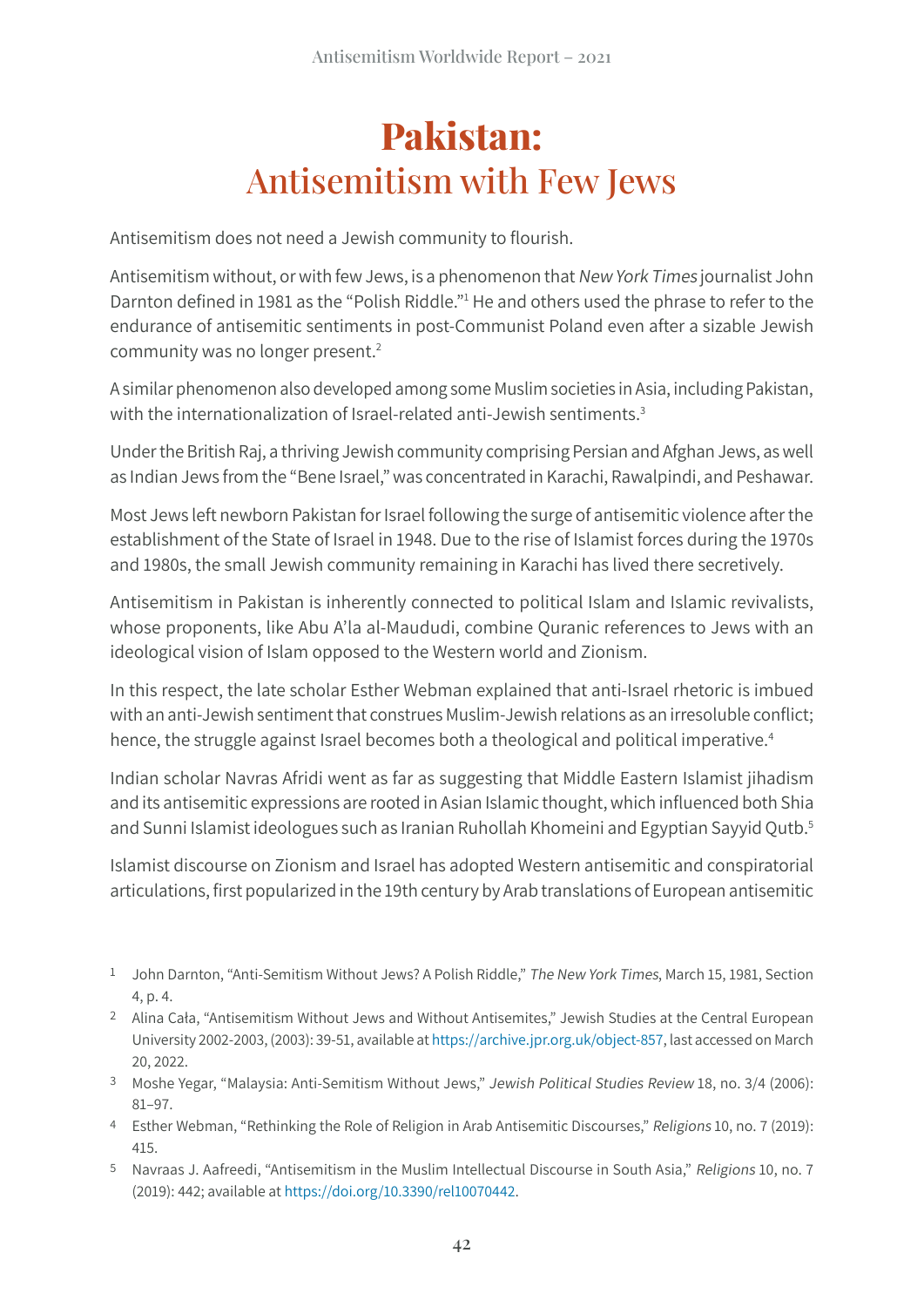texts.<sup>6</sup> Conspiracy theories of Jewish global domination, and moral and social corruption, found their way into Islamist thought on Israel and the conflict.

One such notion appears in the view that Israel aims to destroy the al-Aqsa Mosque in Jerusalem. This belief originated in the late 1920s, when Hajj Amin al-Husseini, the Mufti of Jerusalem, mobilized Arab masses in anti-Jewish riots by propagandizing an alleged Zionist attack on al-Aqsa.

The defense of al-Aqsa as an Islamic symbol was internationalized in 1931 by the World Islamic Conference,<sup>7</sup> sponsored by Shawkat Ali, the leader of the Islamic Khilafat, an Indian pan-Islamic organization seeking to revive the Caliphate after its abolition in 1924.<sup>8</sup>

The process of normalization between Israel and Arab states in the aftermath of the 2020 Abraham Accords gave rise to antisemitic expressions among some Pakistani Islamists; so did the Israel-Hamas military confrontation in May 2021. When tensions in Jerusalem rose in May 2021, Pakistani Islamist groups began urging Muslims to defend al-Aqsa and promised to redeem it from what was perceived as a direct attack by Israel.

As the conflict with Hamas escalated, Maulana Fazal-ur-Rahman, the leader of the Jamiat Ulema-e-Islam (JUI), a Deobandi Sunni political movement, called on Jews, Zionists, and the entire international community to "be ashamed" and to "apologize" for what he defined as an attack on Muslims during the month of Ramadan.<sup>9</sup>

Despite their weak political performance in elections, religious movements such as the JUI enjoy popular support, as demonstrated by mass mobilization for rallies and local elections.10

Conflating Jews, Zionists, and Israelis is common in Pakistani Islamist discourse. This was reflected in the speeches during the Million-Man March protest organized in Peshawar on May 30 by another Pakistani Islamist organization, Jamaat-e-Islami (JI). The movement aims to transform Pakistan into an Islamic state. It builds popular support by providing services through a network of charity associations and educational institutions.

- 8 Erik Freas, "Hajj Amin Al-Husayni and the Haram al-Sharif: A Pan-Islamic or Palestinian Nationalist Cause?" British Journal of Middle Eastern Studies 39, no. 1 (2012): 19–51.
- 9 Maulana Fazal-ur-Rahman, "Leader of Jamiat Ulema-e-Islam Expressed Solidarity with Palestinian Muslims, Condemned Israeli Atrocities and Launched a Special Appeal to the Muslim Ummah," Jamiat Ulema-e-Islam Pakistan, May 10, 2021 [in Urdu], video available at<https://juipak.org.pk/maulanavideomessage/>, last accessed on March 20, 2022.
- 10 Jamal Shah, Zahir Shah and Syed Ali Shah, "An Assessment of the Emergence of Muttahida Majlis-e-Amal (MMA) in Khyber Pakhtunkhwa, Pakistan, in the 2002 General Elections," Global Political Review 6, no. 1 (2021): 142-153.

<sup>6</sup> Bernard Lewis, Semites and anti-Semites – An Inquiry into Conflict and Prejudice, (New York: W.W. Norton & Company, 1999), pp. 192-200.

<sup>7</sup> Nicholas E. Roberts, "Making Jerusalem the Centre of the Muslim World: Pan-Islam and the World Islamic congress of 1931," Contemporary Levant 4, no. 1 (2019): 52-63.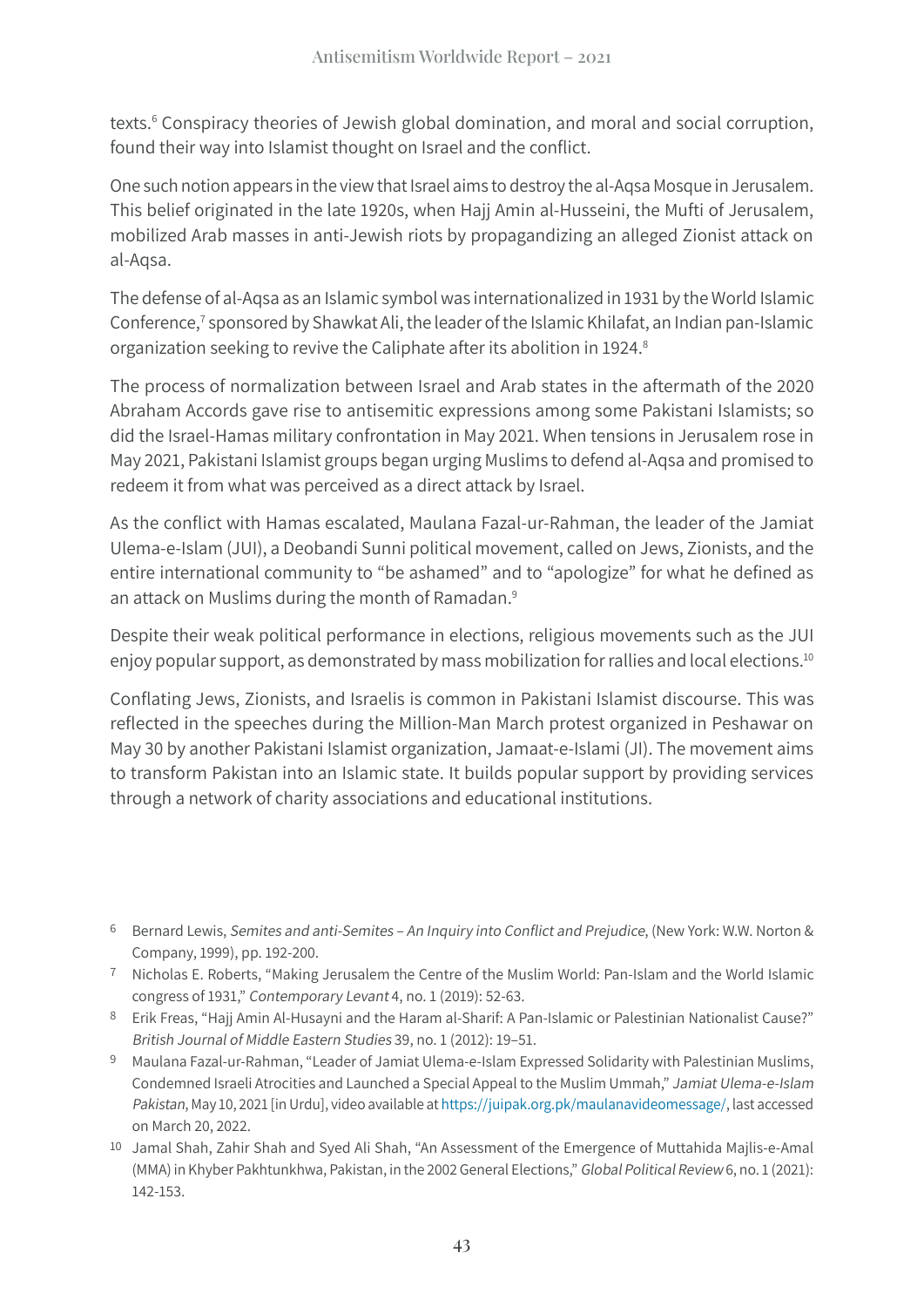During the protest, JI leader Saraj-ul-Haq called for jihad against Israelis and Jews who attack Muslims, as well as against Jewish and Zionist attempts to deprive al-Aqsa of its Muslim identity.<sup>11</sup> Saraj-ul-Haq had previously called on Muslims to declare jihad against Israel, attributing brutalities to "Jewish forces" against Muslims.12

A common antisemitic concept that emerged in Pakistan is the belief that Jews are enemies of the country, constantly scheming to undermine Pakistan's Islamic identity. Two main antisemitic ideas are expressed: a Jewish plot to subvert Pakistan and Jewish domination of the media and economy.

When the international press first noted the possibility of Pakistan's recognition of Israel in 2019, Islamists accused Prime Minister Imran Khan of being a "Jewish agent." He was accused of acting against the national interest, doing so under the control of "Jewish lobbies" seeking to alter Pakistan's Islamic identity.<sup>13</sup>

After the first wave of normalization agreements between Arab states and Israel during 2020, the perception of an Israeli danger increased. Fazl-ur-Rahman rehashed the idea that PM Khan is a Jewish agent and opposed any form of recognition of Israel during the JUI Shura Council meeting in January 2021.<sup>14</sup>

Discrediting political adversaries by defining them as "Jews" is common to other Islamist groups, such as the Muslim Brothers in Egypt, which used similar accusations against Egyptian President 'Abd al-Fatah al-Sisi. In Pakistan, this form of antisemitic speech acquires a further political dimension related to the regional conflict with India.

According to Pakistani Islamists, Jewish or Israeli lobbies, together with India, pressure Pakistan to recognize Israel and succumb to Indian demands regarding the conflict in Kashmir.15 Analogizing the Palestinian cause to the conflict in Kashmir also serves as means to Islamize Pakistan's national and territorial conflict with India.<sup>16</sup>

- 11 Jamat-e-Islami, "Jamiat-e-Islam Labaik al-Quds Million March Live," Facebook, 30 May 2021; available پشاورجماعت-اسلامی-کا-لبیک-القدس-ملین-مارچ-پشاور-سے-براہ-/at https://www.facebook.com/JIPOfficial1/videos /.[راست](https://www.facebook.com/JIPOfficial1/videos/%D9%BE%D8%B4%D8%A7%D9%88%D8%B1%D8%AC%D9%85%D8%A7%D8%B9%D8%AA-%D8%A7%D8%B3%D9%84%D8%A7%D9%85%DB%8C-%DA%A9%D8%A7-%D9%84%D8%A8%DB%8C%DA%A9-%D8%A7%D9%84%D9%82%D8%AF%D8%B3-%D9%85%D9%84%DB%8C%D9%86-%D9%85%D8%A7%D8%B1%DA%86-%D9%BE%D8%B4%D8%A7%D9%88%D8%B1-%D8%B3%DB%92-%D8%A8%D8%B1%D8%A7%DB%81-%D8%B1%D8%A7%D8%B3%D8%AA/534074984272477/)[534074984272477/](https://www.facebook.com/JIPOfficial1/videos/%D9%BE%D8%B4%D8%A7%D9%88%D8%B1%D8%AC%D9%85%D8%A7%D8%B9%D8%AA-%D8%A7%D8%B3%D9%84%D8%A7%D9%85%DB%8C-%DA%A9%D8%A7-%D9%84%D8%A8%DB%8C%DA%A9-%D8%A7%D9%84%D9%82%D8%AF%D8%B3-%D9%85%D9%84%DB%8C%D9%86-%D9%85%D8%A7%D8%B1%DA%86-%D9%BE%D8%B4%D8%A7%D9%88%D8%B1-%D8%B3%DB%92-%D8%A8%D8%B1%D8%A7%DB%81-%D8%B1%D8%A7%D8%B3%D8%AA/534074984272477/)
- 12 "Jihad Against Israel Should be Declared, Saraj-ul-Haq," Jang, May 23, 2021 [in Urdu]; available at [https://](https://jang.com.pk/news/930918) [jang.com.pk/news/930918,](https://jang.com.pk/news/930918) last accessed on March 20, 2022.
- 13 "Speakers Criticize Government, Army, Judiciary Full Report of the JUI-F Million March," Islamic Times, January 28, 2019 [in Urdu]; available at [https://www.islamtimes.org/ur/article/774644/-](https://www.islamtimes.org/ur/article/774644/%D8%AC%DB%92-%DB%8C%D9%88-%D8%A7-%D8%A6%DB%8C-%D9%81-%DA%A9%DB%92-%D9%85%D9%84%DB%8C%D9%86-%D9%85%D8%A7%D8%B1%DA%86-%DA%A9%D8%A7-%D9%85%DA%A9%D9%85%D9%84-%D8%A7%D8%AD%D9%88%D8%A7%D9%84)ملین-کے-ف-ئی-ا-یو-جے 2022. 20, March on accessed last ,[مارچ](https://www.islamtimes.org/ur/article/774644/%D8%AC%DB%92-%DB%8C%D9%88-%D8%A7-%D8%A6%DB%8C-%D9%81-%DA%A9%DB%92-%D9%85%D9%84%DB%8C%D9%86-%D9%85%D8%A7%D8%B1%DA%86-%DA%A9%D8%A7-%D9%85%DA%A9%D9%85%D9%84-%D8%A7%D8%AD%D9%88%D8%A7%D9%84)-کا-مکمل-[احوال](https://www.islamtimes.org/ur/article/774644/%D8%AC%DB%92-%DB%8C%D9%88-%D8%A7-%D8%A6%DB%8C-%D9%81-%DA%A9%DB%92-%D9%85%D9%84%DB%8C%D9%86-%D9%85%D8%A7%D8%B1%DA%86-%DA%A9%D8%A7-%D9%85%DA%A9%D9%85%D9%84-%D8%A7%D8%AD%D9%88%D8%A7%D9%84)
- 14 "Palestine and Jerusalem Are Occupied, While We Are Discussing not to Recognize Israel," Urdu Khabrain, January 21, 2021 [in Urdu]; available at [https://urdukhabrain.pk/palestine-and-jerusalem-are-occupied-while](https://urdukhabrain.pk/palestine-and-jerusalem-are-occupied-while-we-talk-of-not-recognizing-israel-fazal-ur-rehman/)[we-talk-of-not-recognizing-israel-fazal-ur-rehman/,](https://urdukhabrain.pk/palestine-and-jerusalem-are-occupied-while-we-talk-of-not-recognizing-israel-fazal-ur-rehman/) last accessed on March 20, 2022.
- 15 See the speeches given at the JUI event in 21 January 2021, JUI, "Karachi: Israel is Unacceptable," Facebook, January 21, 2021; video available at [https://www.facebook.com/Jui106791347782637-](https://www.facebook.com/Jui%D9%BE%D8%B4%DB%8C%D9%86-106791347782637/videos/%DA%A9%D8%B1%D8%A7%DA%86%DB%8C-%D8%A7%D8%B3%D8%B1%D8%A7%D8%A6%DB%8C%D9%84-%D9%86%D8%A7%D9%85%D9%86%D8%B8%D9%88%D8%B1-%D9%85%D9%84%DB%8C%D9%86-%D9%85%D8%A7%D8%B1%DA%86-%D8%B3%DB%92/237867104493043/)پشین/videos/-کراچی 2022. 20, March on accessed last /,[اسرائیل](https://www.facebook.com/Jui%D9%BE%D8%B4%DB%8C%D9%86-106791347782637/videos/%DA%A9%D8%B1%D8%A7%DA%86%DB%8C-%D8%A7%D8%B3%D8%B1%D8%A7%D8%A6%DB%8C%D9%84-%D9%86%D8%A7%D9%85%D9%86%D8%B8%D9%88%D8%B1-%D9%85%D9%84%DB%8C%D9%86-%D9%85%D8%A7%D8%B1%DA%86-%D8%B3%DB%92/237867104493043/)-نامنظور-ملین-مارچ-سے[237867104493043/](https://www.facebook.com/Jui%D9%BE%D8%B4%DB%8C%D9%86-106791347782637/videos/%DA%A9%D8%B1%D8%A7%DA%86%DB%8C-%D8%A7%D8%B3%D8%B1%D8%A7%D8%A6%DB%8C%D9%84-%D9%86%D8%A7%D9%85%D9%86%D8%B8%D9%88%D8%B1-%D9%85%D9%84%DB%8C%D9%86-%D9%85%D8%A7%D8%B1%DA%86-%D8%B3%DB%92/237867104493043/)
- 16 Maulana Siraj-ul-Haq also expressed similar views in his speech at the Peshawar Million March, see note no. 8. See also, "Israel's Next Target is Turkey, Afghanistan and Pakistan," Hum News, May 23, 2021 [in Urdu]; available at<https://www.humnews.pk/latest/324834/>, last accessed on March 20, 2022.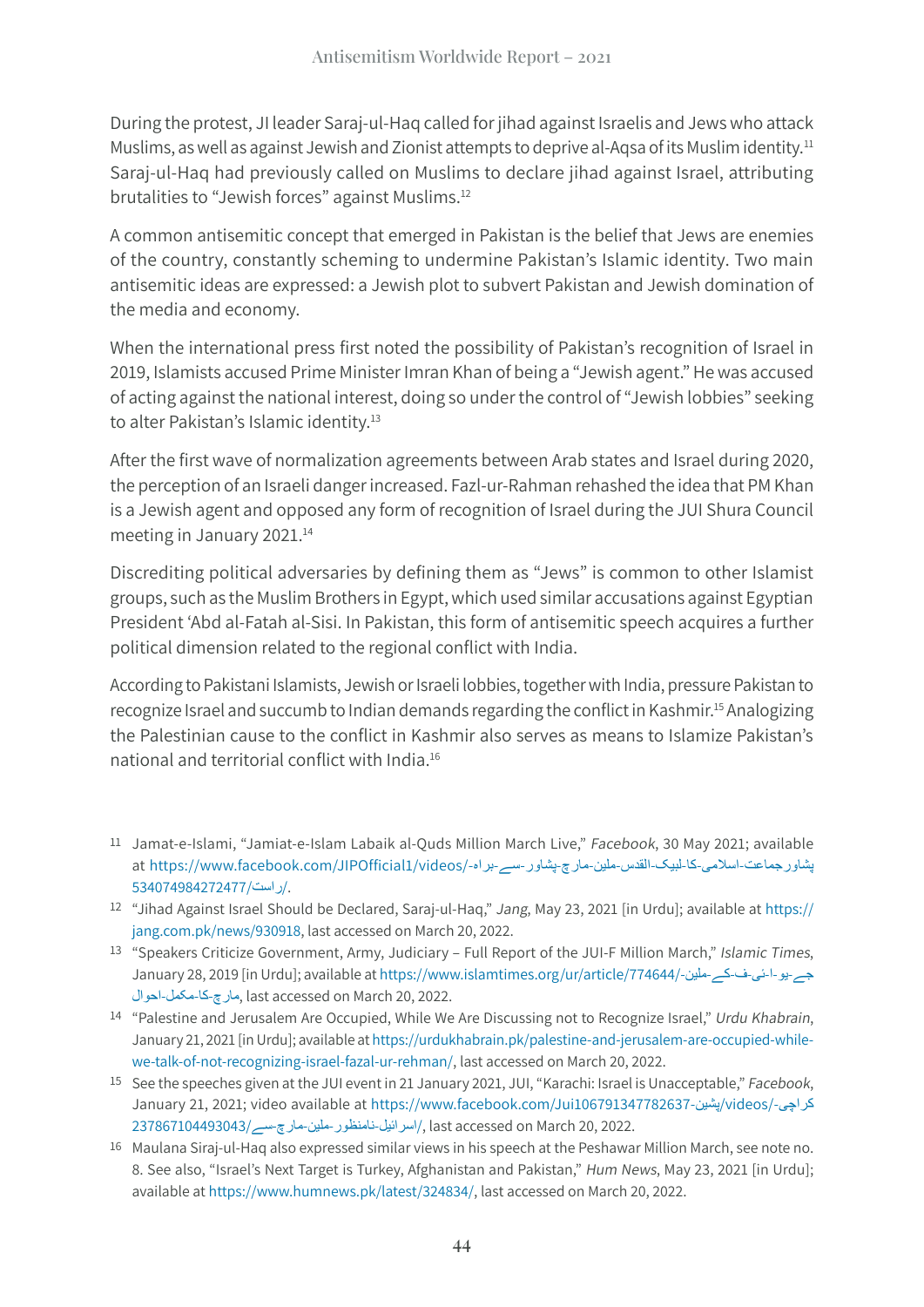Other conspiracy theories also abound. In criticizing the government for not turning Pakistan into an Islamic state, JI Siraj-ul-Haq stated on December 2021 that Pakistan's economy is controlled by "the Jewish system."17

This belief is not common only among Islamist circles. The antisemitic prejudice depicting Jews as rich and influential was at the center of an international polemic involving Pakistani Foreign Minister Shah Mahmood Qureishi.

In an interview with CNN in May 2021, Qureishi discussed the Hamas-Israel confrontation and maintained that Israel was losing the media war despite the wealth and the influence over the media at its disposal, using the expression "deep pockets."18

The impact of this antisemitic rhetoric goes beyond Pakistan. Pakistani Islamic thinkers and ideologues have some influence on Asian Muslim communities in Europe and America. This being the case, the rise of antisemitism among Pakistani Muslims is not good news for the future of interfaith relations in the West.

**– Dr. Giovanni Quer**

<sup>17</sup> "Efforts To Impede a Bearded Man from Becoming Prime Minister" Ruzname Dunya, December 23, 2021 [in Urdu]; available at [https://dunya.com.pk/index.php/pakistan/2021-12-23/1927793,](https://dunya.com.pk/index.php/pakistan/2021-12-23/1927793) last accessed on March 20, 2022.

<sup>18</sup> Byanna Golodryga and Emmet Lyons, "Pakistan's top diplomat makes anti-Semitic remark during CNN interview about Gaza conflict," CNN, May 22, 2021; available at [https://edition.cnn.com/2021/05/21/world/](https://edition.cnn.com/2021/05/21/world/pakistan-diplomat-gaza-interview-intl/index.html) [pakistan-diplomat-gaza-interview-intl/index.html,](https://edition.cnn.com/2021/05/21/world/pakistan-diplomat-gaza-interview-intl/index.html) last accessed on March 20, 2022.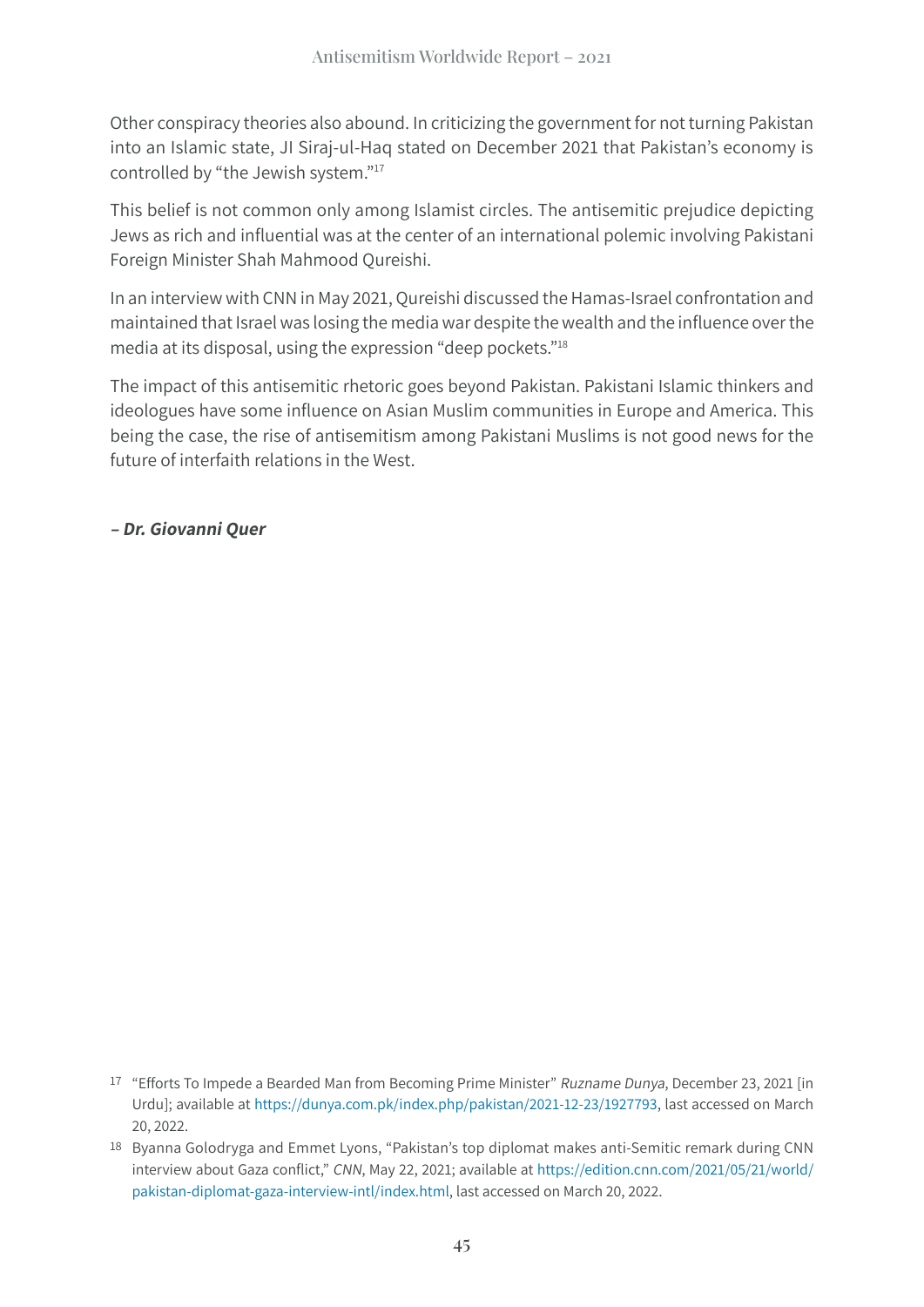## Word on the Contributors

**Ella Aphek** is a retired Israeli diplomat. She served as Head of the Egypt Department in the Israeli Foreign Ministry and in different capacities in Paris, Ankara, and Brussels.

**Adv. Talia Naamat** is a practicing attorney in Israel and co-editor of the compendium of legal textbooks, "Legislating for Equality," collating laws on freedom of religion and non-discrimination in all UN member states.

**Prof. Dina Porat** is the Founding Head of the Center and academic advisor to Yad Vashem.

**Dr. Giovanni Quer** is the project manager of the Center.

**Dr. Inna Shtakser** is a contributing researcher at the Center and the author, most recently, of The Making of Jewish Revolutionaries in the Pale: Poverty, Work, Community and the Transformation of Identity during the 1905-1907 Russian Revolution (2014).

**Dr. Lev Topor** is currently a visiting scholar at The Institute for the Study of Global Antisemitism and Policy (ISGAP) at the Woolf Institute, as well as a Senior Research Fellow at the Center for Cyber Law and Policy (CCLP) in the University of Haifa and a visiting Research Fellow at Yad Vashem in Jerusalem (Summer 2022). He is the co-author (with Jonathan Fox), most recently, of Why Do People Discriminate against Jews? (2021).

**Dr. Ofir Winter** is a research fellow at the Institute for National Security Studies (INSS) and the author, most recently, of Peace in the Name of Allah: Islamic Discourses on Treaties with Israel (2022).

**Dr. Carl Yonker** is a researcher and the media director at the Center and the author, most recently, of The Rise and Fall of Greater Syria (2021).

**Dario Chaiquin** is an intern with the Center and a Master's Student in the Security & Diplomacy MA Program at Tel Aviv University. He has previously worked in the Canadian Parliament and the Embassy of Israel in Canada.

**Anna Merkord** is an intern with the Center and a volunteer with Germany's Action Service Reconciliation for Peace (ASF) in Israel.